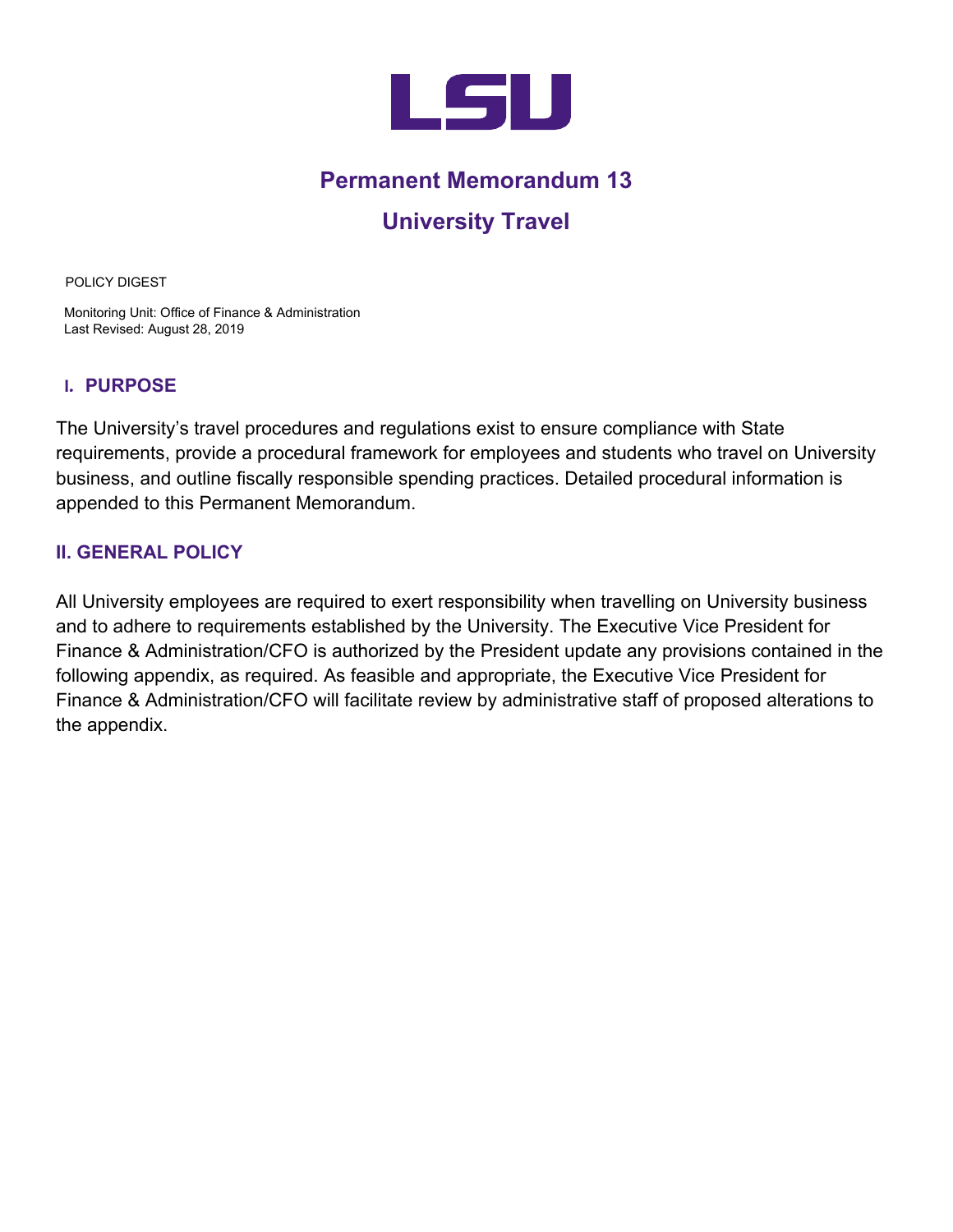<span id="page-1-0"></span>**The provisions included herein apply to all LSU campuses:** 

**LSU A&M LSU AG CENTER LSU ALEXANDRIA LSU EUNICE LSU SHREVEPORT PENNINGTON BIOMEDICAL RESEARCH CENTER LSU HEALTH SCIENCES CENTER NEW ORLEANS LSU HEALTH SCIENCES CENTER SHREVEPORT LSU HEALTH CARE SERVICES DIVISION** 

**EFFECTIVE**: July 1, 2021.

#### **I. INTRODUCTION**

A. Application of Regulations

The Commissioner of Administration issued revised General Travel Regulations in Policy and Procedure Memorandum No. 49 effective July 1, 2021. The General Travel Regulations do not apply to colleges and universities under the Management Authority of the Board of Supervisors for State Colleges and Universities. PPM-49, General Travel Regulations may be used to provide guidance to this permanent memorandum, but is not meant to be all inclusive. This permanent memorandum allows for discretion or exceptions approved by the President of the University or his/her designee. All travel at the University expense is subject to the provisions of PM-13. University expense is interpreted to include all funds, including gifts and grants, which are administered by the University. Reimbursement for the cost of any travel can be obtained only as provided herein.

#### **II. DEFINITIONS**

For the purposes of these regulations, the following words have the meaning indicated:

- A. Allowance Maximum amount allowed for travel expenses while traveling on official University business.
- B. Authorized Persons
	- 1. Advisors, consultants, or other individuals who are called upon to contribute time and services to the University who are not otherwise required to be reimbursed through a contract for a professional, specialty, or consulting services.
	- 2. Members of boards, commissions, and advisory councils required by Federal or State legislation or regulation. Travel allowance levels for all such members and any staff shall be those levels authorized for employees unless specific allowances are provided.
	- 3. The traveler's supervisor (or his/her designee) and/or the person with fiscal responsibility unless the Campus and/or Department requires a higher level of approval is allowed to deem persons as an authorized traveler for official University Business only. Students must be deemed authorized travelers to be reimbursed for University business purposes.

Note: Contractors are not exempt from paying state sales taxes; therefore, the University may reimburse contractors for state sales taxes.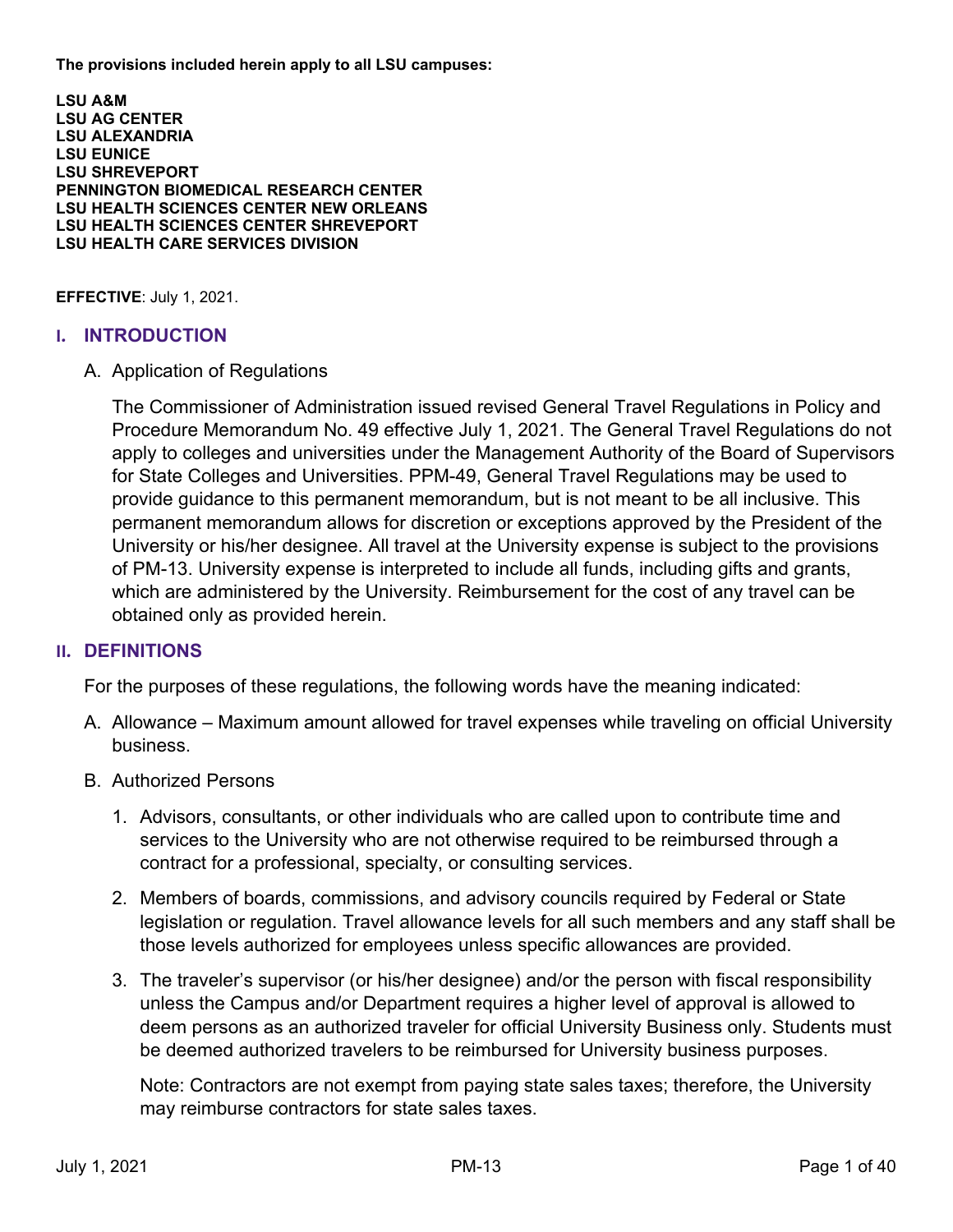- C. Centrally Billed Account (CBA) Credit account issued in a Department's name (no plastic card issued). These accounts are direct liabilities of the University and are paid by each Department. CBA accounts are controlled through an authorized approver(s) to provide a means to purchase airfare and conference registration only. Each Department Head determines the extent of the account's use. *CBA accounts can be used for non-workers and students at LSU, LSUA, LSUE, LSUS, PBRC, LSU Ag Center, LSU HSC-New Orleans and LSU HSC-Shreveport.*
- D. Conference/Convention Defined herein as an event for a specific purpose and/or objective. Non-routine events can be defined as a seminar, conference, convention, or training. Documentation required is a formal agenda, program, letter of invitation, or registration fee. Participation as an exhibiting vendor in an exhibit/trade show also qualifies as a conference. The requirement for a hotel to qualify for conference rate lodging is that the hotel is hosting or is in "conjunction with hosting" the meeting.
- E. Department Head Person who is responsible for the administrative, financial, and management activities within the department.
- F. Emergency Travel Under extraordinary circumstances where the best interests of the University require that travel be undertaken not in compliance with these regulations, approval after the fact by the Campus Head or his/her designee.
- G. Expense Report Task in Workday to record travel expenses.
- H. Extended Stay Any assignment made for a period of 31 or more consecutive days at a place other than the traveler's official domicile.
- I. Fiscal Authority Person within or outside a unit that has authority to approve the use of funds for travel.
- J. High Risk Travel Countries that have Travel Advisories by the U.S. Department of State identified as areas that require special efforts to mitigate risk, and when necessary, call for the avoidance of travel altogether. See FASOP: AS-18, "High Risk Travel to Restricted Regions". LSU campuses not following FASOP: AS-18, "High Risk Travel to Restricted Regions" must have procedures in place for Travel to a high risk area.
- K. In-state Travel All travel within the borders of Louisiana or travel through adjacent states between points within Louisiana when such is the most efficient route.
- L. International Travel All travel to destinations outside the 50 United States, District of Columbia, Puerto Rico, U.S. Virgin Islands, American Samoa, Guam and Saipan.
- M. LaCarte card The procurement card provided to employees based on their need to purchase business related goods & services and which, if allowed by the Campus Head, may be used for certain travel expenses.
- N. Lowest Logical Airfare The lowest logical airfare is the cheapest available at the time of booking without causing undo inconvenience. These types of airfare are non-refundable, penalty tickets. Penalties could include restrictions such as advanced purchase requirements, weekend stays, etc. Prices will increase as seats are sold. When schedule changes are required for lowest logical tickets, penalty fees are added.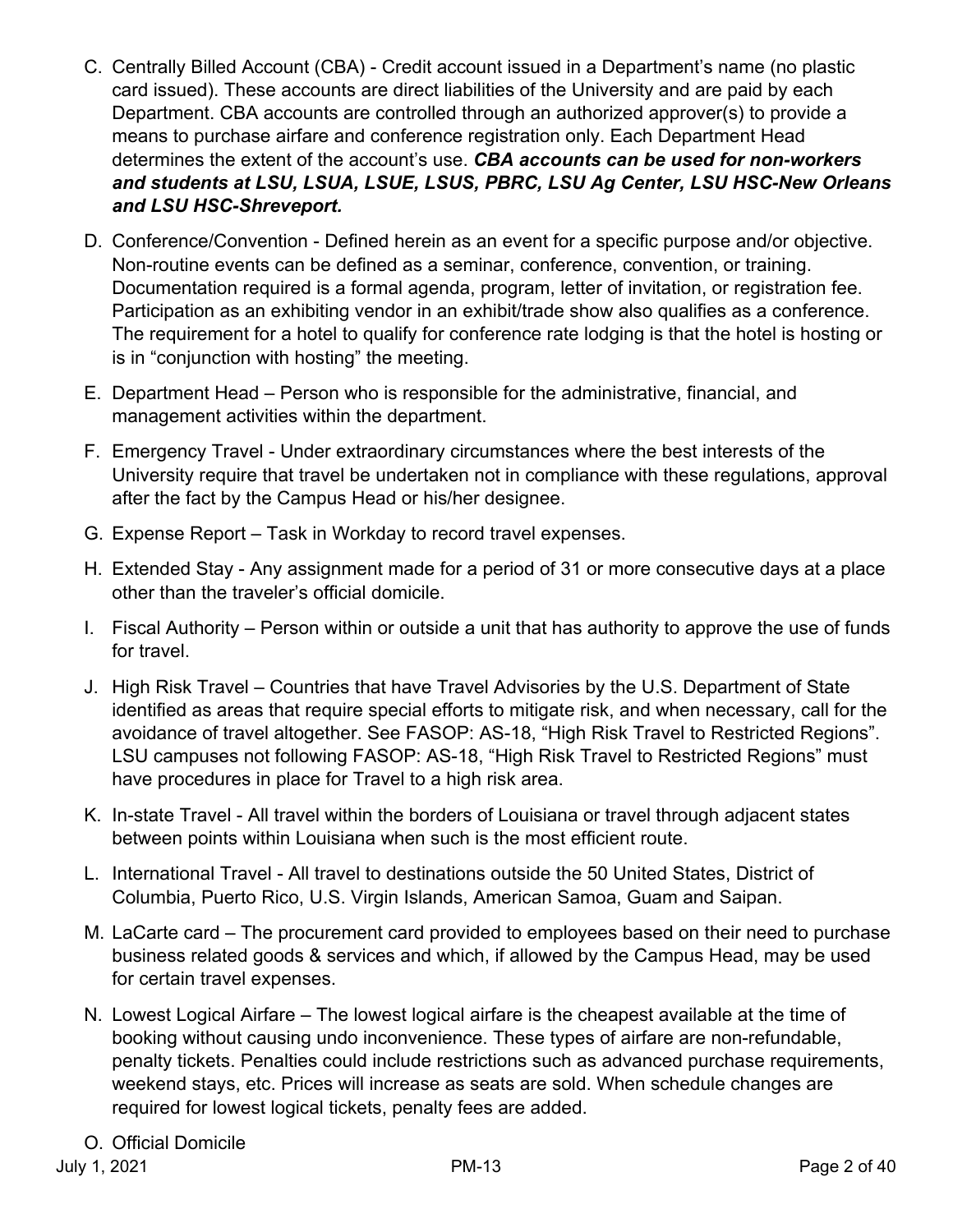- 1. Every University officer, employee, and authorized person, except those on temporary assignment, shall be assigned an official domicile.
- 2. Except where fixed by law, official domicile of an officer or employee assigned to an office shall be, the parish/county in which the office is located. The Department Head or his/her designee should determine the extent of any surrounding area to be included, such as a region. As a guideline, a radius of at least 30 miles is recommended. The official domicile of an authorized person shall be the parish/county in which the person resides, except when the Campus Head has designated another location (such as the person's workplace).
- 3. A traveler whose residence is other than the official domicile of his/her office shall not receive travel and subsistence while at his/her official domicile nor shall he/she receive reimbursement for travel to and from his/her residence.
- 4. The official domicile of a person located in the field shall be the parish/county where the majority of work is performed, or such area or region as may be designated by the Campus Head, provided that in all cases such designation must be in the best interest of the University and not for the convenience of the person.
- 5. The traveler's supervisor (or his/her designee) and/or the person with fiscal responsibility unless the Campus and/or Department requires a higher level of approval may authorize approval for an employee to be reimbursed for lodging expenses within an employee's domicile with proper justification as to necessity and why it is in the best interest of the University and not for the convenience of the person.
- P. Out-of-state Travel Travel to any of the other 49 states plus District of Columbia, Puerto Rico, U.S. Virgin Islands, American Samoa, Guam and Saipan.
- Q. Passport A document identifying an individual as a citizen of a specific country and attesting to his or her identity and ability to travel freely.
- R. Per Diem (Federal) A flat rate paid by the Federal government in lieu of travel reimbursements for individuals on extended stays only. Employees may claim the U.S. Department of State federal per diem rate for Lodging and M&IE (meals and incidentals) for international travel only. U.S. Department of State federal per diem rates for Lodging and M&IE vary based on location and dates of travel. The rates are available on the U.S. Department of State website, http://www.state.gov/travel/. Reimbursement for lodging expenses requires submission of itemized receipts. Reimbursement for Meals & Incidental expenses does not require receipts. M&IE are inclusive of fees and tips given to porters, baggage carriers and hotel staff. Reimbursement may not exceed the federal per diem rate.
- S. Per Diem (Meals) A flat rate paid to employees for meals while in travel status.
- T. Preferred Seating Seats for purchase on an aircraft at an additional cost. Some of the benefits preferred seating may provide are more legroom, priority boarding and/or early access to overhead bins.
- U. Receipts/Document Requirements Supporting documentation, including original itemized receipts that must be submitted for reimbursement of travel expenses.
- V. Routine Travel Local travel required in the course of performing an employee's job duties. This does not include conferences or out-of-state travel.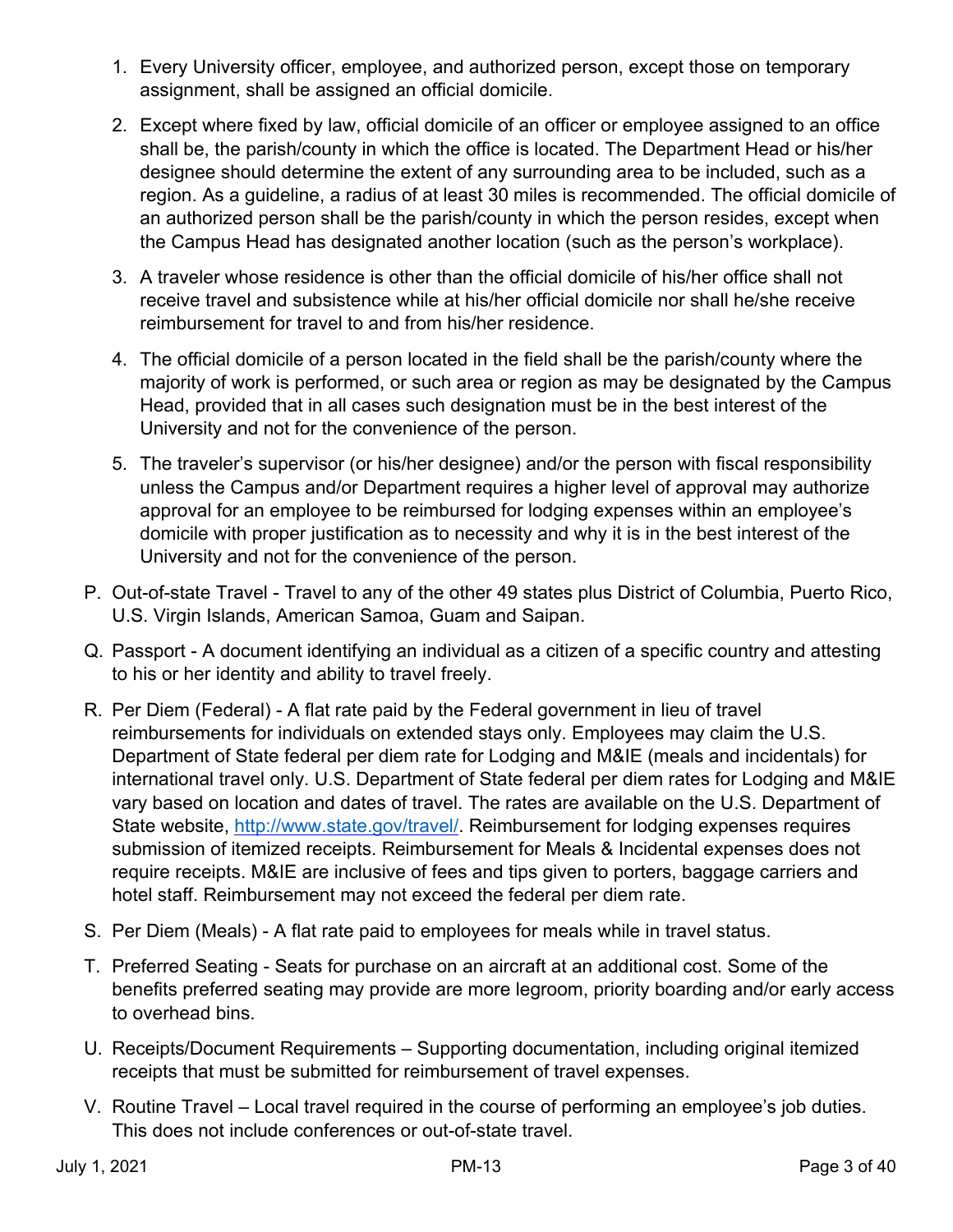- W. Spend Authorization Task in Workday to provide the authorization to travel.
- X. State Office of Risk Management Division of Administration Office of Risk Management, which administers the risk management and insurance programs for all LSU entities other than LSU A&M Baton Rouge.
- Y. Suburb An immediate or adjacent location (overflow of the city) to the higher cost areas which would be within approximately 50 miles of the highest cost area.
- Z. Supervisor Person with authority to approve travel for an employee.
- AA. Temporary Assignment Any assignment made for a period of less than 31 consecutive days at a place other than the official domicile.
- BB. Traveler A University officer, University employee, student employee, or authorized person when performing authorized travel.
- CC. Travel Period A period of time between the time of departure from your domicile and the time of return to your domicile.
- DD. Travel Route The most direct and usually traveled route must be used by official University travelers.
- EE. Travel Scholarships If any type of scholarship for travel is offered and/or received by an employee, it is the employee's responsibility to receive/comply with all ethic laws/requirements. (See R.S. 42:1123).
- FF. University Office of Risk Management LSU A&M Office of Risk Management, which administers the risk management and insurance programs for LSU A&M Baton Rouge campus. The University Office of Risk Management website provides relevant forms, vehicle and driver information. The website also includes a link to the State Office of Risk Management.
- GG. University Official Person deemed eligible to receive actual expense reimbursements based on position level (i.e. President, Vice President, Chancellor, and Vice Chancellor).
- HH. Visa A document or, more frequently, a stamp in a passport authorizing the bearer to visit a country for specific purposes and for a specific length of time.

# **III. GENERAL SPECIFICATIONS**

A. Contract Travel Services

The contracted travel agency is mandatory for booking airfare unless exemptions have been granted **prior to travel**. Requests for an exemption must document that the traveler saved 10% and experienced a cost savings amounting to at least \$100, not including the travel agency service fee. To request an exemption for domestic airfare, an e-mail must be sent to the person who has been delegated this authority on your campus along with the contracted travel agency and outside source proposed itineraries and complete costs. For international airfare requirements, see Section VIII, Subsection E.2. Reservations for hotel/motel accommodations and rental vehicles are not required to be made through the contracted travel agency. The contracted travel agency has an on-line booking system which is strongly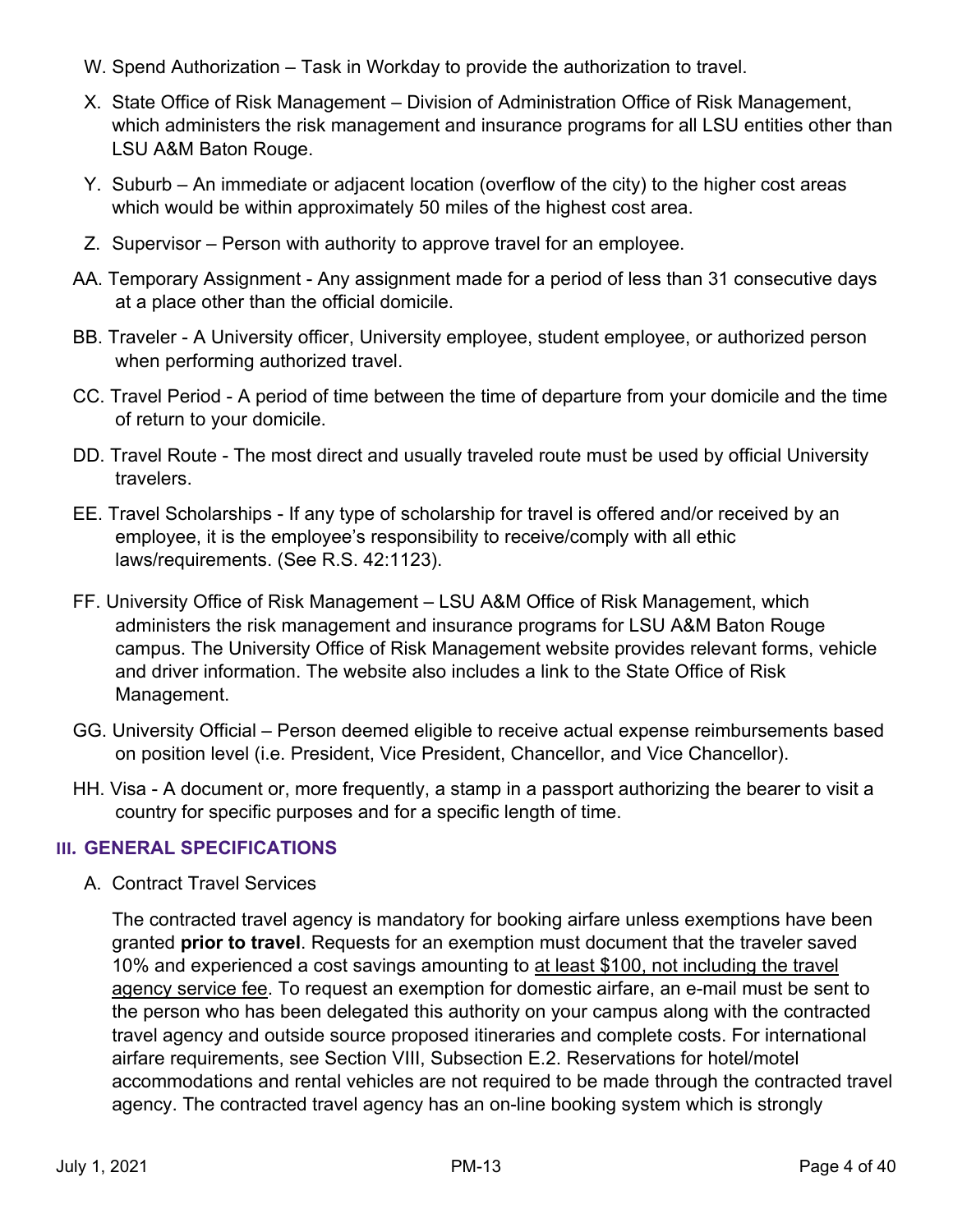recommended for booking domestic airfare. Use of the on-line booking system can drastically reduce the cost paid per transaction.

B. Recognized Purposes

In general, the University may provide travel funds for the following purposes:

- 1. Authorized travel of members of the Board of Supervisors, faculty, staff (including Graduate Assistants and student workers) on behalf of the University.
- 2. Authorized travel of participating students to represent the University in various types of intercollegiate events.
- 3. Authorized travel of faculty members to attend meetings of learned or professional societies to present papers, to represent the University, or to serve as a major officer or member of a committee.
- 4. Authorized travel of staff members who are designated by the appropriate administrative officer as delegates to conventions or association meetings.
- 5. Authorized travel of guest lecturers, seminar directors, and others who are called upon to contribute time and services to the University.
- 6. Authorized travel of individuals invited to the campus for consideration for appointment to faculty or staff positions.
- 7. Authorized travel of superior undergraduate, graduate and medical students being recruited by the University.
- C. Authorization
	- 1. Travel on official University business, regardless if at University expense by any member of the faculty or staff will be authorized only when the purpose of the travel will benefit the University and the particular Department concerned.
	- 2. All travel on official University business, regardless if at University expense, will be under the direct control of and must have prior approval in writing by the traveler's supervisor (or his/her designee) and/or the person with fiscal responsibility unless the Campus and/or Department requires a higher level of approval. Documentation of all approvals must be maintained with the agency. If any travel expenses are paid prior to travel authorization approvals, the employee may be at risk of not being reimbursed.
	- 3. Travel on official University business should not include personal travel. Travelers are required to self- disclose personal travel dates and travel destinations coupled with University business travel. See Section V.A. 4.
	- 4. An authorization for routine in-state travel for an employee who must travel in the course of performing his/her duties may be given prior approval once each fiscal year, and must be renewed each fiscal year. This may include domicile travel if such is a regular and necessary part of the employee's duties, but not for attendance at infrequent or irregular meetings. The required routine travel must be documented in the job description. An annual authorization for routine in-state travel shall not cover travel between an employee's home and workplace, out-of-state travel, or travel to conferences and conventions. When routine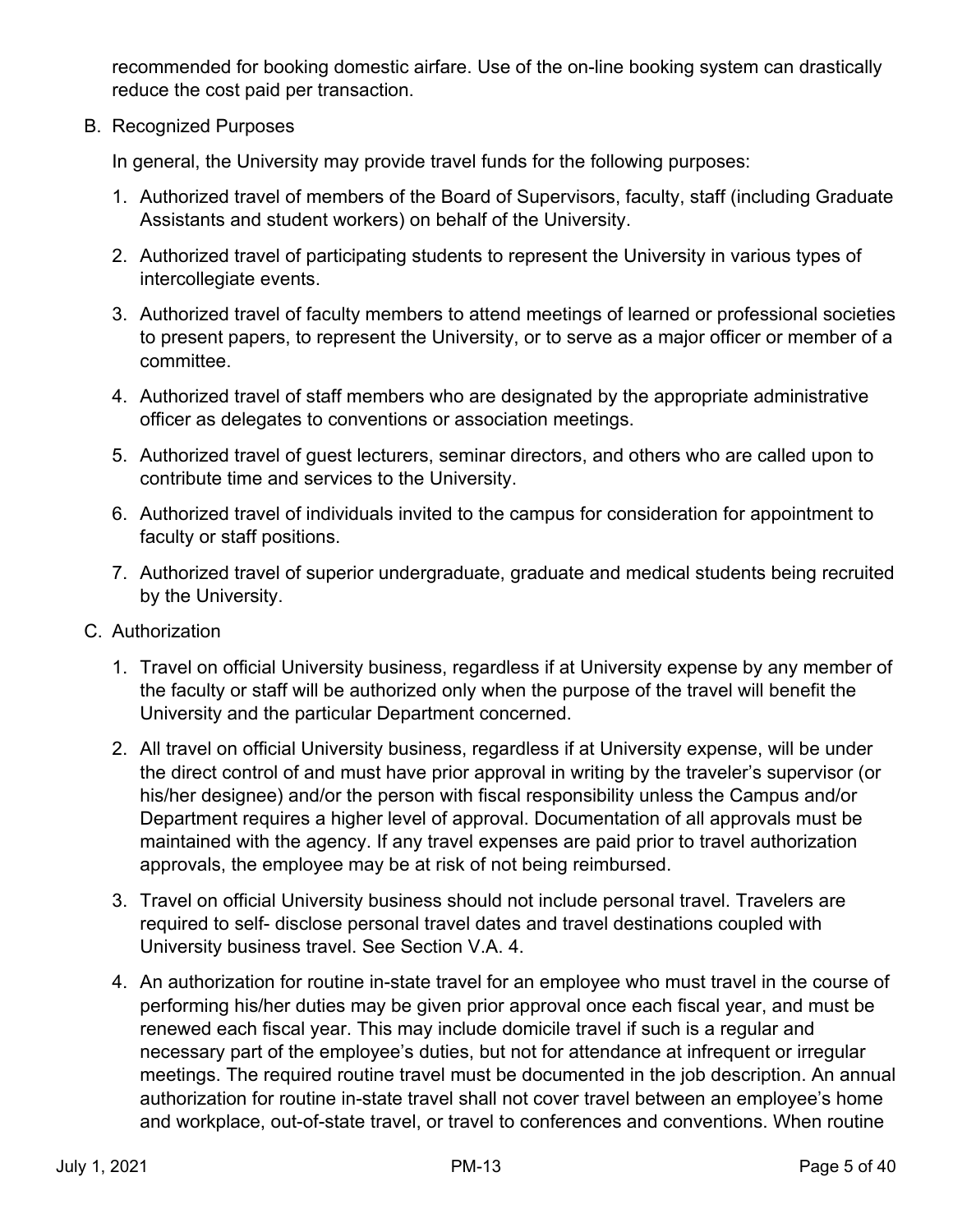travel is within the city of domicile, the routine travel must be a part of the employee's job duties and only mileage may be reimbursed at 56 cents per mile.

- 5. Payment of travel expenses will be subject to availability of funds in the departmental budget concerned.
- D. Funds for Travel Expenses

Individuals traveling on official business will provide themselves with sufficient funds for all routine travel expenses not covered by the LaCarte procurement card and Centrally Billed Account (CBA). Advance of funds for travel shall be made only for extraordinary travel and should be punctually repaid when submitting the Travel Expense Reimbursement Request/Expense Report covering the related travel, no later than the fifteenth day of the month following the completion of travel.

If the University provides a means of payment via LaCarte or the Centrally Billed Account (CBA), those accounts should be used for airfare and conference registration. In addition, if the employees are eligible for a LaCarte card, that card should be used for reimbursable travel expenses (i.e. airfare, lodging, vehicle rentals, baggage fees, parking, etc.) and no travel advances will be granted.

Travel Advances may be allowed for:

- 1. Graduate student employees on business travel for the University. Any advance request for graduate students greater than \$5,000 must include the faculty members that will be held fiscally responsible in the event the student does not return to the University, provide itemized receipts, or return the funds.
- 2. Employees who accompany and/or are responsible for students on group or client travel.
- 3. Employees traveling to remote destinations within foreign countries.
- E. Use of Centrally Billed Account (CBA)\*
	- 1. The CBA is another source of payment for airfare and conference registration fees only.
	- 2. The CBA is listed in the name of the department and no actual card is issued. Departments are notified by letter of their respective CBA account and expiration date.
	- 3. The CBA expires every three years. No new account number is provided. Departments should rollover the expiration date by three years when the account expires.
	- 4. Group travel must be paid with a CBA or a LaCarte card.

# *\*CBA accounts can be used for non-workers and students at LSU, LSUA, LSUE, LSUS, PBRC, LSU Ag Center, LSU HSC-New Orleans and LSU HSC-Shreveport.*

- F. Use of LaCarte Card
	- 1. The LaCarte card is another source of payment for travel expenses, except for meals and personal expenses.
	- 2. The LaCarte card is a University corporate credit card and will not affect the cardholder's personal credit. All travelers should apply through their Departments and must obtain Department Head approval. The LaCarte card will be issued in the name of the employee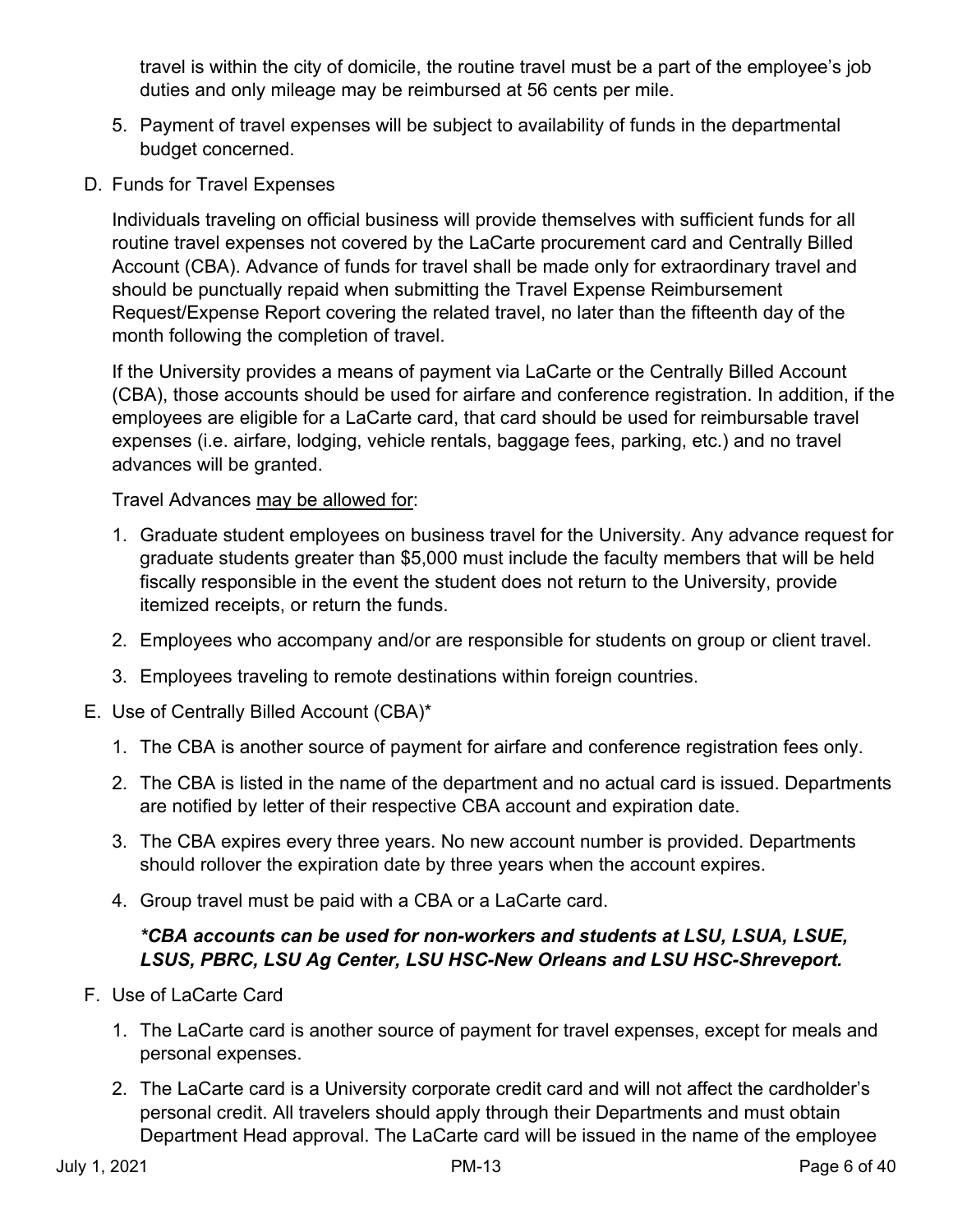and the card can be used as a means of payment for reimbursable travel expenses (i.e. airfare, lodging, vehicle rentals, baggage fees, parking, etc.).

- 3. Meals or personal expenses while in travel status are not allowed on the LaCarte card. Meal per diem will be paid to the traveler upon submission of the Travel Expense Reimbursement Request/Expense Report.
- 4. Group Travel must be paid with a CBA or a LaCarte card.
- G. Expenses Incurred on University Business

Travel expenses shall be limited to those expenses necessarily incurred in the performance of a public purpose authorized by law to be performed by the University and must be within the limitations prescribed herein.

H. No Reimbursement When No Cost Incurred by Traveler

No claim for reimbursement shall be made for any lodging and/or meals furnished by any party at no cost to the traveler. In no case will a traveler be allowed mileage or transportation when he/she is gratuitously transported by another person.

# **IV. REQUESTS FOR REIMBURSEMENT**

- A. All travel expenses must be submitted on approved Travel Expense Reimbursement Request/Expense Report to the appropriate business office. A Travel Expense Reimbursement Request/Expense Report must indicate the purpose of the trip, the date and hour of departure and return to domicile, along with each final destination throughout the trip clearly defined, and include a statement showing the particular relationship of the trip to the budget account to which it is charged. On the University's Travel Authorization Form/Spend Authorization, the estimated travel expenses section must be completed. When speaking at a conference for which there is no registration fee, documentation must be provided to prove attendance. The Travel Expense Reimbursement Request/Expense Report must be signed/approved by the person requesting reimbursement and approved by the traveler's supervisor (or his/her designee) and/or the person with fiscal responsibility unless the Campus and/or Department requires a higher level of approval for the trip.
- B. All expenses incurred on an official trip should be paid by the traveler, except in instances in which the department's CBA is used as the means of payment for the cost of air transportation and/or conference registration or the LaCarte card is used as the payment method for reimbursable travel expenses (i.e. air transportation, lodging, vehicle rentals, etc.). The traveler's Travel Expense Reimbursement Request/Expense Report should document all travel expenses in detail such that the total cost of the trip on the Travel Expense Reimbursement Request/Expense Report which includes the travel expenses paid directly or charged directly by the department's CBA and/or LaCarte card. A notation of the payment method should be indicated on the traveler's Travel Expense Reimbursement Request/Expense Report. If LaCarte or a CBA is used as the payment method, the itemized receipts will be attached to the appropriate LaCarte or CBA entry reflecting the transaction.
- C. In all cases, under any travel status, cost of meals shall be paid by the traveler and per diem claimed on the appropriate Travel Expense Reimbursement Request/Expense Report, and should not be charged to the LaCarte card.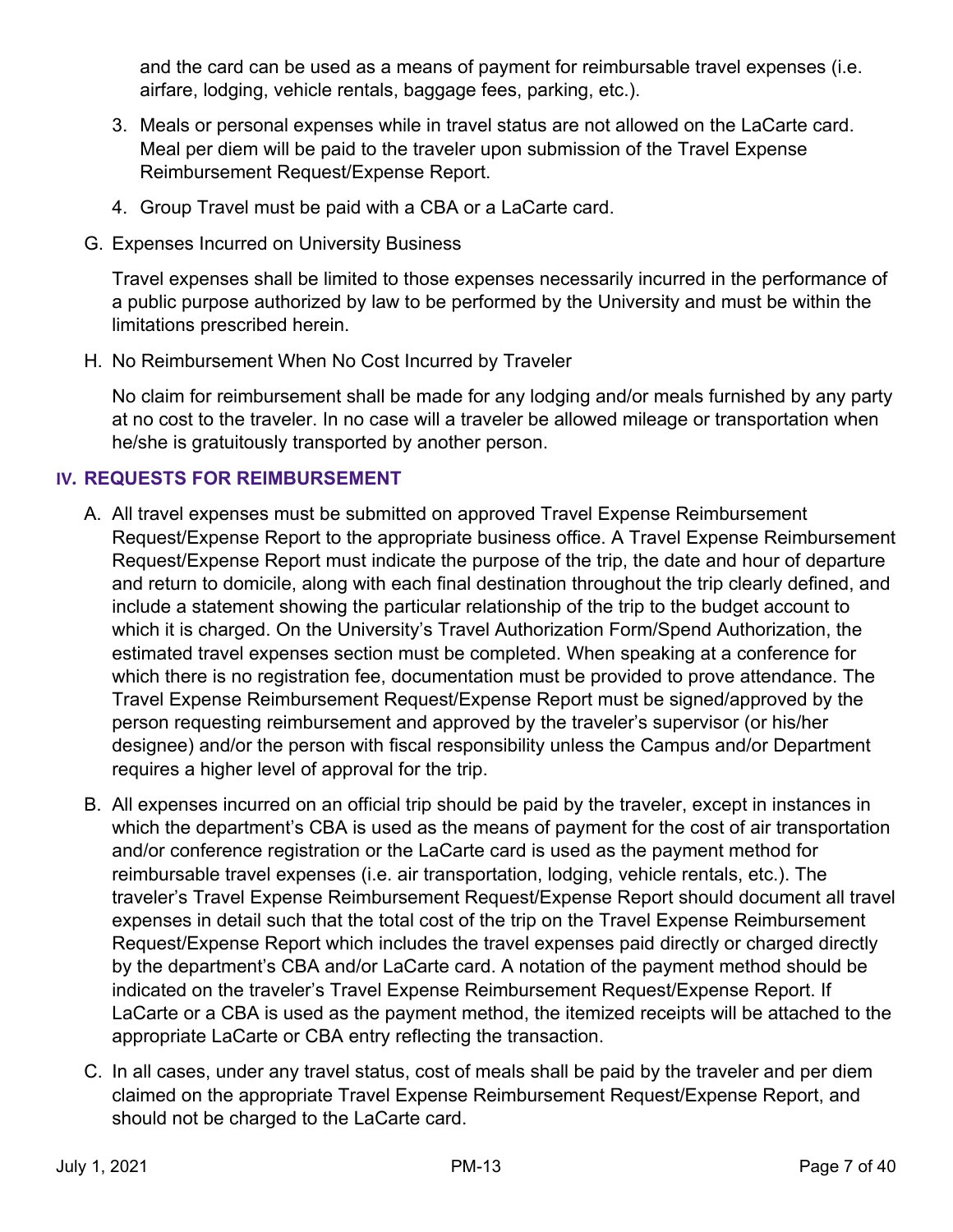- D. Travel Expense Reimbursement Request/Expense Report should be submitted by the fifteenth day of the month following the completion of travel.
- E. Where groups of University representatives are traveling and one reimbursement request is submitted covering the party, the name of each member must be listed along with his/her position at the University and, when not self-evident, the purpose of the trip. In cases in which members of the group are given an allowance for meals, signed documentation evidencing receipt of such benefit by each of the group members should accompany the reimbursement request. Receipts must be provided in cases where one member seeks reimbursement for meals paid for the entire group. One member of the group may not request reimbursement of meal allowances for the entire group unless the meal allowances were paid over to each member of the group and the reimbursement request is supported by documentation from other members certifying the amount of meal money received.
- F. Any individual who submits a Travel Expense Reimbursement Request/Expense Report pursuant to these regulations and who willfully makes and subscribes to any reimbursement request which he/she does not believe to be true and correct as to every material matter, or who willfully aids or assists in, or procures, counsels or advises the preparation or presentation of a claim which is fraudulent or is false as to any material matter shall be guilty of official misconduct. Whoever shall receive an allowance or reimbursement by means of a false request shall be subject to disciplinary action, up to and including termination, as well as be criminally and civilly liable within the provision of law.

# **V. METHODS OF TRANSPORTATION**

The most cost effective method of transportation that will accomplish the purpose of the travel shall be selected. Among the factors to be considered are length of travel time, cost of operation of a vehicle, cost and availability of common carrier services, etc.

# A. Air

- 1. Common carrier shall be used for out-of-state travel unless it is documented that utilization of another method of travel is more cost efficient or practical in accordance with these regulations.
- 2. Before travel by a chartered aircraft is authorized, the traveler shall certify that: 1) at least two hours of working time will be saved by such travel; 2) no other form of transportation, such as commercial air travel will serve this same purpose; and 3) meet the insurance requirements provided by the Office of Risk Management.
	- a. Chartering an aircraft must be in accordance with the Higher Education Procurement Code.
	- b. Reimbursement for use of a chartered aircraft under the above guidelines will be made on the following basis:
		- i. At the rate of \$1.26 per mile; or
		- ii. At the lowest logical coach economy airfare.

Note: If there are extenuating circumstances requiring reimbursement for expenses other than those listed above, approval must be granted by the President of the University or his/her designee.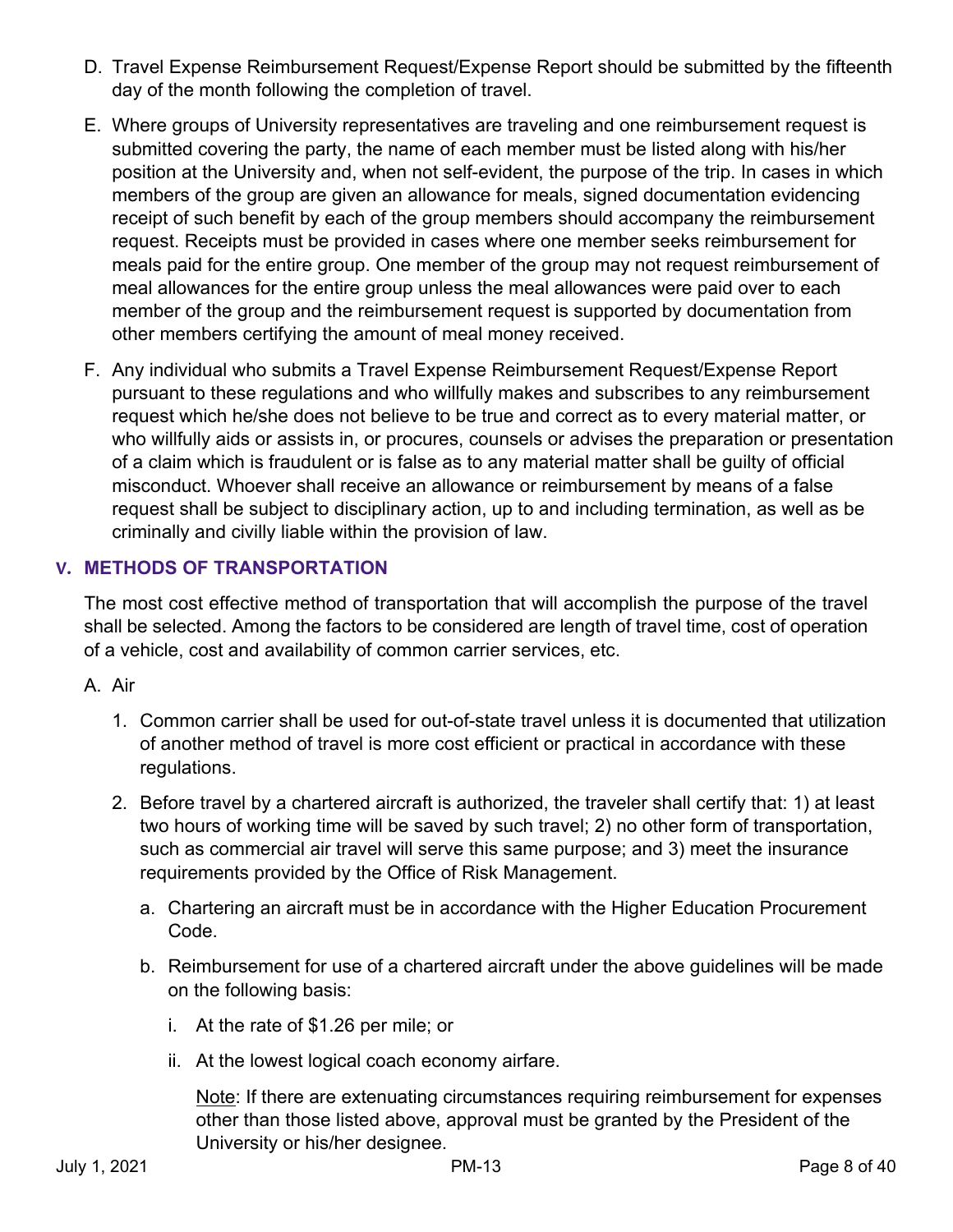- c. LSU travelers may not operate any aircraft on University business.
- 3. All travelers including students are to purchase commercial airline tickets through the contracted travel agency. This requirement is mandatory unless prior approval is granted from the individual who has been delegated this authority on your campus (See Section III, Subsection A). While University guests and state contractors are not required to use the state's contracted travel agency when purchasing airfare, it is the department's responsibility to monitor cost ensuring that the University guests and contractor(s) are purchasing the lowest, most logical airfare.

Commercial air travel will not be reimbursed in excess of lowest logical coach/economy class rates when it has been determined to be the best value. The difference between coach/economy class rates and first class or business class rates will be paid by the traveler. Upgrades at the expense of the University are not permitted unless there is a medical accommodation on file with Human Resource Management or documentation from the contracted travel agency is provided indicating the higher class ticket is the lowest priced airfare available. If space is not available in less than first or business class air accommodations in time to carry out the purpose of the travel, the traveler will secure a certification from the booking agency indicating this fact. The certification is required for travel reimbursement.

- a. The University encourages the use of lowest logical "best value" airfares. Lowest logical fares are penalty tickets that can have restrictions and charge penalty fees for changing/canceling ticket purchases. Lowest logical tickets must be purchased from the contracted travel agency unless prior approval is granted by the individual who has been delegated this authority on your campus to purchase from an alternate agency.
- b. If a lowest logical priced ticket is purchased and the traveler's schedule changes resulting in a penalty and additional cost to change the ticket, the University will reimburse the penalty incurred when the change or cancellation is required by the University or other unavoidable situations as approved by the individual who has been delegated this authority on your campus. Certification of the requirement for the change or cancellation by the traveler's supervisor (or his/her designee) and/or the person with fiscal responsibility unless the Campus and/or Department requires a higher level of approval is required on the Travel Expense Reimbursement Request/Expense Report.
- c. For international travel only, when an international flight segment is more than 10 hours in duration, the University will allow the business class rate, not to exceed 110 percent of the coach rate. The traveler's itinerary provided by the travel agency must document the flight segment as more than 10 hours and must be attached to the Travel Expense Reimbursement Request/Expense Report.
- d. Travelers are encouraged to check the appropriate airline website for recommended information regarding check in times and obtaining seat information. When in the best interest of the University, the supervisor (or his/her designee) or the person with fiscal responsibility unless the Campus and/or Department requires a higher level of approval may approve reimbursement of the purchase of a preferred seat. The fee for the preferred seat will be reimbursed at the lessor of 10% of the airfare or up to \$100.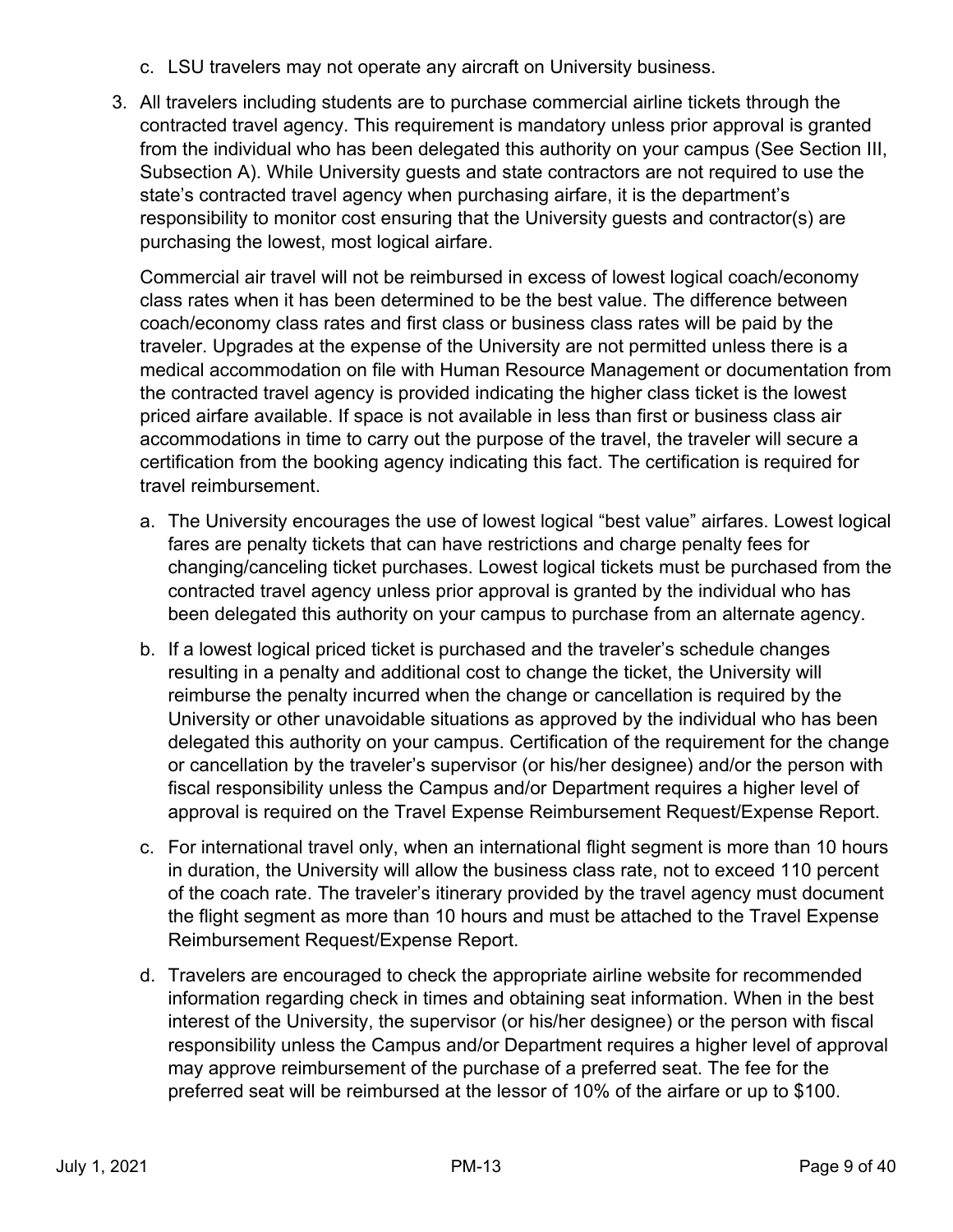- e. A lost airline ticket confirmation is the responsibility of the person to whom the ticket was issued. The airline charge for searching and refunding lost tickets will be charged to the traveler. The difference between the prepaid amount and the amount refunded by the airlines must be paid by the employee.
- f. Employees may retain hotel reward/points and frequent flyer miles earned on official University travel unless the department deems the point property of the University. However, if an employee makes travel arrangements which favor a preferred airline/supplier to receive reward/points and this circumvents purchasing the most economical means of travel, the employee is in violation of this travel policy. Costs for travel arrangements subject to this violation are non-reimbursable.
- g. When making airline reservations for a conference, the traveler should provide the travel agency the name of the conference and the airline that is offering a discount rate, if available. In many instances, the conference registration form specifies that certain airlines have been designated official carrier offering discount rates. If so, providing this information to the contracted travel agency could result in securing the discount rate for the traveler.
- h. Employees must use caution when purchasing tickets from sources other than the contracted travel agency, particularly restricted fares, many of which cannot be changed. The contracted travel agency will not be available to help with changes, cancellations, or other needs when a ticket has not been purchased through their office. It will be the responsibility of the employee to ensure the ticket meets their needs and to make changes, cancellations, etc. after the ticket is purchased. Any fees associated with changes or cancellations are also the responsibility of the employee.
- 4. The University cannot pay for airfare to a personal destination when included in business travel airfare. Whenever airfare for university business travel includes a personal destination, the traveler must obtain a lowest logical airfare quote (at the time of purchase) for the business destination only. Reimbursement for the airfare with the personal destination may be limited to the lesser of:
	- a. Lowest logical quote; or
	- b. Prorated amount for the business portion of the airfare only. The "prorate amount" is calculated by dividing the airfare by the total number of days (business and personal) and multiplied by the total number of business days.

Whenever airfare does not include a personal destination, the traveler adds personal days at the business destination, the total amount of airfare is reimbursable. The expenses incurred for the personal days are not reimbursable.

5. Tickets which are unused by a traveler should always be monitored by the traveler and the department. Travelers should ensure that any unused ticket is considered when planning future travel arrangements. Some airlines have a policy which would allow for a name change to another employee within the University. The latest airline policies regarding unused tickets are available at http://www.lsu.edu/administration/ofa/oas/acctpay/. Since unused tickets are a traveler/department responsibility, the University has the following resources in place to assist travelers/departments with the monitoring of unused tickets: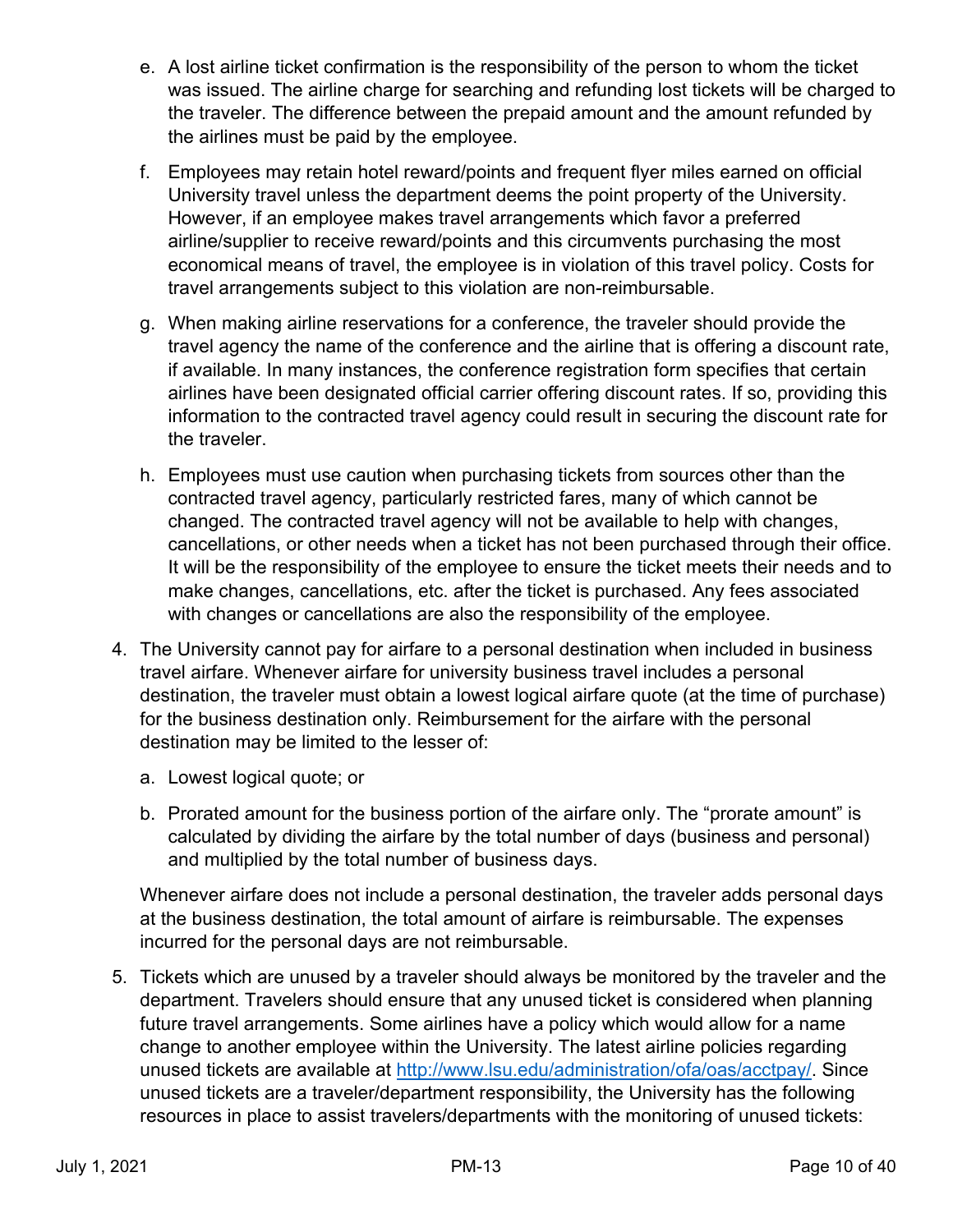- a. Travelers receive 120, 90, 60, 30 and 14 day email notifications.
- b. The Unused Ticket report (by campus) can be found on Accounts Payable and Travel website at http://www.lsu.edu/administration/ofa/oas/acctpay/ and is updated by the 15th of the month.
- c. Campus Heads receive their campus Unused Ticket report monthly.

# B. Train

Travel by train can be reimbursed when it is deemed to be the most cost efficient method of travel. The travel reimbursement will be subject to the following requirements:

- 1. Economy class ticket with no sleeping cabin;
- 2. Only one day travel before and after a conference or meeting is allowed; and
- 3. Lowest logical airfare quote must be provided as evidence that traveling by train was the most cost effective means of travel.
- C. Motor Vehicle

No vehicle may be operated in violation of State or local laws. No traveler may operate a vehicle without a valid U.S. driver's license in his/her possession (the physical license or a state-approved electronic version).

Safety restraints shall be used by the driver and passengers of vehicles. All accidents, major or minor, shall be reported first to the local police department or appropriate law enforcement agency. An accident report form should also be completed as soon as possible and must be returned to the appropriate University department responsible for vehicle claims. The form can be found for each campus on the University Office of Risk Management website at https://www.lsu.edu/riskmgt/vehicleuse/procedures.php.

Persons operating a University-owned, rented or personal vehicle while on official University business will be responsible for all traffic, driving, and parking violations received. This does not include vehicle violations for University-owned or rented vehicles (e.g. expired registration or inspection sticker) as the University or the rental company would be responsible for any cost associated with these types of violations.

Operating any vehicle for University business while intoxicated as set forth in R.S. 14:98 and 14:97.1 is strictly prohibited, unauthorized, and expressly violates the terms and conditions of use of said vehicle. In the event such operation results in the employee being convicted of, pleading nolo contendere to, or pleading guilty to, driving while intoxicated under R.S. 14:98 or 14:98.1, such would constitute evidence of the employee: (1) violating the terms and conditions of use of said vehicle, (2) violating the direction of his/her employer, and (3) acting beyond the course and scope of his/her employment with the University.

Personal use of a University-owned or a rented vehicle is not permitted.

Individuals not associated with the University or with University activities, including, but not limited to spouses, children or other family members, should not be transported in Universityowned or rented vehicles. Approval of exceptions to this policy may be made by the Department Head if he/she determines that the best interest of the University will be served; in such cases, the passenger (or passenger's guardian) may also be required to sign a Non-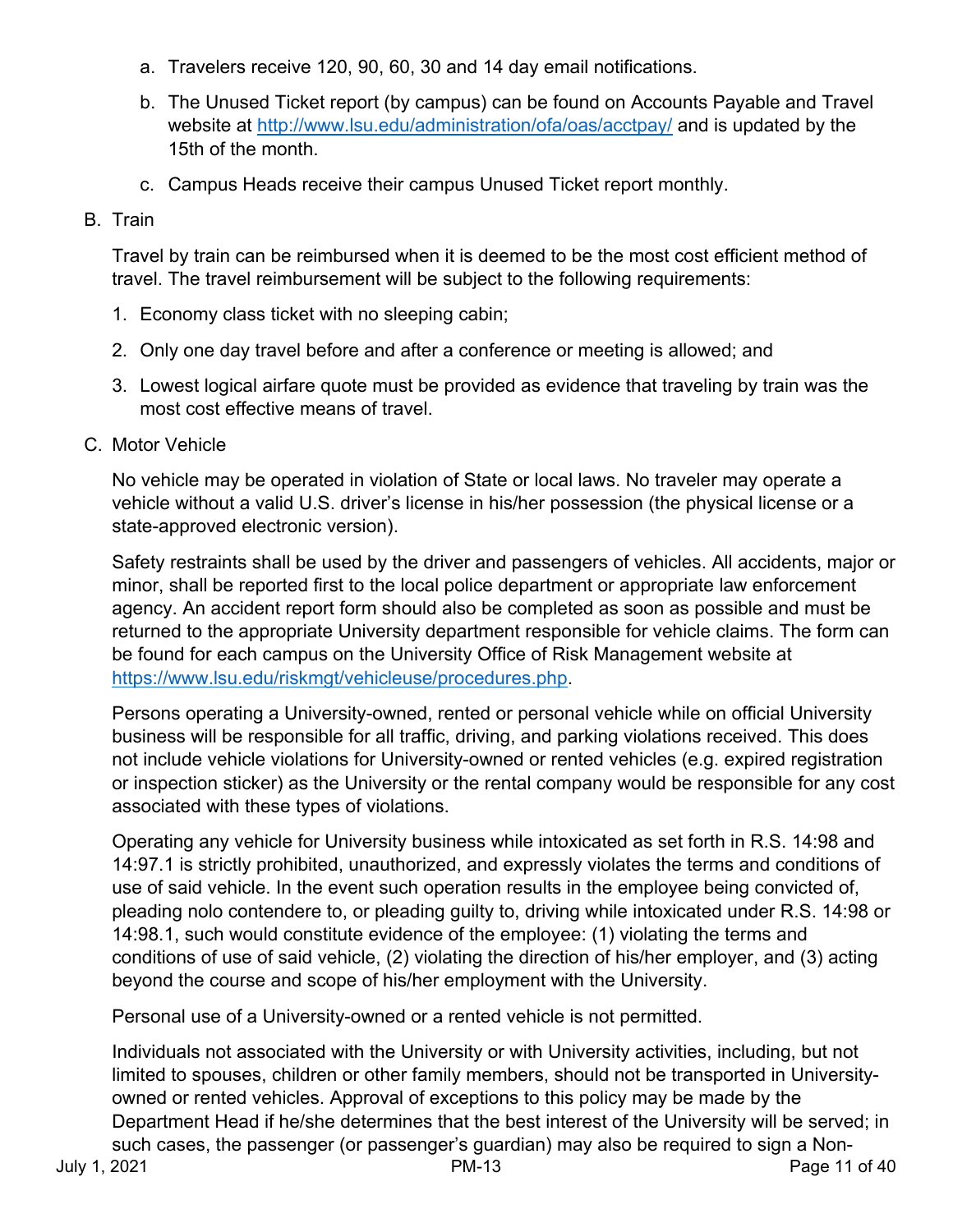Employee Passengers/Driver form, which can be found on the University Office of Risk Management website at https://www.lsu.edu/riskmgt/vehicleuse/procedures.php.

Non-employed University students, guests and contractors are not permitted to drive University-owned, leased or rented vehicles, unless an exception is made in writing by the Department Head if he/she determines that the best interest of the University will be served. However, non-employed University students, guests, and contractors are permitted to and encouraged to utilize the in-state and out-of-state rental contracts which may include Collision Damage Waiver and one million dollar (\$1 million) liability insurance (insurance coverage should be verified with the rental car company). If the in-state and out-of- state contracts are not used, then insurances are not provided unless purchased. For details on reimbursable insurances, see Section V, subsection C.3. (n-p).

Motorcycles/mopeds/motorized scooters (including e-scooters) shall not be used for University travel. Approval of exceptions to this policy may be made by the Department Head if he/she determines that the best interest of the University will be served; in such instances, the driver may also be required to sign a release. No passengers may be transported at any time on motorcycles/mopeds/motorized scooters (including e-scooters).

- 1. University-owned Vehicles
	- a. No person may be authorized to operate a University-owned vehicle unless that person is an employee of the University; or has received specific written approval from the Department Head or his/her designee to operate a University-owned vehicle on official University business. Prior to driving a University-owned vehicle, a person must become a University Authorized Driver. The Driver Authorization process and required form can be found on the University Office of Risk Management website: https://www.lsu.edu/riskmgt/vehicleuse/procedures.php. Record of driver authorizations must be retained in a central location during the period of active authorization.
	- b. All receipts for purchases made on University gasoline credit cards must be signed by the approved traveler making the purchase. The license number and the unit price and quantity of the commodity purchased must be noted on the delivery ticket by the vendor. Items incidental to the operation of the vehicle may be purchased via University gasoline credit cards only when away from official domicile in travel status. In all instances where a University gasoline credit card is used to purchase items or services which are incidental to the operation of a vehicle, a tissue copy of the credit ticket along with a written explanation of the reason for the purchase should be attached to the monthly report required to be filed for all University-owned vehicles.
	- c. Travelers in University-owned vehicles who purchase needed fuel, repairs and equipment while in travel status shall use fleet discount allowances and university bulk purchasing contracts where applicable. Reimbursements require a receipt and only regular unleaded gasoline, or diesel when applicable should be used. Mid-grade, super, plus or premium gasoline are not necessary. Departments should be familiar with the existence of such allowances and/or contracts by contacting the Procurement Office or visiting the Procurement website. University credit cards will not be issued to travelers for use in the operation of privately-owned vehicles.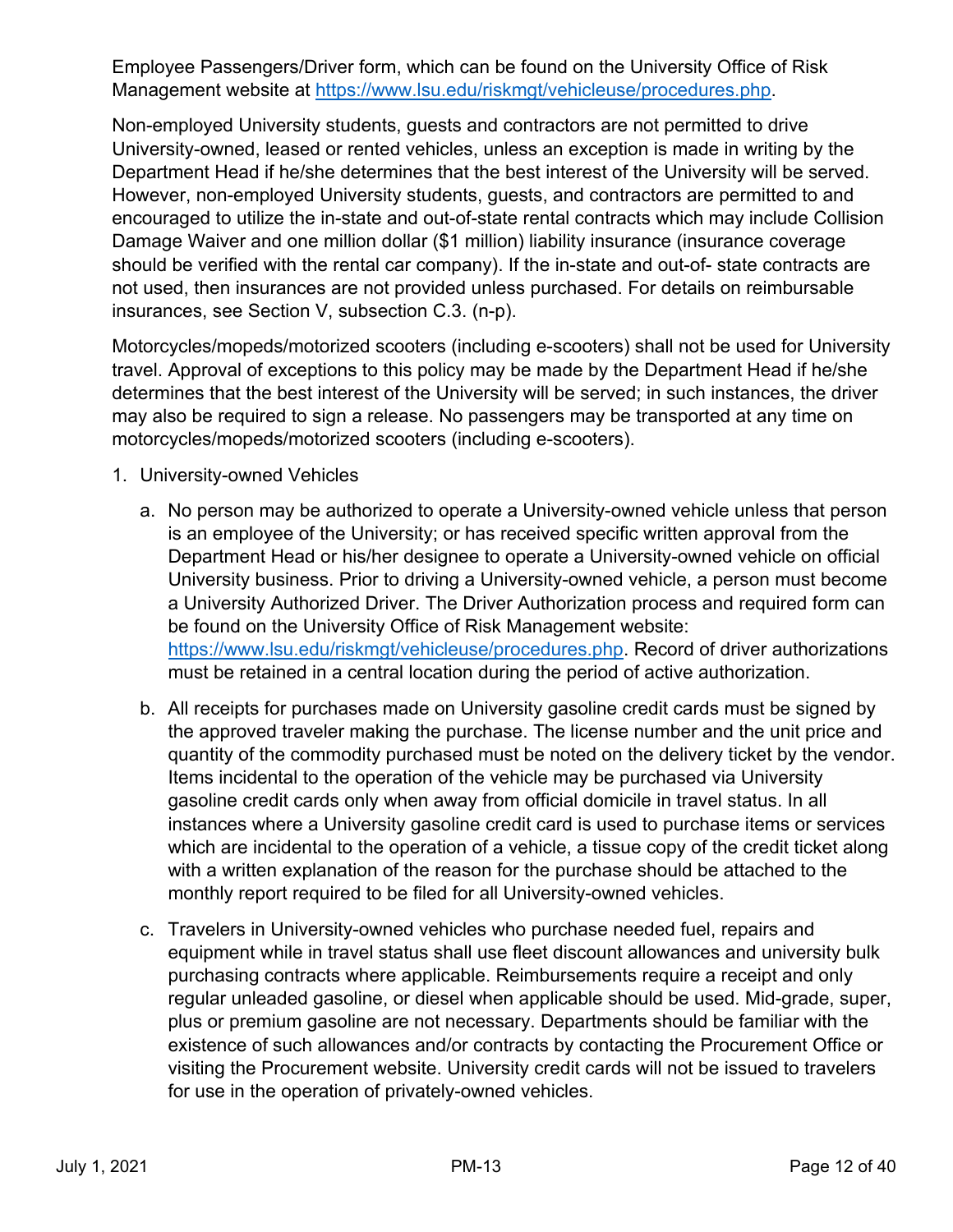- d. University-owned vehicles may be used for out-of-state travel only if permission of the Department Head has been granted prior to departure. If a University-owned vehicle is to be used to travel to a destination more than 500 miles from its usual location, documentation that this is the most cost effective means of travel should be readily available in the Department's travel reimbursement files. When the use of a Universityowned vehicle has been approved by the Department Head for out- of-state travel for the traveler's convenience, the traveler is personally responsible for expenses in-route to and from their destination, inclusive of meals and lodging.
- e. Individuals not associated with the University or with University activities should not be transported in University-owned vehicles. Approval of exceptions to this policy may be made by the Department Head if he/she determines that the unauthorized person is part of the official University business, and that the best interest of the University will be served; in such cases, the passenger (or passenger's guardian) may also be required to sign an Acknowledgment form, which is located on the University Office of Risk Management website at https://www.lsu.edu/riskmgt/vehicleuse/procedures.php
- f. If a University-owned vehicle is to be brought to the home of a University employee overnight, the traveler and department should ensure it is in accordance with requirements outlined in R.S. 39:361-364.
- 2. Privately-owned Vehicles
	- a. An employee may elect to use his or her personal vehicle to travel on University business, such as to attend meetings or conferences; however, use of a privatelyowned vehicle is solely at the discretion of the vehicle owner and vehicle driver. Privately-owned vehicles used for University business should be properly registered, inspected, insured and appropriate for such use. While travelling on University business, the vehicle driver is responsible for the use of the vehicle and for safe transport of any passengers who travel in the vehicle.
	- b. Employees whose written job description requires them to use their personal vehicle for official University business must be a University Authorized Driver. The Driver Authorization process and required form can be found on the University Office of Risk Management website: https://www.lsu.edu/riskmgt/vehicleuse/procedures.php. Record of driver authorizations must be retained in a central location during the period of active authorization.
	- c. When two or more individuals travel in the same privately-owned vehicle, only one charge will be allowed for the expense of the vehicle. The person claiming reimbursement shall report the names of the other passengers.
	- d. A mileage allowance for in-state travel shall be authorized for travelers approved to use privately- owned vehicles while conducting official University business. Mileage for instate shall be reimbursable on the basis of no more than 56 cents per mile, based on the actual physical address.
	- e. Mileage for moving expenses shall be reimbursed at the federal rate in effect at the time of the move.
	- f. Mileage shall be computed by using one of the following options: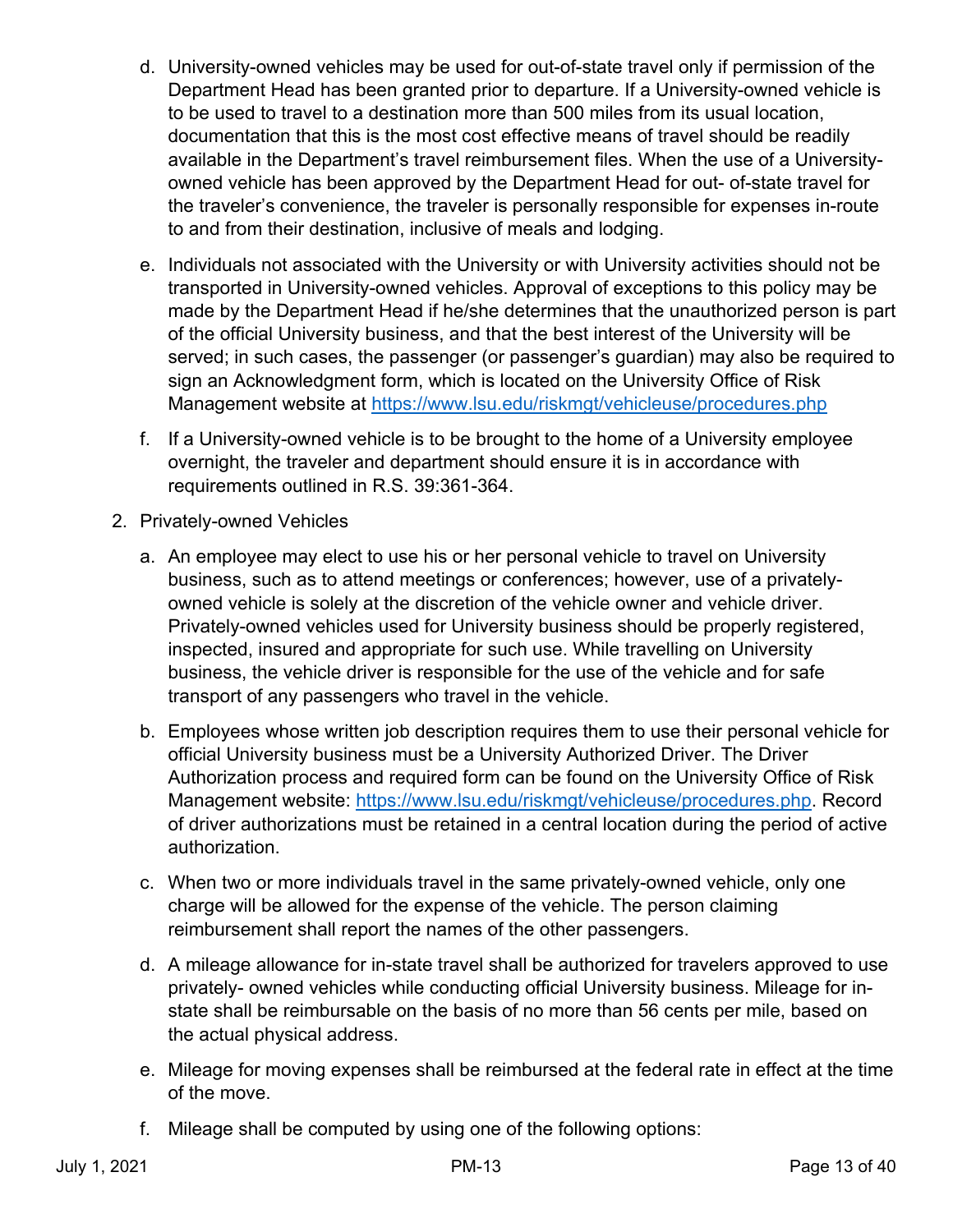- i. On the basis of odometer from point of origin to point of return; or
- ii. A website mileage calculator or published software package indicating physical address and mileage (to be attached to the Travel Expense Reimbursement Request/Expense Report).
- g. An employee shall never receive any benefit from not living in his/her official domicile. In computing reimbursable mileage, while the employee is on official University travel status, to an authorized travel destination from an employee's residence outside the official domicile, the employee should always claim the lesser of the miles from their official domicile or from their residence. If an employee is leaving on a non-work day or leaving significantly before or after work hours, the traveler's supervisor (or his/her designee) and/or the person with fiscal responsibility unless the Campus and/or Department requires a higher level of approval may determine to pay the actual mileage from the employee's residence.
- h. When use of a privately-owned vehicle has been approved for out-of-state travel for the traveler's convenience, the traveler will not be reimbursed for in-route expenses. The total cost of the mileage on the basis of 56 cents per mile may not exceed the cost of the lowest logical airfare obtained at least 14 days prior to the trip departure date. The reimbursement would be limited to the one lowest logical airfare quote, not the number of individuals traveling in the vehicle. The traveler is personally responsible for any other expenses in-route to and from the destination inclusive of meals and lodging.
- i. When use of a privately-owned vehicle has been approved for out-of-state travel at the request of the department for a purpose that benefits the University, the traveler will be reimbursed for mileage expenses on the basis of 56 cents per mile only. The total cost of the mileage may not exceed the lowest logical fare obtained at least 14 days prior to the trip departure date and a vehicle rental quote at the point of destination. The reimbursement would be limited to the one lowest logical airfare quote, not the number of individuals traveling in the vehicle. The traveler's direct supervisor and Dean will determine on a case-by-case basis whether the traveler is to be reimbursed for all or part of the in-route travel expenses. Justification for the approval should be attached to the Travel Expense Reimbursement Request/Expense Report.
- j. When a traveler is required to regularly use his/her privately-owned vehicle for University business (as written in the traveler's job description), the individual who has been delegated this authority on your campus may authorize a lump sum allowance for transportation or reimbursement for transportation (mileage). Requests for lump sum allowance must be accompanied by a detailed account of routine travel listing exact mileage for each such route. Miscellaneous travel must be justified by at least a threemonth travel history to include a complete mileage log for all travel incurred, showing all points traveled to or from and the exact mileage. Requests for lump sum allowance shall be granted for periods not to exceed one fiscal year. A justification as to why a vehicle rental is not feasible is required. When a traveler is granted a monthly vehicle allowance or a lump sum allowance, the traveler should never request or be reimbursed for mileage, fuel or rental vehicles.
- k. The traveler shall be required to pay all operating expenses of his/her personal vehicle, including fuel, repairs, and insurance. Repairs and routine maintenance required in the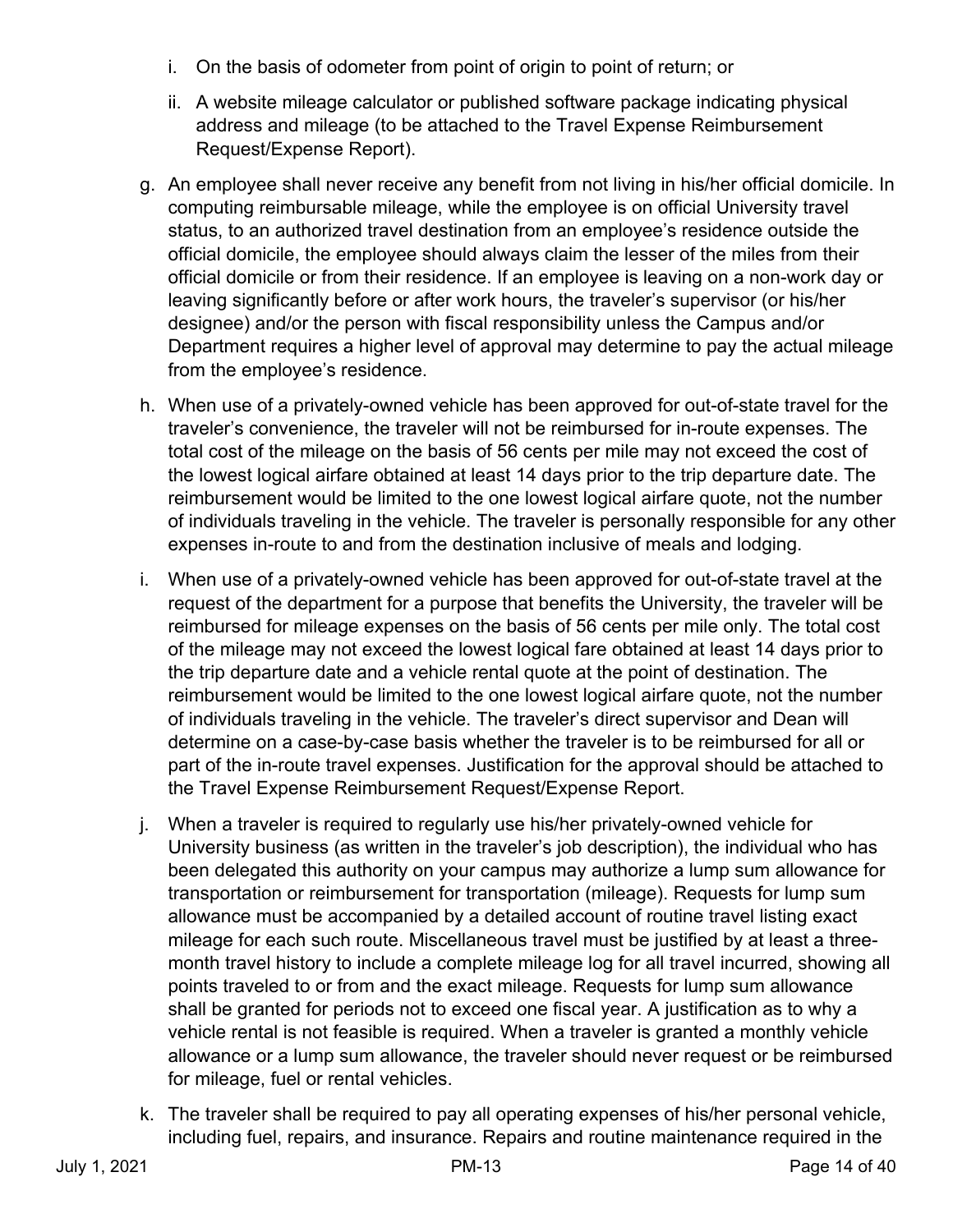use of personal vehicles are the responsibility of the traveler and do not qualify for additional reimbursement. Employees using their personal vehicle for University business should ensure they are adequately covered under their personal auto insurance policy. The University requires that the employee's auto liability insurance be the primary insurance for any accidents that occur while driving on University business. The University may provide excess liability coverage, at the discretion of the University, based on the circumstance of the accident. The University does not provide physical damage insurance to a personal vehicle; however, based on the circumstances of the accident, there may be a reimbursement up to \$1,000 provided toward the employee's vehicle property damage deductible, in instances, when property damage results while using the employee's personal vehicle for university business.

- 3. Rented Motor Vehicles (receipts required)
	- a. No person may be authorized to operate a rented vehicle to conduct University business unless that person is an employee of the University or has received specific written approval from the Department Head or his/her designee to operate a rental vehicle on official University business.
	- b. Individuals not associated with the University or with University activities should not be transported in vehicles rented by the University. Approval of exceptions to this policy may be made by the Department Head if he/she determines that the best interest of the University will be served; in such instances, the passenger (or passenger's guardian) may also be required to sign an Acknowledgment form, which is located on the University Office of Risk Management website at https://www.lsu.edu/riskmgt/vehicleuse/procedures.php.
	- c. **In-state Vehicle Rental** The State has contracted for in-state vehicle rentals through Enterprise, National or Hertz. State Motor Pool Rental Contracts, which use is mandatory for business travel, applies to all University employees and/or authorized travelers traveling on official University business. Usage of the contracts is mandatory for University employees unless it is determined that the vendor does not have the appropriate size fleet in stock for the date of use. Documentation of such from the rental car company must be provided. It is the traveler's discretion which rental company is utilized.
	- d. Members of boards and commissions are not required to utilize the in-state rental contract. They are entitled to actual mileage reimbursement up to 56 cents per mile. However, they are strongly urged to use the in-state rental contract when a cost benefit analysis indicates a potential savings. University contractors are required to follow PM-13 by the terms of their contracts, but they are not required to use the in-state rental contract. For in-state travel, they are entitled to actual mileage reimbursement up to 56 cents per mile. However, they are strongly urged to use the in-state rental contract when a cost benefit analysis indicates a potential savings.
	- e. Employees are discouraged from making rental reservations at airport locations to prevent the additional unnecessary costs. The rental reservation links for Enterprise, National, and Hertz are available on the Accounts Payable & Travel website. For Enterprise or National vehicle rentals, employees can reserve a vehicle by selecting the campus specific link as each campus is assigned a unique accounting number.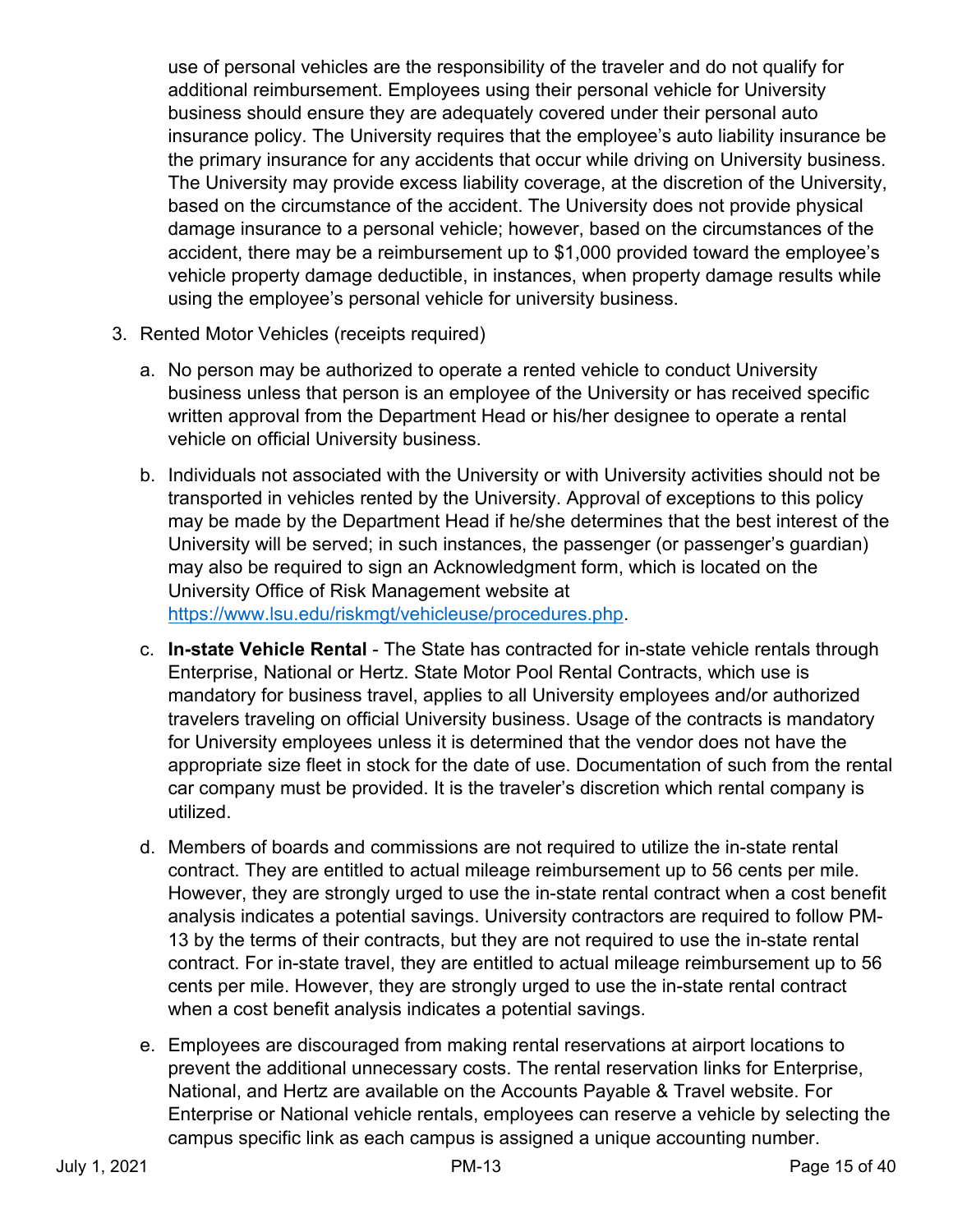- f. Payments for vehicle rentals can be made using the LaCarte card or other personal credit card.
- g. **Out-of-state Vehicle Rental** The State has contracted rental vehicles for domestic, out-of-state travel, excluding international travel, utilizing the State of Louisiana's out-ofstate contracts, which is mandatory for University employees. All University employees are mandated to use these contracts due to exceptional pricing which may include Collision Damage Waiver and one million dollar (\$1 million) liability insurance (insurance coverage should be verified with the rental car company). The State of Louisiana's outof-state participating vendors include Enterprise, National and Hertz Corporation. It is the traveler's discretion which rental company is utilized.
- h. Members of boards and commissions are not required to utilize the out of state rental contracts. They are entitled to actual mileage reimbursement up to 56 cents per mile. However, they are strongly encouraged to use the out-of-state rental contract when a cost benefit analysis indicates a potential savings.
- i. University contractors are required to follow PM-13 by terms of their contracts, but they are not required to use the out-of-state rental contracts. However, they are strongly urged to use the out-of- state contracts when a benefit analysis indicates a potential savings. For out-of-state travel, mileage at 56 cents per mile will be limited to a lowest logical airfare quote.
- j. **Approvals** Prior to departure written approval must be granted by the traveler's supervisor (or his/her designee) and/or the person with fiscal responsibility, unless the Campus and/or Department requires a higher level of approval is required for the rental of vehicles to conduct University business. However, if the department chooses, approval may be granted on an annual basis if duties require frequent rentals. The traveler's supervisor (or his/her designee) and/or the person with fiscal responsibility, unless the Campus and/or Department requires a higher level of approval, has the authority to approve rentals of any vehicle above the "intermediate size" category. If a compact or mid-size vehicle is not rented, written justification as to the need for the larger vehicle must be included in the supporting documentation attached to the Travel Expense Reimbursement Request/Expense Report.
- k. **Vehicle Rental Size** Only the cost of rental of compact or standard/intermediate model is reimbursable, unless 1) non-availability is documented, or 2) the vehicle will be used to transport more than two individuals. When a larger vehicle is necessary as stated above, the upgraded vehicle shall be the next smallest size and lowest price necessary to accommodate the number of individuals traveling or equipment/materials being transported. The traveler's supervisor (or his/her designee) and/or the person with fiscal responsibility, unless the Campus and/or Department requires a higher level of approval, may on a case-by-case basis, authorize a larger sized vehicle provided detailed justification is made in the employee's file. Such justification should include, but is not limited to, specific medical requirements when supported by a doctor's recommendation.
- l. **Personal Rental** Any personal mileage or rental days on a vehicle rented for official University business is not reimbursable and will be deducted from the claim for reimbursement.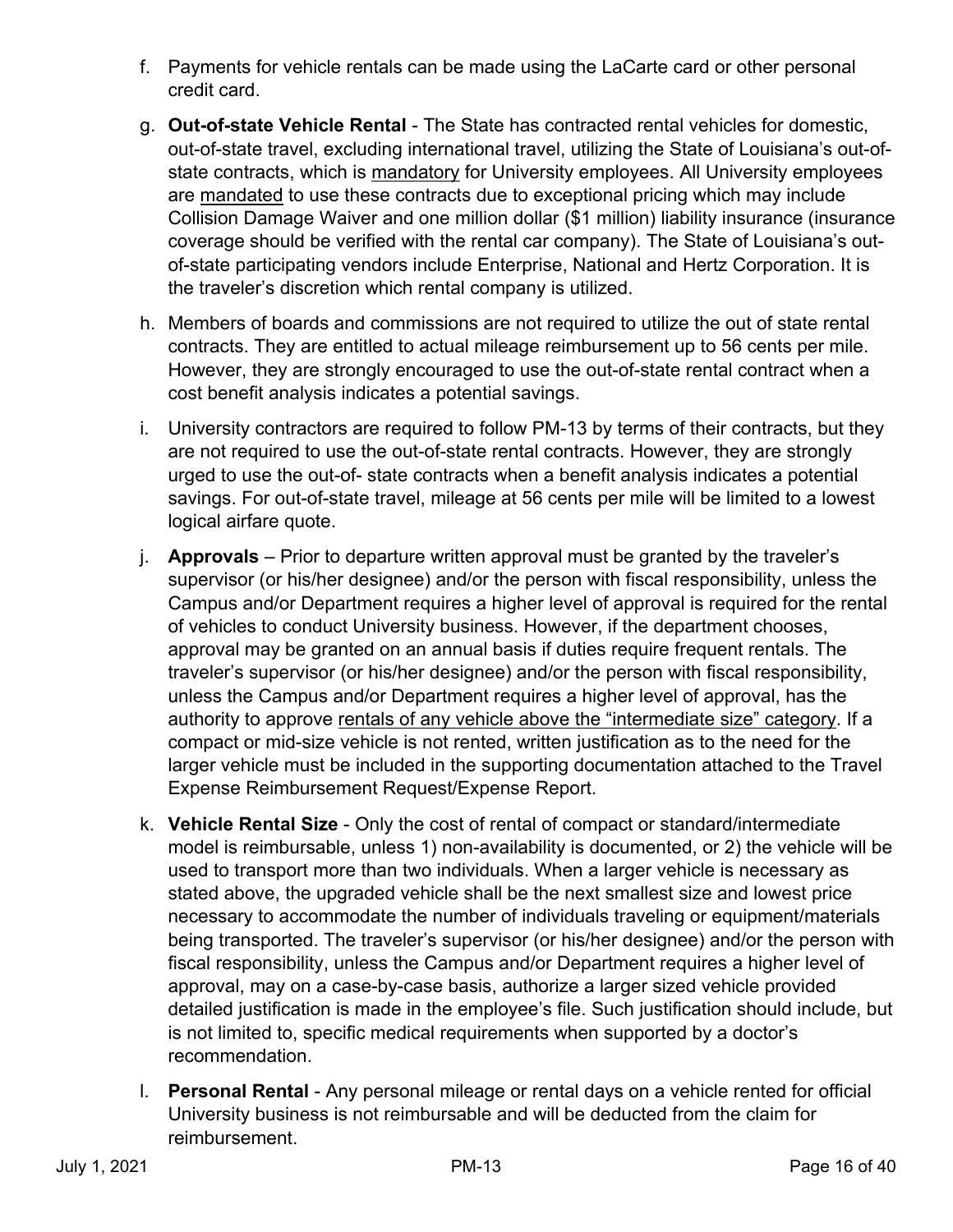- m. **Gasoline** (receipts required) Reimbursements require an original receipt and only regular unleaded gasoline, or diesel when applicable should be used. A justification should be provided whenever regular unleaded gasoline, or diesel is not available and a higher grade is purchased. Mid-grade, super, plus or premium gasoline is typically not necessary. Reasonable gasoline cost is reimbursable when receipts are submitted; mileage is not reimbursable on vehicle rentals. Pre-paid fuel options for rental vehicles are only to be allowed with prior approval from the traveler's supervisor (or his/her designee) and/or the person with fiscal responsibility unless the Campus and/or Department requires a higher level of approval, when the traveler can document that the pre-purchased amount was necessary and that the amount charged by the rental company is reasonable in relation to local gasoline cost.
- n. **Insurance for Vehicle Rentals within the 50 United States** Insurance billed by vehicle rental companies (i.e., CDW or LDW) is not reimbursable for domestic travel. Damage Waiver Insurance and \$1 Million Liability Protection Coverage may be included in the State's in-state and out-of-state rental contract pricing (insurance coverage should be verified with the rental car company). Insurance coverage for vehicle rentals, other than the State's in-state and out-of-state mandatory contracts, is provided through the University or State liability insurance. If a collision occurs while on official University business, the accident should be reported immediately to the rental car company and through the University Office of Risk Management at

https://www.lsu.edu/riskmgt/vehicleuse/procedures.php. The Department will be responsible for the cost of the repairs up to a deductible of \$1,000. Note: Lost keys and car door unlocking services for rental vehicles are not covered under the damage waiver policy and are very costly. The Campus should establish internal procedures regarding liability of these costs. **No other insurance will be reimbursed when renting, except when renting outside the 50 United States**. There should be no other charges added to the base price, unless the rental reservation is made at the airport (which is not recommended for daily routine travel).

- o. **Insurance for Vehicle Rentals outside the 50 United States (receipts required)** The appropriate insurance for each travel location (i.e., minimum legally required liability and physical damage) provided through the vehicle rental company should be purchased when the traveler is renting a vehicle outside the 50 United States. The insurance costs for the minimum legally required insurance may be reimbursed for travel outside the 50 United States only upon the approval of the traveler's supervisor (or designee) and/or the person with fiscal responsibility unless the Campus and/or Department requires a higher level of approval.
- p. **Non-employed University students, guests, and contractors** who have been approved to drive to conduct University business are encouraged to utilize the in-state and out-of-state rental contracts which may include Collision Damage Waiver and one million dollar (\$1 million) liability insurance (insurance coverage should be verified with the rental car company). If the in-state and out-of-state contracts are not used the following insurances are recommended and reimbursable:
	- i. Collision Deductible Wavier (CDW) If a collision occurs while on official University business, the cost of the deductible should be paid by the traveler and reimbursement claimed on a Travel Expense Reimbursement Request/Expense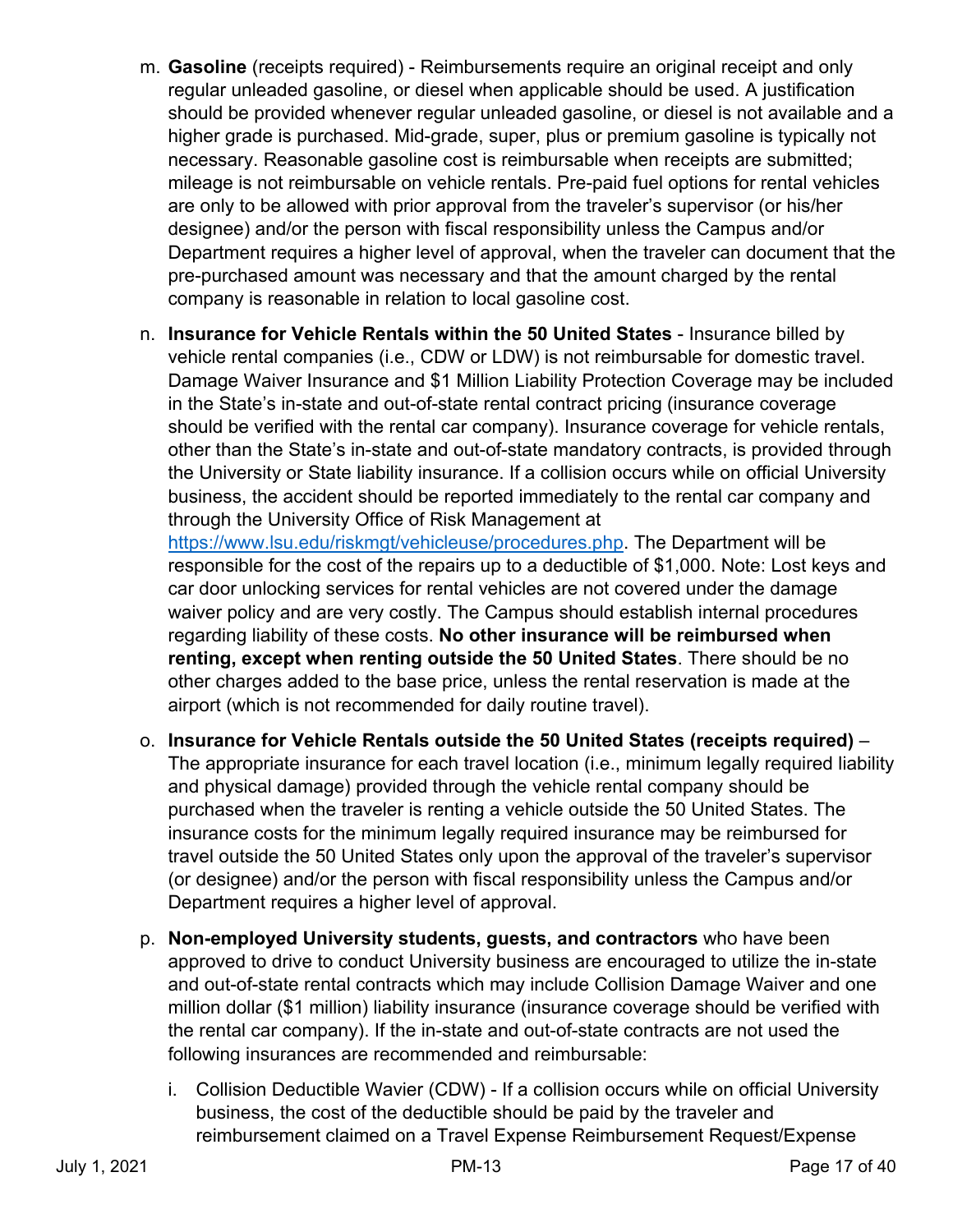Report. The accident must also be reported to the appropriate University department responsible for vehicle claims.

- ii. Loss Damage Waiver (LDW).
- iii. Auto Tow Protection (ATP) Requires approval of the traveler's supervisor (or his/her designee) and/or the person with fiscal responsibility unless the Campus and/or Department requires a higher level of approval.
- iv. Supplement Liability Insurance (SLI) \* If required by the vehicle rental company.
- v. Theft and/or Super Theft Protection (coverage of contents lost during a theft or fire) \*If required by the vehicle rental company.
- vi. Vehicle coverage for attempted theft or partial damage due to fire \*If required by the vehicle rental company.

# **The following are some of the insurance packages available by vehicle rental companies that are not reimbursable:**

- i. Personal Accident Coverage Insurance (PAC) Employees are covered under workmen's compensation while on official University business.
- ii. Emergency Sickness Protection (ESP).
- q. **Navigation equipment (GPS Systems)**, rented, not purchased, from a rental car company may only be reimbursed if an employee justifies the need for such equipment and with prior approval from the traveler's supervisor (or his/her designee) and/or the person with fiscal responsibility unless the Campus and/or Department requires a higher level of approval.
- D. Public Ground Transportation

The cost of public ground transportation such as buses, subways, airport limousines, and taxi cabs is reimbursable when the expenses are incurred as part of approved University business travel.

Public transportation to and from the airport, while on official University business travel, may be reimbursed with a receipt.

Airport shuttle/limousines, taxi reimbursements, including tips, require a receipt to account for total daily amount claimed. A driver's tip for shuttle/limousines and taxis may be given and must not exceed 20% of the total charge. The tip amount must be included on the receipt received from the driver/company. All other forms of public ground transportation are limited to \$15 per day without a receipt, claims in excess of \$15 per day require a receipt. At a Department level, the Dean or Department Head may implement a department-wide policy requiring receipts for an amount less than \$15 per day. To assist with verifications of taxi fares, a traveler should contact the taxi company for an estimate or visit sites such as taxifarefinder.com. An employee should always get approval, prior to the trip, if multiple taxis will be used; as it may be in the University's best interest to rent a vehicle versus reimbursements of multiple taxi expenses.

E. To and From Common Carrier Terminals and Home or Office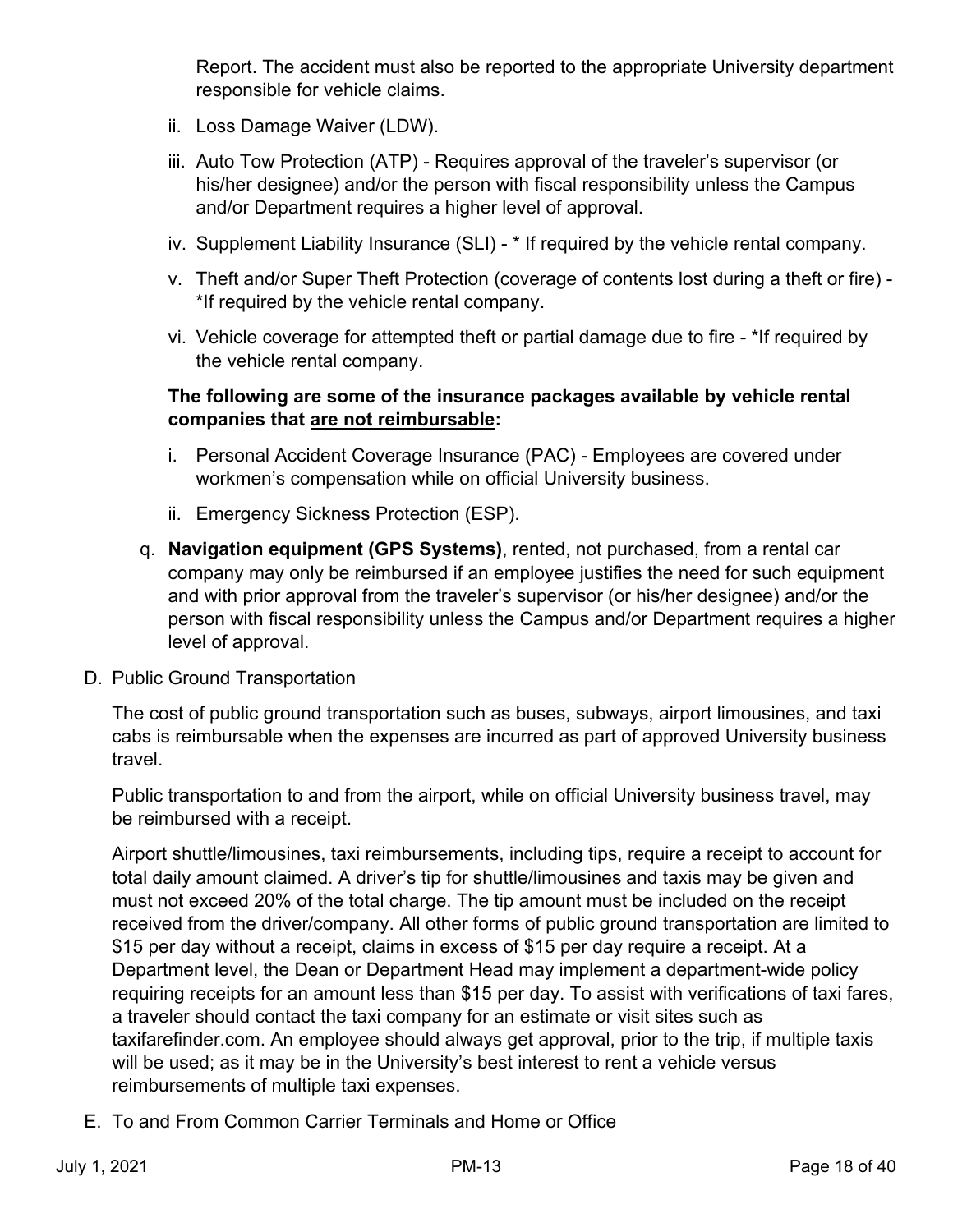- 1. Reimbursement will be allowed for taxi cab fares between a common carrier or other terminal and either the employee's home or office. Receipts are required.
- 2. Instead of using a taxi cab, payment on a mileage basis will be allowed for the round-trip mileage of a privately-owned vehicle at 56 cents per mile. The reimbursement will be limited to one round trip.
- F. Watercraft
	- 1. No person may be authorized to operate an owned or rented motorized watercraft to conduct University business unless that person is an employee of the University. All employees operating motorized watercraft, must be in compliance with State law and University safety requirements which may require the completion of a boating education course (https://www.wlf.louisiana.gov/page/boater-education).
	- 2. Individuals not associated with the University or University activities should not be transported in watercraft owned or rented by the University. Approval of exceptions to this policy may be made by the Department Head if he/she determines that the best interest of the University will be served; in such instances, the passenger (or passenger's guardian) may also be required to sign a release.
	- 3. The use of private watercraft may not be used to conduct University business. Approval of exceptions to this policy may be made by the Department Head if he/she determines that the best interest of the University will be served.
	- 4. To ensure proper insurance coverage for diving activities, all dives (descent underwater utilizing compressed gas and subsequent ascent/return to the surface) must be reported to the Office of Risk Management at https://lsu.edu/riskmgt/travel/diving.php (a mobile form is available at the preceding link for easy reporting) this report must be completed prior to all dives.

# **VI. REIMBURSEMENT FOR LODGING AND MEALS**

- A. Eligibility
	- 1. Official Domicile/Temporary Assignment

Travelers are eligible to receive reimbursement for travel only when away from "official domicile" or on temporary assignment unless an exception is granted in accordance with these regulations. Temporary assignments will be deemed to have ceased after a period of 30 calendar days and after such period the place of assignment shall be deemed to be his/her official domicile. He/she shall not be allowed travel and subsistence unless permission to extend the 30-day period has been obtained by the individual who has been delegated this authority on your campus.

2. Travel Period

Allowance of Single Day Meals is at the discretion of each Campus Head. If allowed, travelers may be reimbursed for meals according to the following:

Single Day Travel - Meals are not eligible for reimbursement on single day travel. This means that when an authorized traveler of the University is in travel status where no overnight stay is required, no meals are eligible for reimbursement. Each Department Head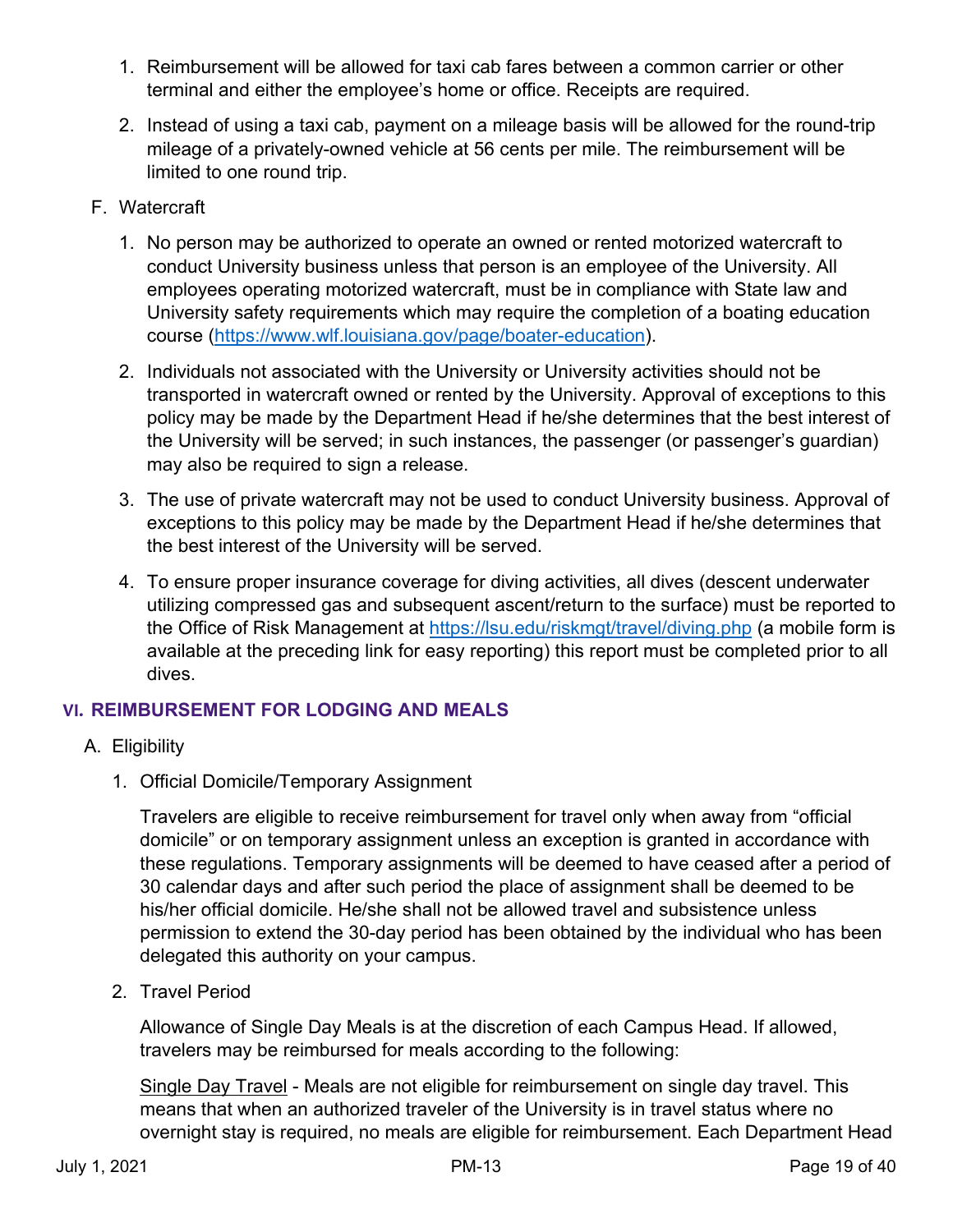<span id="page-20-0"></span>or their designees are to determine the reasonableness of when an overnight stay is justified. However, the Department Head will be allowed to authorize single day meal reimbursements on a case-by-case basis or by type(s) of single day travel when it is determined to be in the best interest of the Department. In those cases where the single day meals are reimbursed, the amount of the reimbursement must be considered taxable income to the employee. To receive any meal reimbursement on single day travel, an employee must be in travel status for a minimum of 12 hours. If the Department Head or his/her designee determines that single day meals will be provided, see Appendix A. Section VI. A.2 for the single day meal allowances.

- 3. Travel with Overnight Stay: (minimum of 12 hours of travel in travel status) Travelers may be reimbursed for meals according to the following schedule:
	- a. Breakfast When travel begins at/or before 6 a.m. on the first day of travel and extends to/or beyond 9 a.m. on the last day of travel, and for any intervening days.
	- b. Lunch When travel begins at/or before 10 a.m. on the first day of travel and extends to/or beyond 2 p.m. on the last day of travel, and for any intervening days.
	- c. Dinner When traveling begins at/or before 4 p.m. on the first day of travel and extends to/or beyond 8 p.m. on the last day of travel, and for any intervening days.
	- d. Alcohol Reimbursement for alcohol is prohibited.

# B. Exceptions

1. Routine Lodging Overage Allowance

A traveler's supervisor (or his/her designee) and/or the person with fiscal responsibility, unless the Campus and/or Department requires a higher level of approval, has the authority to approve actual routine lodging costs. (Note: This authority for increase is for lodging only and not for any other area of PM-13). Each case must be fully documented as to necessity (i.e., proximity to meeting place) and cost effectiveness of alternative options. Documentation and receipts must be attached to the Travel Expense Reimbursement Request/Expense Report. This authority shall not be delegated to any other person.

In areas where the Governor has declared an emergency, a Department Head or his/her designee will have the authority to approve actual routine lodging provisions on a case-bycase basis not to exceed seventy-five percent over PM-13 current listed rates. Each case must be fully documented as to necessity (e.g. proximity to the meeting place) and cost effectiveness of the alternative options. Documentation must be readily available in department's travel reimbursement files.

2. Actual Expenses for University Officials

University officials and others so authorized by statute or individual exception will be reimbursed on an actual expenses basis for meals and lodging while in travel status, except in cases where other provisions for reimbursement have been made by statute. The request for reimbursement must be accompanied by an itemized receipt or other supporting document for each item claimed and shall not be extravagant and will be reasonable in relationship to the purpose of the travel. Positions eligible for actual expenses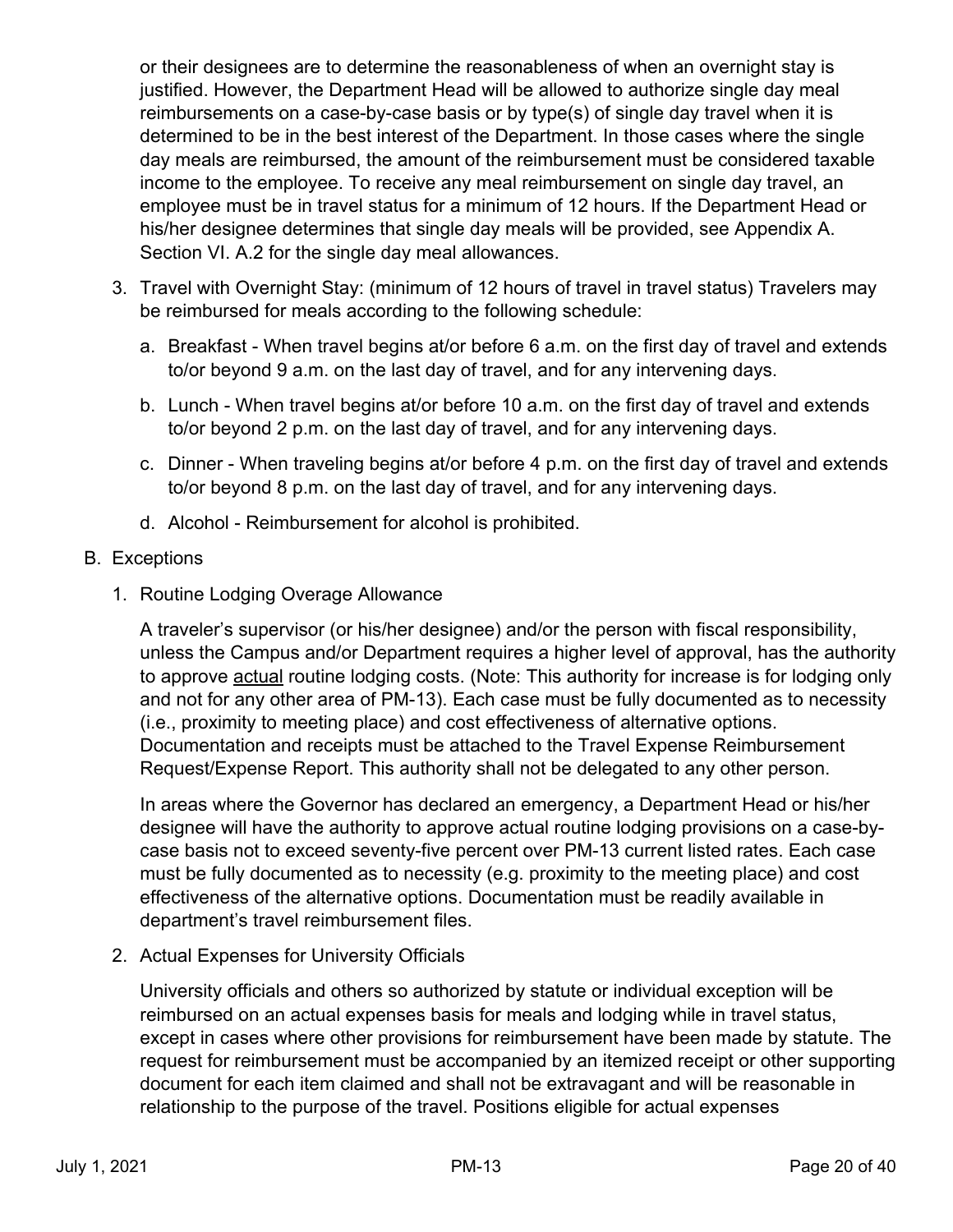reimbursement are President, Vice President, Chancellor, and Vice Chancellor. They are subject to the time frames and all other requirements listed in the Travel Regulations.

- <span id="page-21-0"></span>C. Meals (Including Tax and Tips)
	- 1. Travelers may be reimbursed the meal per diem listed in Appendix A. Section VI. C. 1. for the destination while in travel status. Receipts are not required for routine meals. Number of meals claimed must be shown on the Travel Expense Reimbursement Request/Expense Report. Partial meals such as continental breakfasts or airline meals are not considered meals. Note: If a meal is included in a conference schedule, it is part of the registration fee; therefore, an employee cannot request/receive additional reimbursement for that meal. If an individual seeks reimbursement of meal money for an entire group traveling together, each member of the group must certify the amount of meal money received from the individual claiming reimbursement. If an individual seeks reimbursement of meals paid for the entire group, receipts must be provided and the cost per person may not exceed the allowances.
- D. Lodging
	- 1. Routine Lodging Allowance Employees will be reimbursed lodging rate, plus tax and any mandatory surcharge or service fees; receipts required. Receipts from a bona fide hotel, motel, or AirBnB for lodging shall be submitted and attached to the Travel Expense Reimbursement Request/Expense Report. See Appendix A. Section VI. D. 1 for the routine lodging allowances.

For all hotel lodging, including AirBnB, only the first night lodging should be paid to secure the reservation. Lodging should not be prepaid in total and should be paid upon checkout. If the travel is canceled for any reason and the total lodging amount, in particular for an AirBnB was prepaid, only the first night of lodging may be allowed as a University expense. The other prepaid lodging days will be the responsibility of the traveler. Lodging should not be prepaid.

The inclusion of suburbs shall be determined by the LSU Travel office on a case-by-case basis. A suburb is defined as an immediate or adjacent location (overflow of the city) to the travel destination.

Employees are encouraged to use the R-1376 "Governmental Employees Hotel Lodging Sales/Use Tax" exemption form located on the AP & Travel website at http://www.lsu.edu/administration/ofa/oas/acctpay/ when traveling in-state on official university business.

When two or more individuals on University business share a lodging room, the University will reimburse the actual cost of the room; subject to a maximum amount allowed for an individual traveler times the number of employees.

2. Conference Lodging Allowance - Employees may be reimbursed lodging rate, plus tax and any mandatory surcharge. Receipts are required along with documentation showing the actual conference rate. The traveler's supervisor (or his/her designee) and/or the person with fiscal responsibility unless the Campus and/or Department requires a higher level of approval has the authority to approve actual cost of conference lodging, for single occupancy, when the traveler is staying at the designated conference hotel. If there are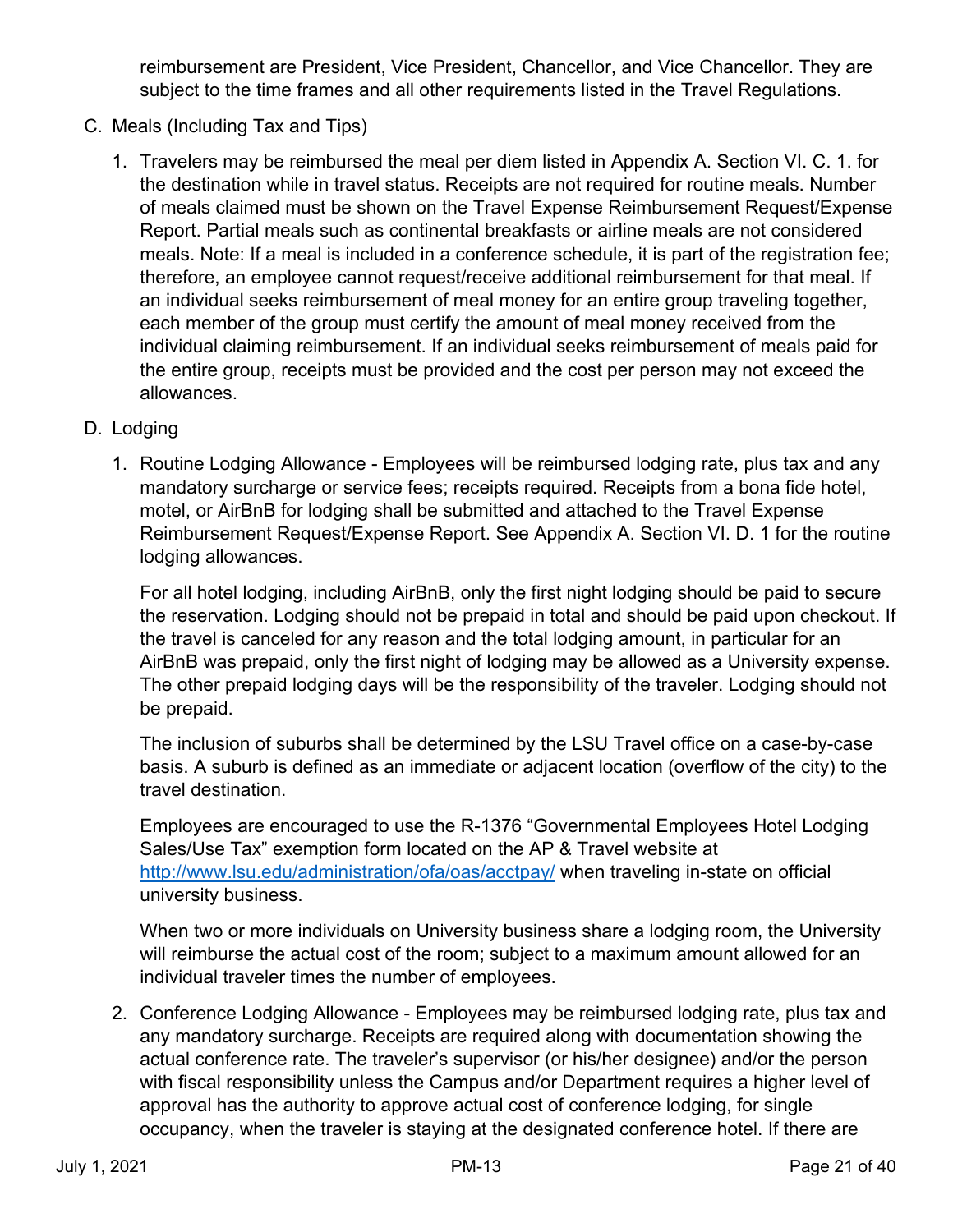multiple designated conference hotels, the lowest designated conference hotel should be utilized, if applicable. In the event the designated conference hotel(s) have no room availability, the traveler's supervisor (or his/her designee) and/or the person with fiscal responsibility, unless the Campus and/or Department requires a higher level of approval, may approve to pay actual hotel cost not to exceed the conference lodging rates for the other hotels in the immediate vicinity of the conference hotel. This allowance does not include Agency Hosted Conference Lodging Allowances. See Section X, subsection B.2 for these allowances. In the event a traveler chooses to stay at a hotel which is not associated with the conference, then the traveler is subject to making reservations and getting reimbursed within the hotel rates allowed in routine lodging only, as listed above. Documentation required is a registration receipt, formal agenda or program, and/or documentation designating the official conference hotel and nightly rate. Note: Training courses which are several days and have a designated hotel and rate, can be considered a "conference hotel" and therefore, the designated rate can be allowed.

A traveler's supervisor (or his/her designee) and/or the person with fiscal responsibility, unless the Campus and/or Department requires a higher level of approval, has the authority to approve meals that are designated an integral part of the conference at actual costs. However, a written justification with the reason for the higher lodging cost must be included in the supporting documentation attached to the Travel Expense Reimbursement Request/Expense Report.

No reimbursements are allowed for functions not relating to a conference (i.e., tours, dances, golf tournaments, etc.) and/or to the mission of the University.

E. Extended Stay

For travel assignment involving duty for extended periods at a fixed location, the reimbursement rates indicated should be adjusted downward wherever possible. Reimbursement requests for meals and lodging may be reported on a per diem basis supported by lodging receipts. Care should be exercised to prevent allowing rates in excess of those required to meet the necessary authorized subsistence expenses. It is the responsibility of the individual who has been delegated this authority on your campus to authorize only such travel allowances as are justified by the circumstances affecting the travel.

- F. Parking and Parking-related Expenses
	- 1. Parking at the **Baton Rouge Airport** The State's current contract rate is \$4.50 per day (receipts required) for parking in the indoor parking garage, as well as the outside, fenced parking lot at the airport. Documentation required to receive the contract price is the airport certificate and a University ID. The airport certificate may be found on AP and Travel's website at http://www.lsu.edu/administration/ofa/oas/acctpay/. An employee may be paid actual expenses up to \$5 per day with a receipt.
	- 2. Parking when flying out of the **New Orleans Airport** At this time, only USPARK's, uncovered parking is reimbursable with a receipt (as published on USPARK.net). In the event that USPARK has no availability and if parking at another facility, an employee may be paid actual expenses for uncovered parking with a receipt.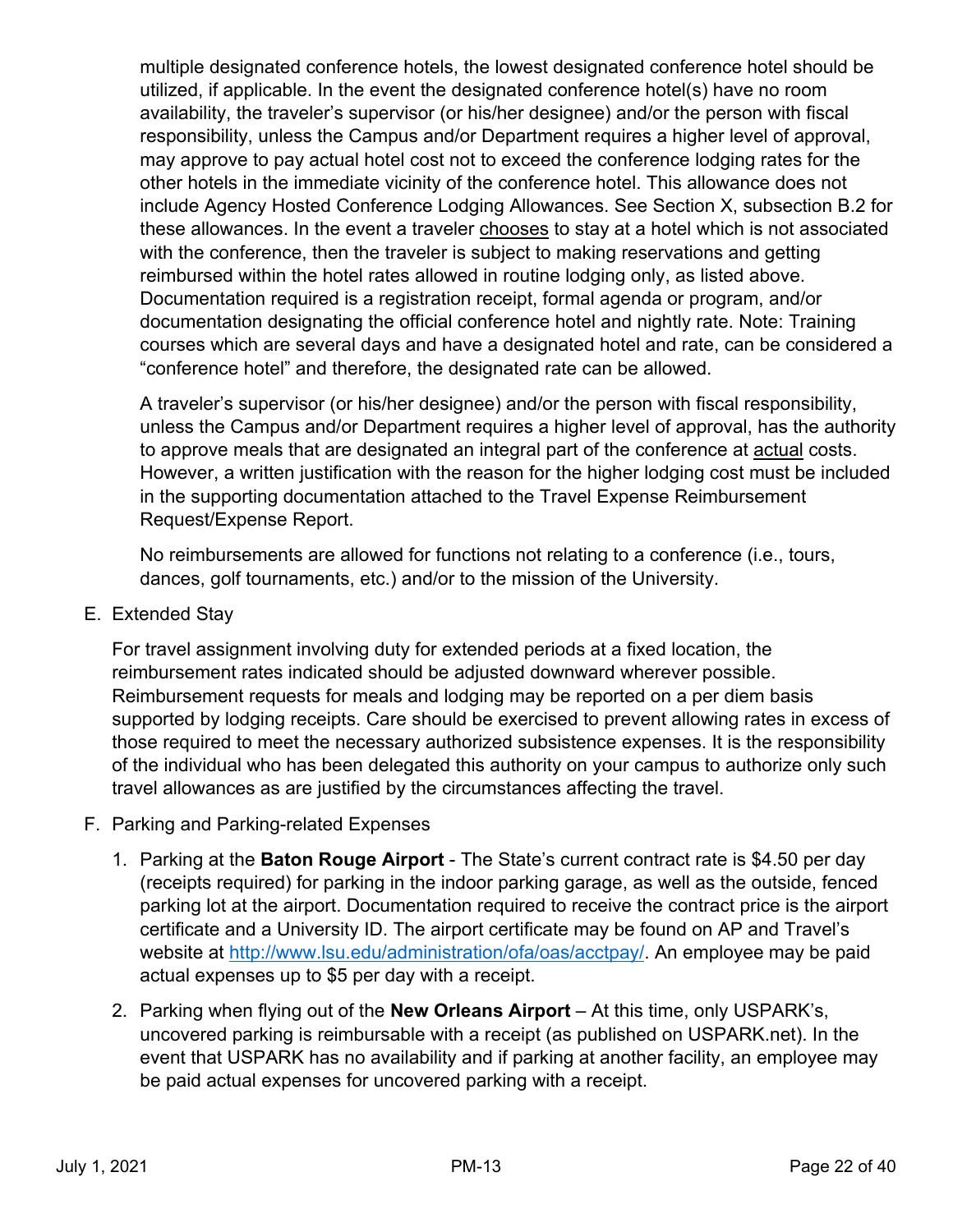- 3. Travelers using motor vehicles on official University business may be reimbursed for all other parking, including airport parking except as listed in 1 & 2 above, ferry fares, and road and bridge tolls. For each transaction over \$5, a receipt is required.
- 4. Tips of valet parking are not to exceed \$5 per day.

# **VII.REIMBURSEMENT FOR OTHER EXPENSES (WHILE IN TRAVEL STATUS ONLY)**

The following expenses incidental to travel may be reimbursed:

- A. Communications Expense Relative to Official University Business
	- 1. Official University Business All business communication costs may be reimbursed. Receipts are required. Note: If a traveler has an official University phone and/or is receiving a monthly stipend, reimbursements are not allowed.
	- 2. International Travel Up to \$10 upon arrival at each destination and prior to departure from each destination within the first or last 24 hours of the trip, respectively. For stays in excess of seven days, one \$10 call will be allowed for every second night after the first night. This will not be allowed for those persons who have a University issued cell or cell phone stipend. Note: If a traveler has an official University phone and/or are receiving a monthly stipend, reimbursements are not allowed.
	- 3. Internet Internet access charges for official University business from hotels or other travel locations are treated the same as business telephone charges. A Department Head may implement a stricter policy for reimbursement of internet access charges. Receipts are required.
	- 4. Personal cell phone charges will not be reimbursed.
- B. Storage and Handling Equipment Charges (receipts required)
- C. Baggage Handling
	- 1. Hotel Allowances: Tips may be paid one time up to \$5 upon each hotel check-in and upon each hotel checkout, if applicable.
	- 2. Airport Allowances: Tips may be paid one time up to \$5 for the airport outbound departure trip and for the inbound departure trip. (Maximum total for entire trip is not to exceed \$10).
- D. Luggage Charges from Airlines

A traveler's supervisor (or his/her designee) and/or the person with fiscal responsibility unless the Campus and/or Department requires a higher level of approval may approve reimbursement for a traveler, with a receipt, any airline charges for the first checked bag for a business trip of 5 days or less and for the second checked bag for a 6-10 day business trip and/or additional baggage which is business related and required by the Department. The traveler must present a receipt to substantiate the luggage charges. Travelers will be reimbursed for excess baggage charges (overweight baggage) only in the following circumstances:

- 1. When traveling with heavy or bulky materials or equipment necessary for business.
- 2. The excess baggage holds University records or property.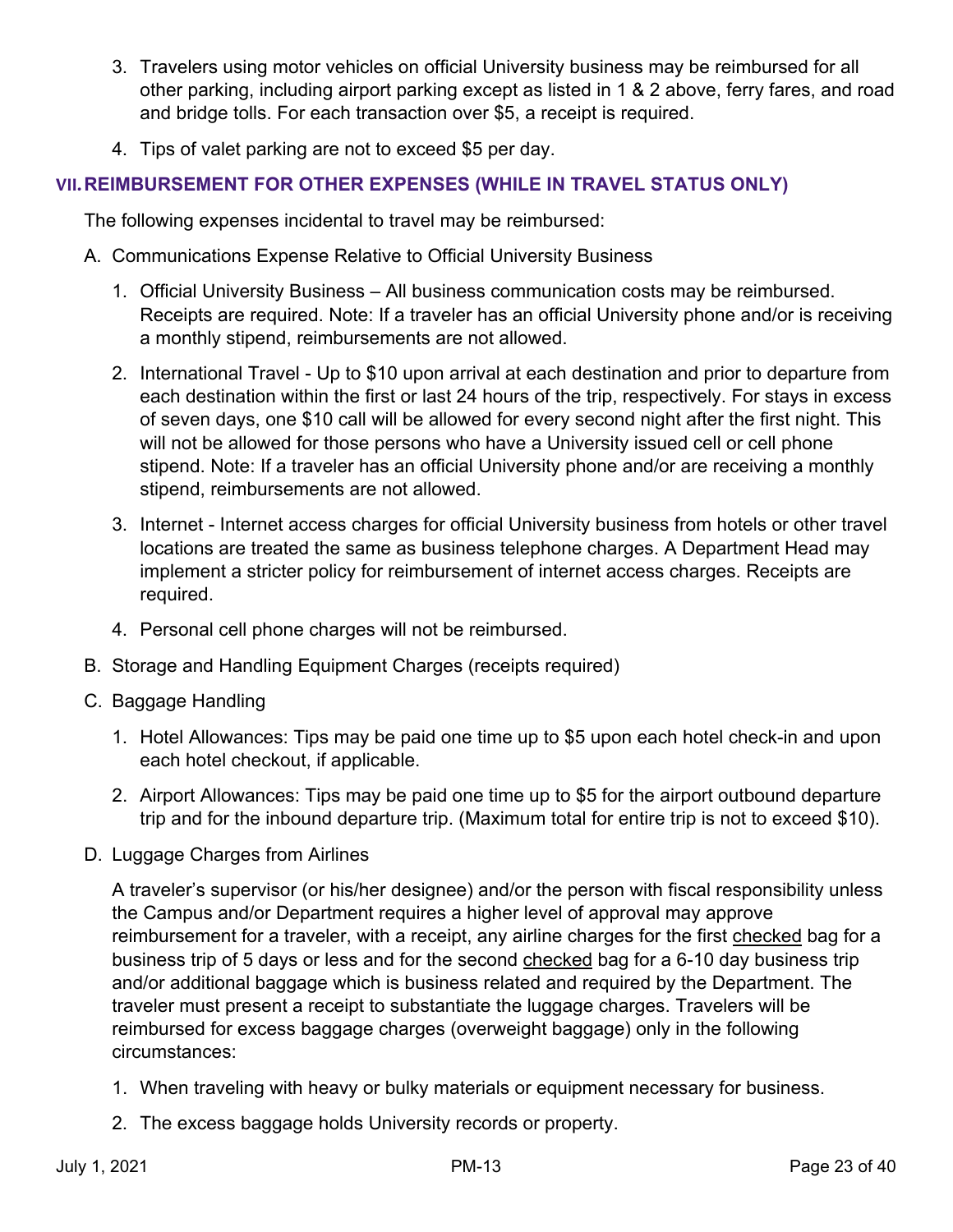E. Registration Fees at Conferences/Conventions

When a registration fee is requested to be reimbursed, the traveler must itemize what it covers (i.e., conference attendance, meals, lodging, transportation, etc.). Items included in the registration fee cannot be claimed again. Note: if a meal is included in a conference schedule, it is part of the registration fee; therefore, an employee cannot request/receive additional reimbursement for that meal. Meals that are a designated integral part of the conference may be reimbursed on an actual expenses basis with prior approval of the direct supervisor. Use of LaCarte to pay for registration fees is recommended. Receipts are required.

F. Laundry Services

Employees in travel status for more than 7 days may be reimbursed for laundry services, with department head or his/her designee's approval. The reimbursement will be actual, reasonable costs incurred. Receipts are required.

# **VIII. INTERNATIONAL TRAVEL**

High Risk Travel must be approved by the individual who has been delegated this authority on your campus and is subject to the High Risk Travel policy for the appropriate campus. Requests for High Risk Travel should be submitted through the appropriate administrative channels (i.e. Department Head, Dean, Vice Chancellor, High Risk Travel Committee, etc.).

All other international travel must be approved in writing by the traveler's supervisor (or his/her designee) and/or the person with fiscal responsibility unless the Campus and/or Department requires a higher level of approval prior to departure. Requests should reflect:

- A. Place to be visited and route if other than direct
- B. Purpose of travel
- C. Dates of travel
- D. Source of funds for travel and estimated cost
- E. Any special allowances for meals and lodging reimbursement U.S. Department of State rates may be authorized upon request

International travel assistance services and insurance will be provided by the University to employees and students traveling internationally. To be eligible for coverage, employees must have a completed and approved "Spend Authorization" or "Authorization to Travel" prior to their travel start date. Students must be enrolled in a qualified University-sponsored travel program (i.e., academic programs abroad, department field trips, etc.). Both employees and students also must register their travel in the University's International Travel Registry at www.lsu.edu/riskmgt/internationaltravelregistry.php. When trips are booked through the University's Contracted Travel Agency, the travel will be automatically included in the registry. Employees are encouraged to create a profile (only required once) in the registry and enter their emergency contact information. To request a travel insurance card, or to access additional information regarding the travel assistance services and insurance, (including limits and coverage exclusions), please visit www.lsu.edu/riskmgt/travel/international-travelinsurance.php.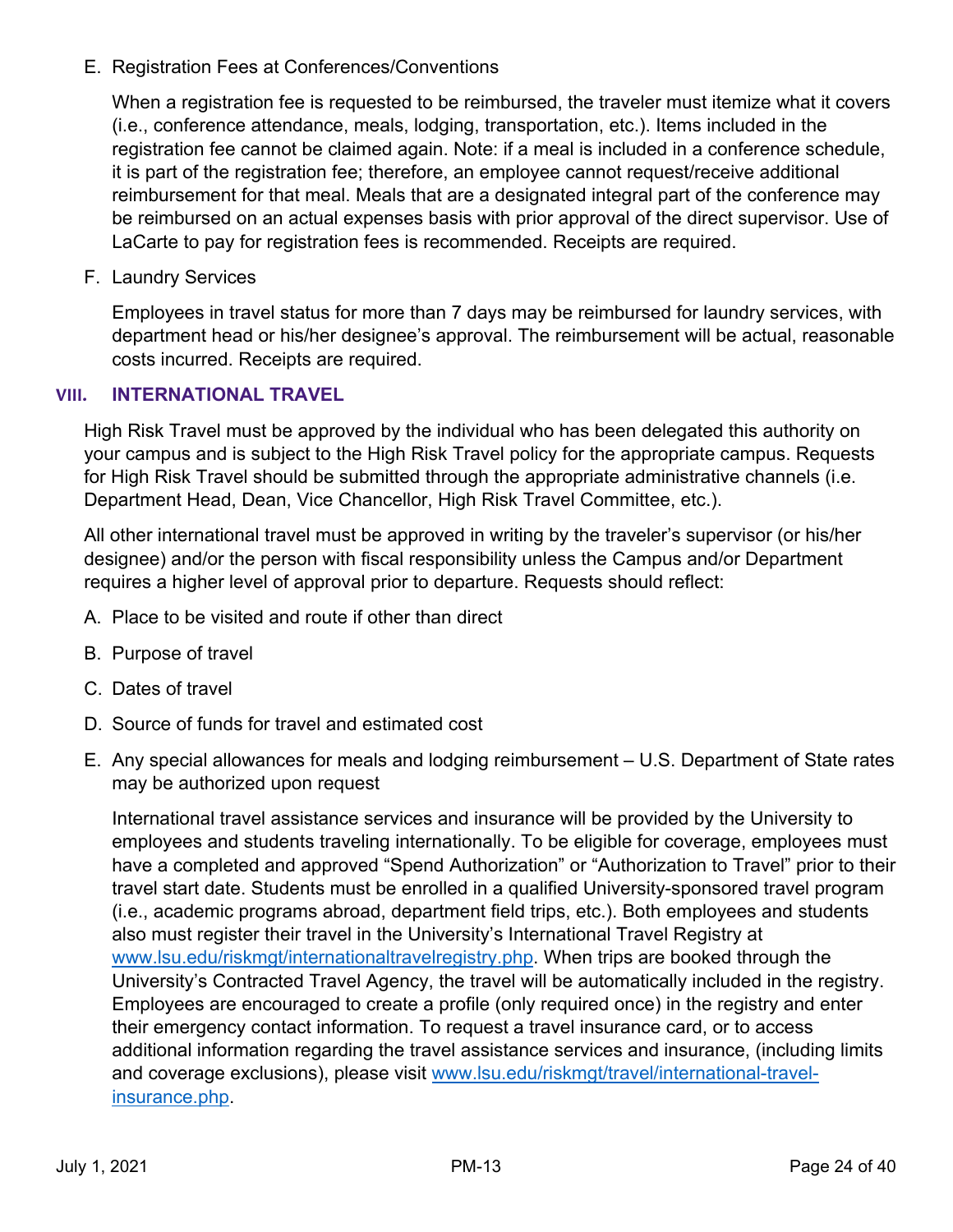Travelers planning international travel may access medical, security, and cultural information for the destination by calling the University's Travel Assistance provider at 215-942-8478 for a personalized travel briefing or by visiting the **LSU Global Travel Assistance Travel Portal**.

Special insurance (Defense Base Act) may be required for any University employee traveling international that meets one of the following conditions:

- 1. Any LSU employee working on a military base or reservation outside the U.S., including U.S. territories.
- 2. Any LSU employee engaged in U.S. government-funded public works business outside the U.S., including U.S. territories.
- 3. Any LSU employee engaged in a public works or military contract with a foreign government which has been deemed necessary to U.S. national security.
- 4. LSU employees that provide services funded by the U.S. government outside the realm of regular military issue or channels.
- 5. LSU employees of any sub-contractors of the prime or letting contractor involved in a contract such as numbers 1-4 above.

To review additional information and request coverage please visit: www.lsu.edu/riskmgt/insurances/defense\_base\_act/defense\_base\_act.php.

International travelers will be reimbursed at the Tier IV rates for lodging and meals, unless U.S. Department of State rates are requested and authorized by the traveler's supervisor (or his/her designee) and/or the person with fiscal responsibility unless the Campus and/or Department requires a higher level of approval prior to departure. Reimbursement for lodging expenses requires submission of itemized receipts. Reimbursement for Meals and Incidental Expenses (M&IE) does not require receipts for U.S. Department of State rates. M&IE are inclusive of fees and tips given to porters, baggage carriers and hotel staff. Reimbursements will be limited to the Federal per diem rate. To accommodate the currency conversion, we recommend that expenses are paid using a credit card, and a copy of the credit card bill reflecting the charge in U.S. dollars be attached to the Travel Expense Reimbursement Request/Expense Report in lieu of a daily conversion calculation. For charges paid in cash, a conversion calculator must be attached.

Upon receipt of written justification, the University may approve for employees to be reimbursed for a VISA and/or immunizations when the traveler is traveling on behalf of the University on official business. It is not practice for the University to reimburse for a passport. However, a passport may be reimbursed upon a detailed justification request and Department Head approval.

International airfares available from other sources may be less expensive than fares available from the - contracted travel agency. Once an employee has been granted approval to travel internationally, the employee is free to either:

- 1. Book their airfare through the contracted travel agency; or
- 2. If an employee seeks and finds a lower fare available from a source other than the contracted travel agency, the employee must obtain from the outside source a copy of the proposed itinerary and the complete cost. This information must be provided to the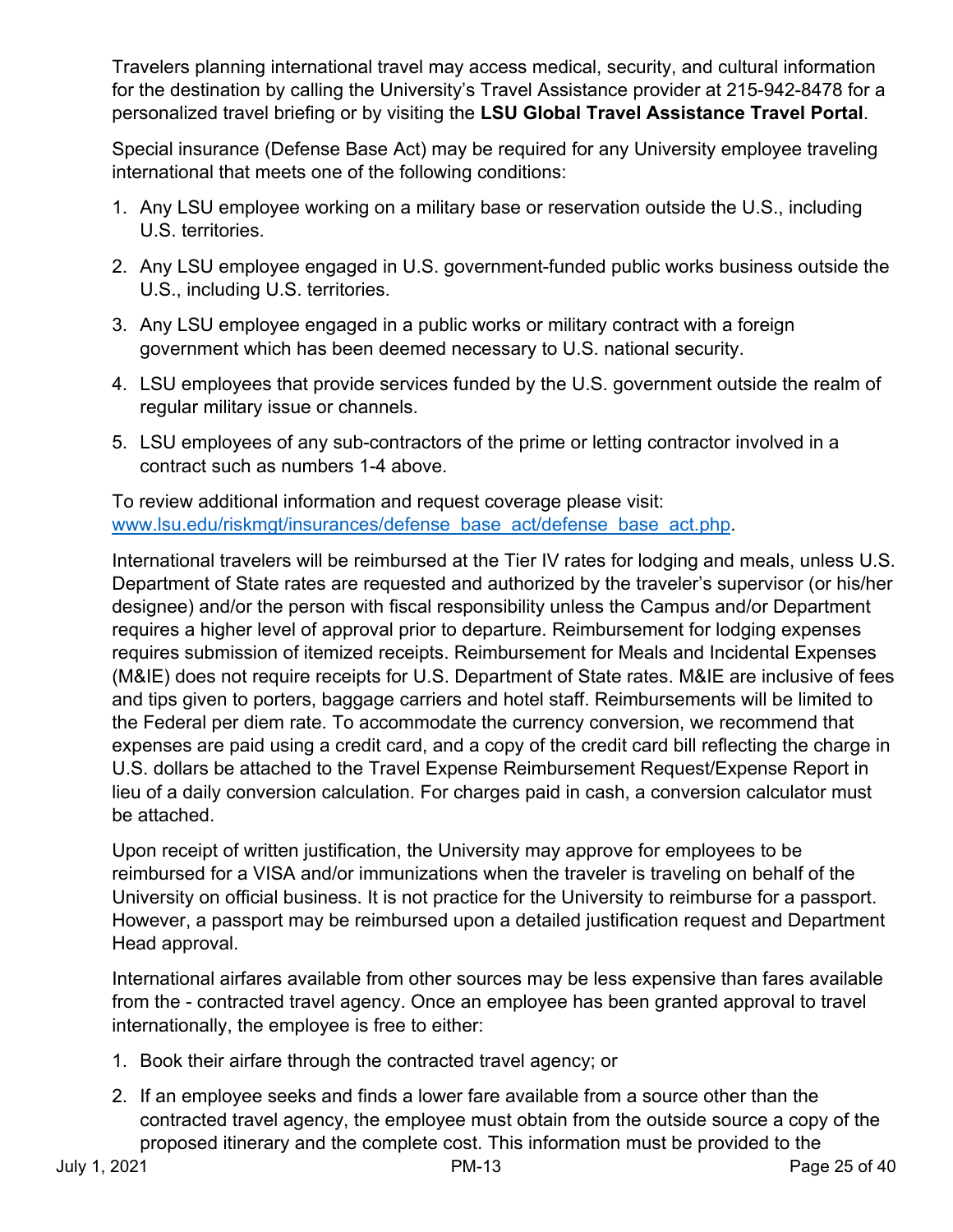contracted travel agency for review and all requests should be copied to the travel manager. The agency will determine if the airfare can be matched or beat and, within 24 hours, a response will be provided via email to the traveler and travel arranger. If the fare can be matched or beat, the ticket must be purchased from the contracted travel agency and an exception request will not be approved. If the travel agency cannot match the price, the travel agency will indicate that the itinerary cannot be matched. This approval must be attached to the Travel Expense Reimbursement Request/Expense Report to obtain reimbursement of the cost of the ticket. If no response is received within the 24 hour period, the airfare can be purchased by the traveler (e-mail requesting the review must be attached to the reimbursement/payment request).

Employees must use caution when purchasing tickets from sources other than the contracted travel agency, particularly restricted fares, many of which cannot be changed. The contracted travel agency will not be available to help with changes, cancellations, or other needs when a ticket has not been purchased through their office. It will be the responsibility of the employee to ensure the ticket meets their needs and to make changes, cancellations, etc. after the ticket is purchased. Any fees associated with changes or cancellations are also the responsibility of the employee.

# **IX. VISITORS TO THE CAMPUS**

When visitors are brought to the Campus with the understanding that travel expenses will be reimbursed, the following procedure should be used:

- A. A letter should be addressed to the visitor prior to his/her departure informing him/her of the necessity of obtaining receipts, keeping a record of expenses of his/her trip, and that reimbursement will be made in accordance with PM-13, University Travel Regulations. Contracted travel services may be used to arrange travel for visitors to the Campus but are not required if the visitors make their own arrangements from their departure city.
- B. The University official at whose request the visitor is on the Campus shall be responsible for preparing the reimbursement request and obtaining the visitor's signature.
- C. Written authorization for reimbursement of travel expenses must be obtained from the traveler's supervisor (or his/her designee) and/or the person with fiscal responsibility unless the Campus and/or Department requires a higher level of approval prior to being invited to Campus for an employment interview. Travel for the spouse of a candidate may also be authorized for the employment interview. Travel expenses may not be paid or reimbursed to candidates for employment except for expenses incurred for interviews and/or official business trips. Local living expenses upon relocation to new domicile are not eligible for reimbursement.
- D. Written approval of the traveler's supervisor (or his/her designee) and/or the person with fiscal responsibility unless the Campus and/or Department requires a higher level of approval is required for reimbursement of expenses for superior graduate and medical students being recruited by the University.

# **X. SPECIAL MEALS**

A. Reimbursement designed for those occasions when, as a matter of extraordinary courtesy or necessity, it is appropriate and in the best interest of the University to use public funds for provision of a meal to a person who is not otherwise eligible for such reimbursement and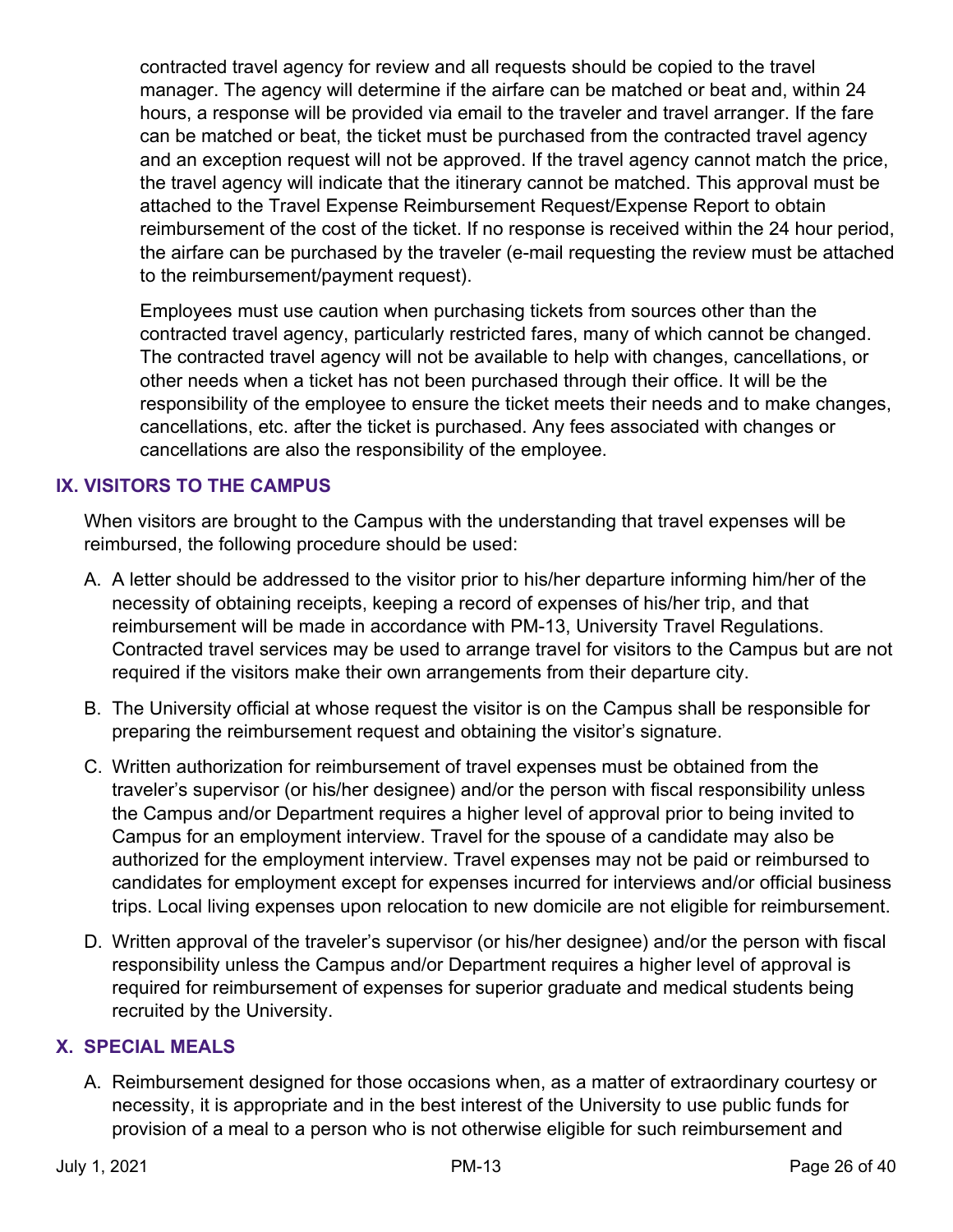where reimbursement is not available from another source. See Appendix A. Section X. B. 1. for special meal rates.

Note: Expenses for spouses and children of employees may not be paid from public funds.

- 1. Candidates for employment at the University who are being hosted at a meal by University personnel. The number of University personnel participating should be kept to a minimum.
- 2. Guest lecturers, visiting scholars and other visiting dignitaries or executive-level individuals from other governmental units, business, or industry and individuals providing identified gratuity services to the University. This explicitly does not include normal visits, meetings, reviews, etc., by Federal or State representatives. Extraordinary situations when University employees are required by their supervisor to work more than a 12-hour workday or a 6 hour weekend when such are not normal working hours, to meet crucial deadlines or to handle emergencies.
- 3. A Department Head may authorize a special meal within allowable rates to be served in conjunction with a working meeting. Reasonable delivery fee and tip may be allowed if ordered from an outside vendor. Reasonable tip is allowed, but should not exceed 20%.
- B. Reimbursement Limits

See Appendix A. Section X. B. 1 for "Special Meal" reimbursement limits.

Note: Allowances for refreshments and receptions apply only to expenditures made for the benefit of a group of people at a meeting, conference or convention; allowances are not additional "meal provisions" provided to individuals in travel status. University employees should be included only to the extent that their official capacity would indicate their presence as desirable (i.e., meetings are interdepartmental in nature). Reasonable tip is allowed, but should not exceed 20%.

- 1. Agency-hosted Conferences (Both In-State and Out-of-State)
	- a. University sponsored conferences Three (3) bona fide competitive quotes to include sleeping rooms, meeting rooms, meals and breaks, etc. must be solicited for conferences hosted by the University.
	- b. Cost of lunch served in conjunction with State/University-sponsored in-state conferences, excluding New Orleans billed to the University may not exceed \$25, exclusive of tax and tip.
	- c. Cost of lunch served in conjunction with State/University-sponsored New Orleans and Out of State conferences, billed to the University may not exceed \$30, exclusive of tax and tip.
	- d. Conference Lodging Allowances Lodging rates may not exceed \$20 above the current listed routine lodging rates listed for the area in which the conference is being held.
- 2. Group refreshment expenditures for a meeting, conference or convention are limited to those incurred on behalf of the conference or convention and are not eligible reimbursement claims for individual travelers. Refreshments shall not exceed \$5.50 per person, per morning and/or afternoon sessions. A mandated gratuity may be added if refreshments are being catered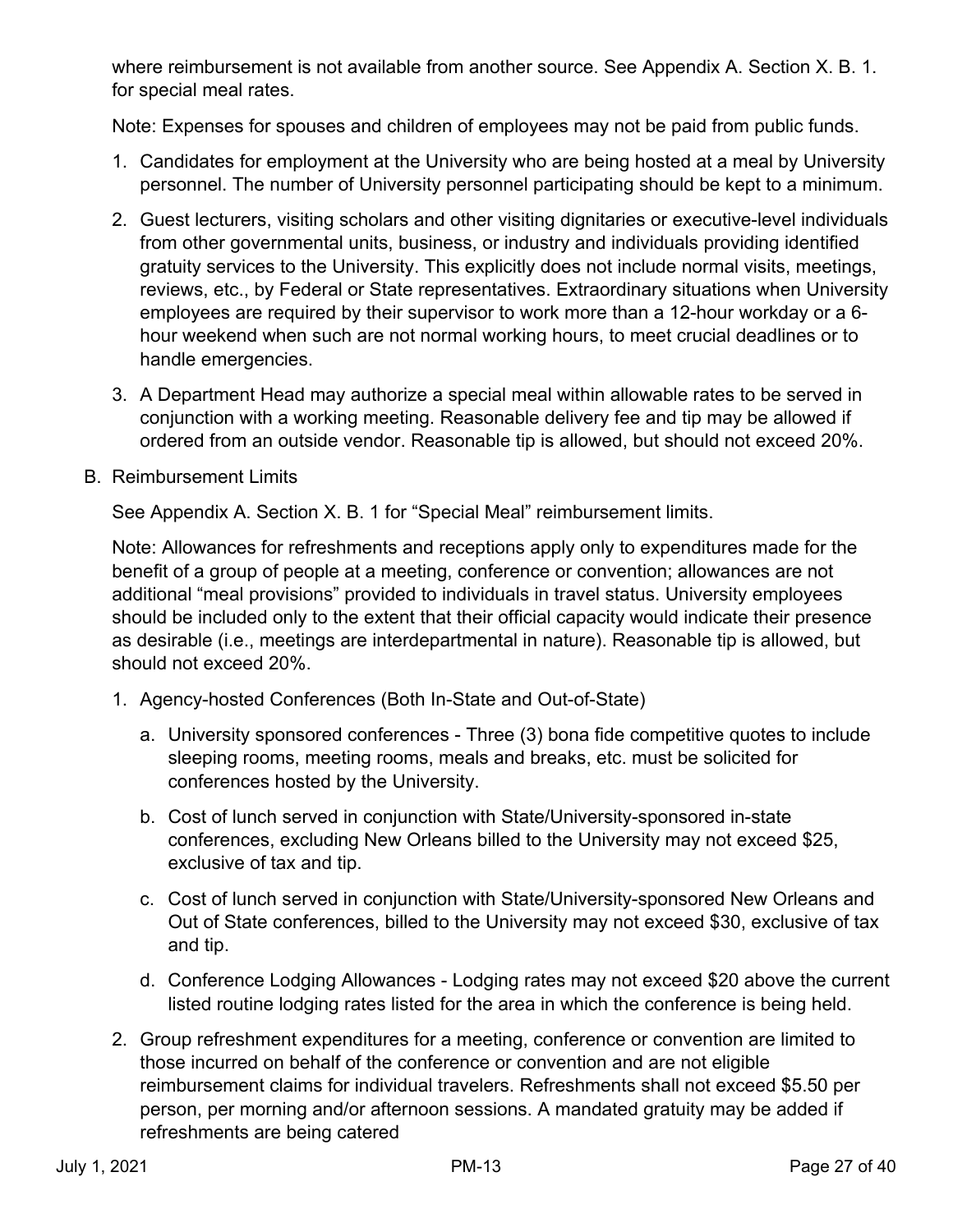All special meals must have prior written approval by the Department Head (or his/her designee).

LaCarte can be used to pay for dine-in restaurant special meals. The cost of the meal is subject to the special meal rates and no alcohol should be included or paid with LaCarte. An itemized receipt for the total meal amount must be attached to the Expense Report reflecting the transaction.

- C. Requests to the individual who has been delegated this authority on your campus for special meal authorization must be under signature of the employee assuming responsibility. The request must include:
	- 1. Name and title of the employee requesting authority to incur expenses and assuming responsibility for such.
	- 2. The nature of the activity and clear justification of the necessity and appropriateness of the request.
	- 3. Names, official titles and affiliations of all individuals for whom reimbursement of meal expenses is being requested.
- D. To request reimbursement, all of the following must be submitted by the authorized employee:
	- 1. Detailed breakdown of all expenses incurred, with appropriate receipt(s).
	- 2. Subtraction of cost of any alcoholic beverages.
	- 3. Prior written approval from the individual who has been delegated this authority on your campus.
	- 4. Original itemized receipts.

# **XI. ETHICS REPORTING**

Travel expenses covered by a third party are subject to the reporting requirements in R.S. 42:1111 Code of Governmental Ethics.

Pursuant to La. R.S. 42:1123(41), any public servant who accepts complimentary admission, lodging, or transportation to and from an educational or professional development, seminar or conference shall file an affidavit with the Board of Ethics within 60 days after such acceptance.

The Disclosure Statement can be found at http://ethics.la.gov/Pub/CampFinan/Forms/Form413s.pdf.

# **XII. COVID-19 PANDEMIC**

Travelers are strongly encouraged to be fully vaccinated prior to any travel.

It is the responsibility of faculty/staff/students to consider the travel risk, especially at the destination before traveling.

Any COVID-related travel expenses for quarantine and/or test while on University business travel will be considered a University business expense.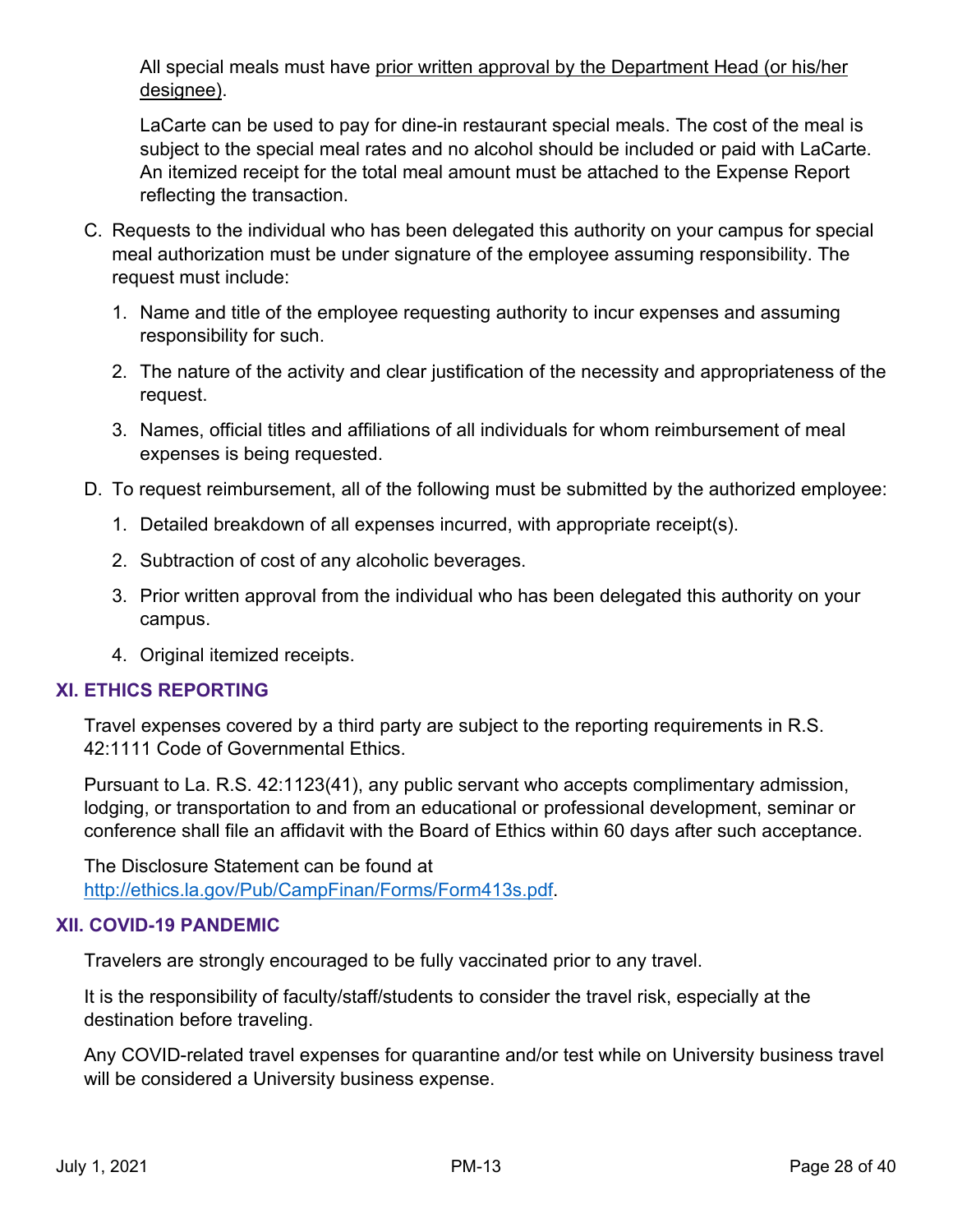# **INDEX**

| $\mathsf{L}$ |                           |  |
|--------------|---------------------------|--|
|              |                           |  |
|              |                           |  |
|              |                           |  |
|              | E.                        |  |
|              | Е.                        |  |
|              | В.<br>$C_{1}$<br>D.<br>Ε. |  |
|              |                           |  |
|              |                           |  |
|              |                           |  |
|              |                           |  |
|              |                           |  |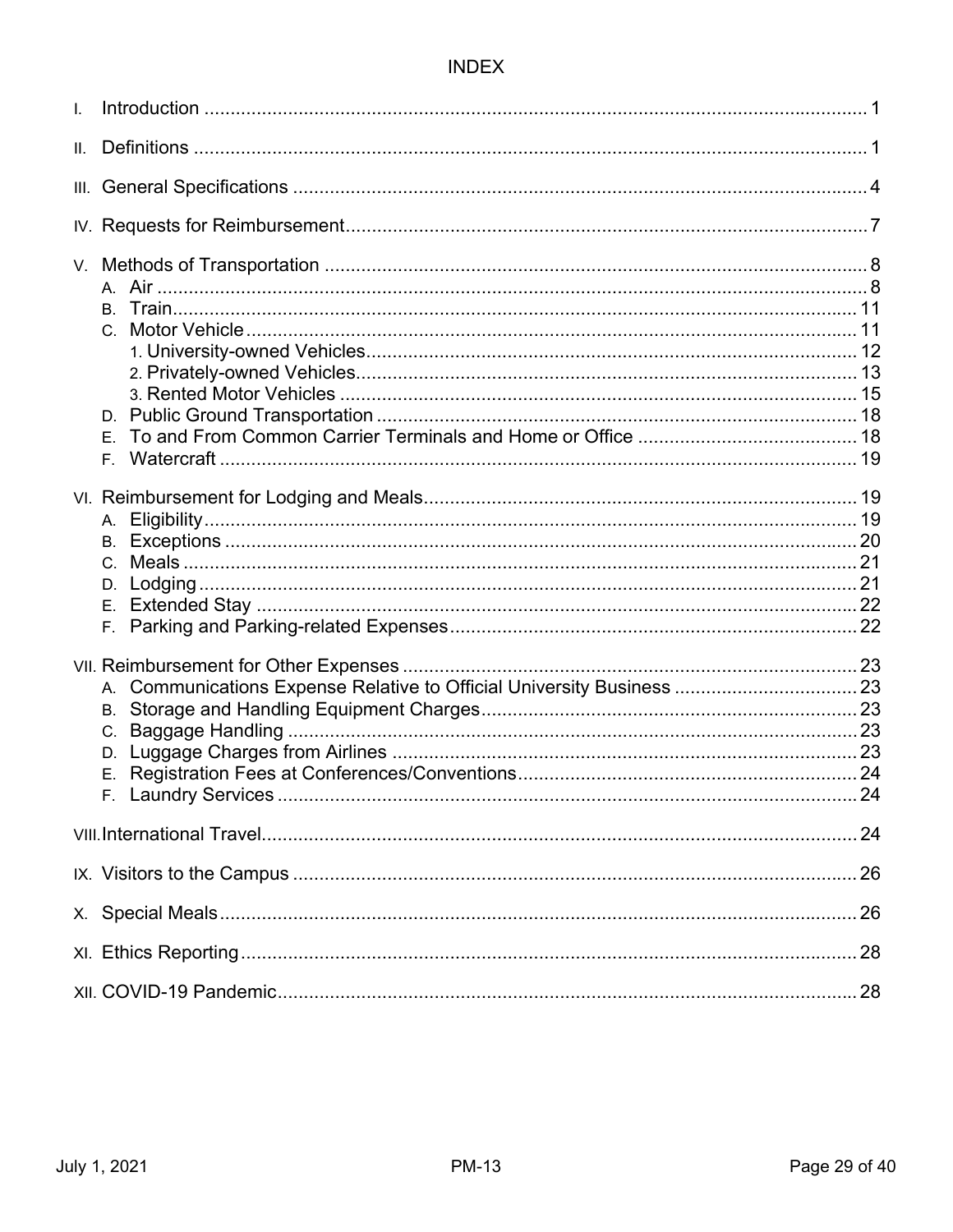

#### **UNIVERSITY TRAVEL RATES**

### **Section V. C. 2. - Travel by Privately-Owned Vehicle**

| Mileage Rate                                                 | Effective January 10, 2022     | 58 cents per mile                |
|--------------------------------------------------------------|--------------------------------|----------------------------------|
|                                                              | July 1, 2021 - January 9, 2022 | 56 cents per mile                |
| Relocation Rate (see FASOP: AS-01, Relocation Reimbursement) |                                | Rate in effect at time of move I |

# **Section VI. A. 2. - Single Day Meal**

| Breakfast & Lunch: The 12 hours travel duration must begin at or before 6 a.m.                                                                                | \$28   |
|---------------------------------------------------------------------------------------------------------------------------------------------------------------|--------|
| Lunch: Requires 12 hours duration in travel status                                                                                                            | \$16   |
| Lunch & Dinner: The 12 hours travel duration must end at or after 8 p.m.                                                                                      | \$45 I |
| Maximum Meal Allowance for Single Day Travel - Employees must be in travel status for a<br>minimum of 12 hours to be eligible for meals on single day travel. | \$45   |

### **Section VI. C. 1. - Meals**

| <b>Areas</b> | <b>Description</b>                                                                                                                                                                                                                                                                                                                                                                                                     | <b>Breakfast</b> | Lunch | <b>Dinner</b> | Total |
|--------------|------------------------------------------------------------------------------------------------------------------------------------------------------------------------------------------------------------------------------------------------------------------------------------------------------------------------------------------------------------------------------------------------------------------------|------------------|-------|---------------|-------|
| Tier I       | In state cities, with the exception of New Orleans                                                                                                                                                                                                                                                                                                                                                                     | 12               | 16    | 29            | 57    |
| Tier II      | New Orleans and out-of-state cities, with exception of cities in Tiers III & IV                                                                                                                                                                                                                                                                                                                                        | 13               | 18    | 31            | 62    |
| Tier III     | Atlanta, Austin, Cleveland, Dallas/Fort Worth, Denver, Ft. Lauderdale, Hartford,<br>Houston, Kansas City, MO, Las Vegas, Los Angeles, Miami, Minneapolis/St. Paul,<br>Nashville, Oakland, Orlando, Philadelphia, Phoenix, Pittsburgh, Portland, OR,<br>Sacramento, San Antonio, San Diego, Sedona, St. Louis, Wilmington, DE, Puerto<br>Rico, Virgin Island, all of Alaska and Hawaii, American Samoa, Guam and Saipan | 13               | 19    | 33            | 65    |
| Tier IV      | Alexandria & Arlington, VA, Baltimore, Boston, Chicago, New York City, San<br>Francisco, Seattle, Washington, DC, and International Cities                                                                                                                                                                                                                                                                             | 14               | 21    | 36            |       |

# **Section VI. D. 1. - Routine Lodging Allowances**

| <b>Areas</b> | <b>Description</b>                                                                                                                                                                                                                                                                                                                                                                                                    | <b>Routine</b> |
|--------------|-----------------------------------------------------------------------------------------------------------------------------------------------------------------------------------------------------------------------------------------------------------------------------------------------------------------------------------------------------------------------------------------------------------------------|----------------|
| Tier I       | In state cities (except as listed)                                                                                                                                                                                                                                                                                                                                                                                    | 96             |
| Tier I       | Alexandria/Leesville/Natchitoches                                                                                                                                                                                                                                                                                                                                                                                     | 99             |
| Tier I       | Baton Rouge - EBR                                                                                                                                                                                                                                                                                                                                                                                                     | 99             |
| Tier I       | Baton Rouge - Lod Cook only                                                                                                                                                                                                                                                                                                                                                                                           | 109            |
| Tier I       | Covington/Slidell - St. Tammany                                                                                                                                                                                                                                                                                                                                                                                       | 96             |
| Tier I       | Lafayette                                                                                                                                                                                                                                                                                                                                                                                                             | 96             |
| Tier I       | Lake Charles - Calcasieu                                                                                                                                                                                                                                                                                                                                                                                              | 96             |
| Tier II      | New Orleans - Orleans, St. Bernard, Jefferson and Plaquemines parishes (Jul - Sept)                                                                                                                                                                                                                                                                                                                                   | 136            |
| Tier II      | New Orleans - Orleans, St. Bernard, Jefferson and Plaquemines parishes (Oct - Jan)                                                                                                                                                                                                                                                                                                                                    | 136            |
| Tier II      | New Orleans - Orleans, St. Bernard, Jefferson and Plaquemines parishes (Feb - June)                                                                                                                                                                                                                                                                                                                                   | 158            |
| Tier II      | Out-of-State (except cities listed in Tier III & IV)                                                                                                                                                                                                                                                                                                                                                                  | 96             |
| Tier III     | Atlanta, Austin, Cleveland, Dallas/Fort Worth, Denver, Ft. Lauderdale, Hartford, Houston, Kansas City, MO, Las Vegas,<br>Los Angeles, Miami, Minneapolis/St. Paul, Nashville, Oakland, Orlando, Philadelphia, Phoenix, Pittsburgh, Portland, OR,<br>Sacramento, San Antonio, San Diego, Sedona St. Louis, Wilmington, DE, Puerto Rico, US Virgin Island, all of Alaska and<br>Hawaii, American Samoa, Guam and Saipan | 170            |
| Tier IV      | Baltimore, San Francisco, Seattle, Chicago, Boston                                                                                                                                                                                                                                                                                                                                                                    | 212            |
| Tier IV      | <b>International Cities</b>                                                                                                                                                                                                                                                                                                                                                                                           | 200            |
| Tier IV      | Alexandria & Arlington, VA, New York City, Washington, DC                                                                                                                                                                                                                                                                                                                                                             | 225            |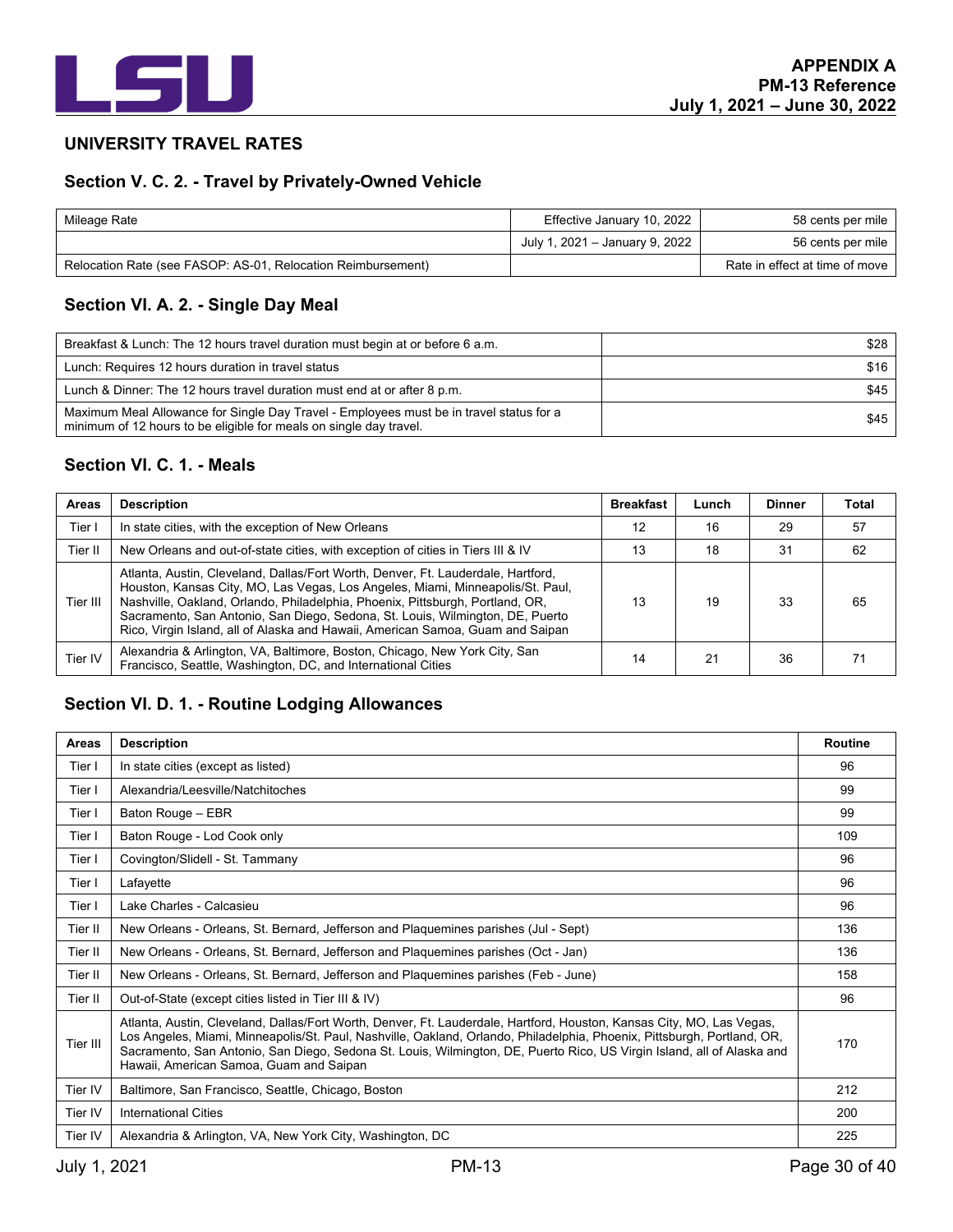

#### **UNIVERSITY TRAVEL RATES**

#### **Section V. D. - Public Ground Transportation**

| Airport Shuttle/Limousines and Taxis        | Require a receipt & tips may not exceed 20% of the total charge.                                                               |  |
|---------------------------------------------|--------------------------------------------------------------------------------------------------------------------------------|--|
| Other forms of Public Ground Transportation | Limited to \$15 per day without a receipt, claims in excess of \$15 per day require a receipt. (i.e.,<br>Buses, Subways, etc.) |  |

# **Section VI. F. - Parking and Related Expenses**

| Baton Rouge Airport       | Contract Rate is \$4.50 per day (receipts required) for parking in the indoor parking garage, as<br>well as the outside, fenced parking lot at the airport.                                                                                                                                                    |  |
|---------------------------|----------------------------------------------------------------------------------------------------------------------------------------------------------------------------------------------------------------------------------------------------------------------------------------------------------------|--|
| New Orleans Airport       | At this time, only USPARK's uncovered parking is reimbursable with receipts (as published on<br>USPARK.net).<br>If parking at another facility, employees are allowed actual expenses for uncovered parking with<br>a receipt.<br>Note: All taxes and fees are inclusive of the contract rate minus sales tax. |  |
| Other Parking             | For each transaction over \$5, a receipt is required. Other parking includes airport parking.<br>except for the two airports listed above, ferry fares, and road and bridge tolls.                                                                                                                             |  |
| <b>Valet Parking Tips</b> | Not to exceed \$5 per day.                                                                                                                                                                                                                                                                                     |  |

#### **Section VII. - Reimbursement for Other Expenses**

| Communication Expenses for International Travel | Allowed up to \$10 upon arrival at each destination and prior to departure from each destination<br>within the first or last 24 hours of the trip. |  |
|-------------------------------------------------|----------------------------------------------------------------------------------------------------------------------------------------------------|--|
| Baggage Handling for Hotels                     | Tips may be paid one time up to \$5 upon check-in and upon check-out.                                                                              |  |
| Baggage Handling for Airports                   | Tips may be paid one time up to \$5 for outbound departure and inbound departure. (Maximum<br>total for entire trip is not to exceed \$10.)        |  |

### **Section X. B. 1. - Reimbursement Limits for Special Meals**

| Meal                           | <b>Maximum Allowed</b> |
|--------------------------------|------------------------|
| <b>Breakfast</b>               | \$15 per person        |
| Lunch                          | \$20 per person        |
| <b>Buffet Dinner Reception</b> | \$20 per person        |
| Dinner                         | \$35 per person        |
| Refreshments                   | \$5.50 per person      |
| Receptions                     | \$8 per person         |

Note: Tips must be reasonable and not to exceed 20%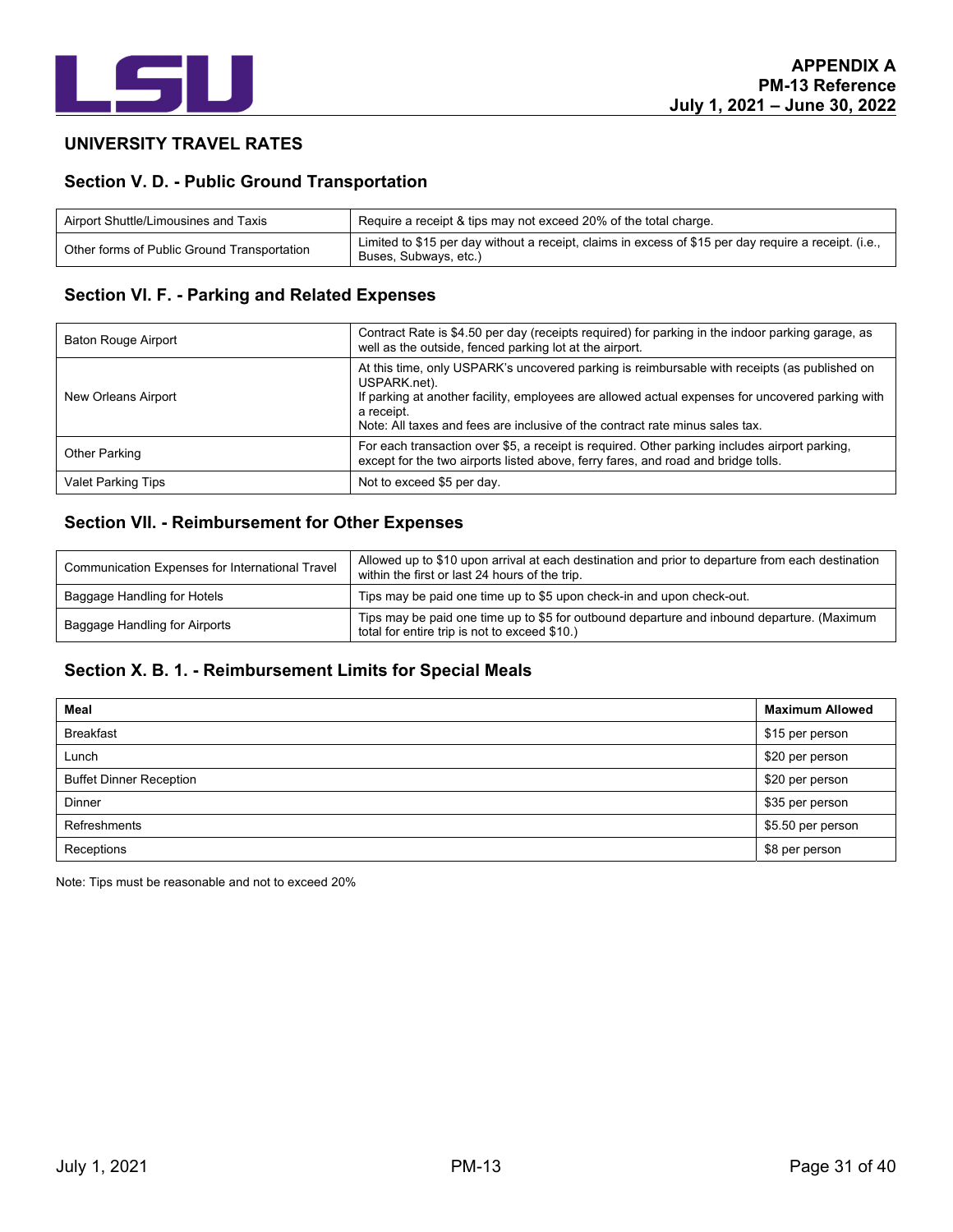

#### **LOUISIANA STATE UNIVERSITY AND A&M COLLEGE APPROVAL AUTHORITY**

# **Section III - Contract Travel Services**

| Reference | <b>Description</b>                            | <b>Designated</b><br><b>Title/Position/Role</b> | <b>Delegated</b><br><b>Title/Position/Role</b> |
|-----------|-----------------------------------------------|-------------------------------------------------|------------------------------------------------|
| Α.        | Person authorized to grant exception approval | Associate Vice President                        | Director/Assistant Director                    |
|           | for non-use of the contracted travel agency   | of Accounting Services                          | AP & Travel                                    |

### **Section V - Method of Transportation**

| <b>Reference</b> | <b>Description</b>                                                                                                                                                                                                                  | <b>Designated</b><br><b>Title/Position/Role</b>             | <b>Delegated</b><br><b>Title/Position/Role</b> |
|------------------|-------------------------------------------------------------------------------------------------------------------------------------------------------------------------------------------------------------------------------------|-------------------------------------------------------------|------------------------------------------------|
| A.3.             | Person authorized to grant exception approval<br>for non-use of the contracted travel agency                                                                                                                                        | Associate Vice President<br>of Accounting Services          | Director/Assistant Director<br>AP & Travel     |
| A.3.a.           | Person authorized to grant exception approval<br>for non-use of the contracted travel agency                                                                                                                                        | Associate Vice President<br>of Accounting Services          | Director/Assistant Director<br>AP & Travel     |
| A.3 b.           | Person authorized to grant exception approval<br>to allow the cost for changes or cancellations<br>of traveler's airfare                                                                                                            | Associate Vice President<br>of Accounting Services          | Director/Assistant Director<br>AP & Travel     |
| C.2.i.           | Person authorized to approve a lump sum<br>allowance for transportation or reimbursement<br>of transportation (mileage) when a traveler is<br>required to regularly use his/her privately-<br>owned vehicle for University business | Associate Vice President<br>of Human Resource<br>Management | N/A                                            |

# **Section VI - Reimbursement of Lodging and Meals**

| <b>Reference</b> | <b>Description</b>                                                                                                     | <b>Designated</b><br><b>Title/Position/Role</b>    | <b>Delegated</b><br><b>Title/Position/Role</b> |
|------------------|------------------------------------------------------------------------------------------------------------------------|----------------------------------------------------|------------------------------------------------|
| $A.1$ .          | Person authorized to approve travel greater<br>than 30 days                                                            | Associate Vice President<br>of Accounting Services | N/A                                            |
| Е.               | Person authorized to approve extended stay<br>travel allowances justified by the<br>circumstances affecting the travel | Associate Vice President<br>of Accounting Services | N/A                                            |

| Reference | <b>Description</b>                                                 | <b>Designated</b><br><b>Title/Position/Role</b> | <b>Delegated</b><br><b>Title/Position/Role</b> |
|-----------|--------------------------------------------------------------------|-------------------------------------------------|------------------------------------------------|
|           | Person authorized to approve travel to High<br><b>Risk Regions</b> | Provost                                         | Vice Provost                                   |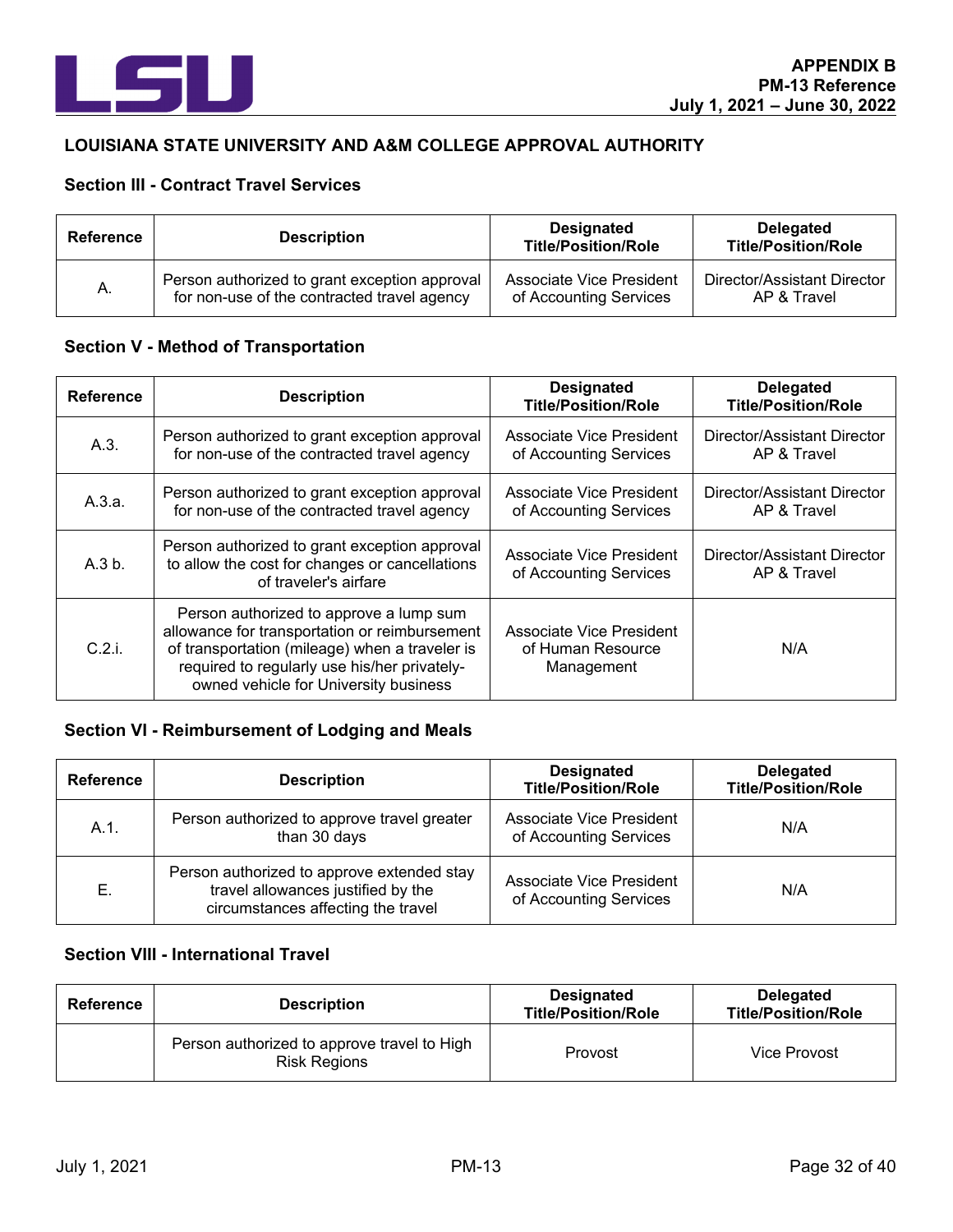

### **LOUISIANA STATE UNIVERSITY AT ALEXANDRIA APPROVAL AUTHORITY**

### **Section III - Contract Travel Services**

| <b>Reference</b> | <b>Description</b>                                                                           | <b>Designated</b><br><b>Title/Position/Role</b>             | <b>Delegated</b><br><b>Title/Position/Role</b> |
|------------------|----------------------------------------------------------------------------------------------|-------------------------------------------------------------|------------------------------------------------|
| А.               | Person authorized to grant exception approval<br>for non-use of the contracted travel agency | Vice Chancellor Finance &<br><b>Administrative Services</b> | N/A                                            |

#### **Section V - Method of Transportation**

| <b>Reference</b> | <b>Description</b>                                                                                                                                                                                                                  | <b>Designated</b><br><b>Title/Position/Role</b>             | <b>Delegated</b><br><b>Title/Position/Role</b> |
|------------------|-------------------------------------------------------------------------------------------------------------------------------------------------------------------------------------------------------------------------------------|-------------------------------------------------------------|------------------------------------------------|
| A.3.             | Person authorized to grant exception approval<br>for non-use of the contracted travel agency                                                                                                                                        | Vice Chancellor Finance &<br><b>Administrative Services</b> | N/A                                            |
| A.3.a.           | Person authorized to grant exception approval<br>for non-use of the contracted travel agency                                                                                                                                        | Vice Chancellor Finance &<br><b>Administrative Services</b> | N/A                                            |
| A.3 b.           | Person authorized to grant exception approval<br>to allow the cost for changes or cancellations<br>of traveler's airfare                                                                                                            | Vice Chancellor Finance &<br><b>Administrative Services</b> | N/A                                            |
| C.2.i.           | Person authorized to approve a lump sum<br>allowance for transportation or reimbursement<br>of transportation (mileage) when a traveler is<br>required to regularly use his/her privately-<br>owned vehicle for University business | Vice Chancellor Finance &<br><b>Administrative Services</b> | N/A                                            |

# **Section VI - Reimbursement of Lodging and Meals**

| <b>Reference</b> | <b>Description</b>                                                                                                     | <b>Designated</b><br><b>Title/Position/Role</b>             | <b>Delegated</b><br><b>Title/Position/Role</b>              |
|------------------|------------------------------------------------------------------------------------------------------------------------|-------------------------------------------------------------|-------------------------------------------------------------|
| $A.1$ .          | Person authorized to approve travel greater<br>than 30 days                                                            | Chancellor                                                  | Vice Chancellor Finance &<br><b>Administrative Services</b> |
| Е.               | Person authorized to approve extended stay<br>travel allowances justified by the<br>circumstances affecting the travel | Vice Chancellor Finance &<br><b>Administrative Services</b> | N/A                                                         |

| Reference | <b>Description</b>                                                 | <b>Designated</b><br><b>Title/Position/Role</b> | <b>Delegated</b><br><b>Title/Position/Role</b>                |
|-----------|--------------------------------------------------------------------|-------------------------------------------------|---------------------------------------------------------------|
|           | Person authorized to approve travel to High<br><b>Risk Regions</b> | Chancellor                                      | Vice Chancellor Finance &<br><b>Admin Services or Provost</b> |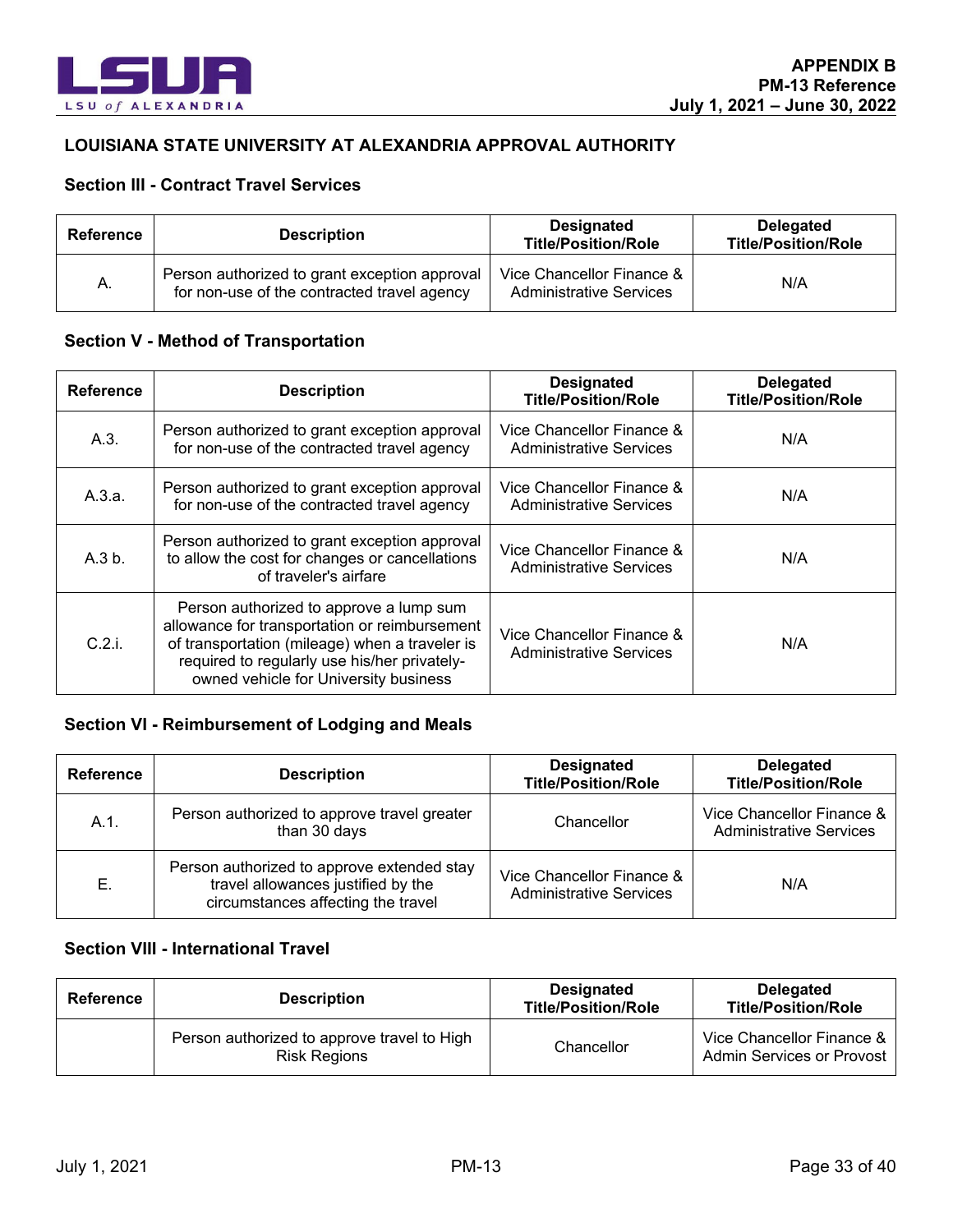

#### **LOUISIANA STATE UNIVERSITY AT EUNICE APPROVAL AUTHORITY**

### **Section III - Contract Travel Services**

| Reference | <b>Description</b>                                                                           | Designated<br><b>Title/Position/Role</b> | <b>Delegated</b><br><b>Title/Position/Role</b> |
|-----------|----------------------------------------------------------------------------------------------|------------------------------------------|------------------------------------------------|
| Α.        | Person authorized to grant exception approval<br>for non-use of the contracted travel agency | Chancellor                               | N/A                                            |

#### **Section V - Method of Transportation**

| <b>Reference</b> | <b>Description</b>                                                                                                                                                                                                                  | <b>Designated</b><br><b>Title/Position/Role</b> | <b>Delegated</b><br><b>Title/Position/Role</b> |
|------------------|-------------------------------------------------------------------------------------------------------------------------------------------------------------------------------------------------------------------------------------|-------------------------------------------------|------------------------------------------------|
| A.3.             | Person authorized to grant exception approval<br>for non-use of the contracted travel agency                                                                                                                                        | Chancellor                                      | N/A                                            |
| A.3.a.           | Person authorized to grant exception approval<br>for non-use of the contracted travel agency                                                                                                                                        | Chancellor                                      | N/A                                            |
| A.3 b.           | Person authorized to grant exception approval<br>to allow the cost for changes or cancellations<br>of traveler's airfare                                                                                                            | Chancellor                                      | N/A                                            |
| C.2i             | Person authorized to approve a lump sum<br>allowance for transportation or reimbursement<br>of transportation (mileage) when a traveler is<br>required to regularly use his/her privately-<br>owned vehicle for University business | Vice Chancellor for<br><b>Business Affairs</b>  | N/A                                            |

# **Section VI - Reimbursement of Lodging and Meals**

| <b>Reference</b> | <b>Description</b>                                                                                                     | <b>Designated</b><br><b>Title/Position/Role</b> | <b>Delegated</b><br><b>Title/Position/Role</b> |
|------------------|------------------------------------------------------------------------------------------------------------------------|-------------------------------------------------|------------------------------------------------|
| $A.1$ .          | Person authorized to approve travel greater<br>than 30 days                                                            | Chancellor                                      | N/A                                            |
| Е.               | Person authorized to approve extended stay<br>travel allowances justified by the<br>circumstances affecting the travel | Chancellor                                      | N/A                                            |

| Reference | <b>Description</b>                                                 | <b>Designated</b><br><b>Title/Position/Role</b> | <b>Delegated</b><br><b>Title/Position/Role</b> |
|-----------|--------------------------------------------------------------------|-------------------------------------------------|------------------------------------------------|
|           | Person authorized to approve travel to High<br><b>Risk Regions</b> | Chancellor                                      | N/A                                            |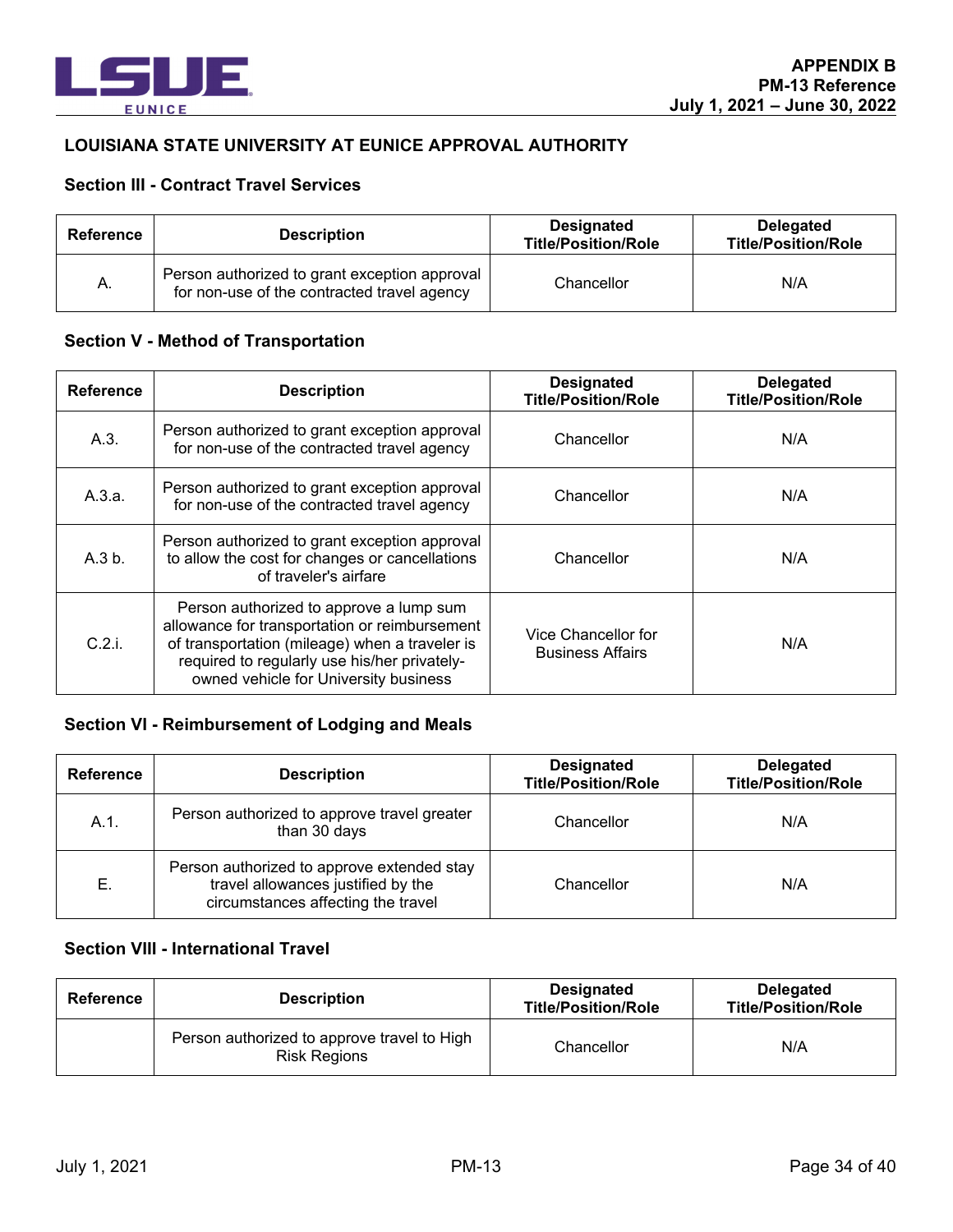

### **LOUISIANA STATE UNIVERSITY IN SHREVEPORT APPROVAL AUTHORITY**

### **Section III - Contract Travel Services**

| Reference | <b>Description</b>                            | <b>Designated</b><br><b>Title/Position/Role</b> | <b>Delegated</b><br><b>Title/Position/Role</b> |
|-----------|-----------------------------------------------|-------------------------------------------------|------------------------------------------------|
| A.        | Person authorized to grant exception approval | Vice Chancellor for                             | Director of Accounting                         |
|           | for non-use of the contracted travel agency   | <b>Business Affairs</b>                         | <b>Services</b>                                |

#### **Section V - Method of Transportation**

| <b>Reference</b> | <b>Description</b>                                                                                                                                                                                                                  | <b>Designated</b><br><b>Title/Position/Role</b> | <b>Delegated</b><br><b>Title/Position/Role</b>   |
|------------------|-------------------------------------------------------------------------------------------------------------------------------------------------------------------------------------------------------------------------------------|-------------------------------------------------|--------------------------------------------------|
| A.3.             | Person authorized to grant exception approval<br>for non-use of the contracted travel agency                                                                                                                                        | Vice Chancellor for<br><b>Business Affairs</b>  | <b>Director of Accounting</b><br><b>Services</b> |
| A.3.a.           | Person authorized to grant exception approval<br>for non-use of the contracted travel agency                                                                                                                                        | Vice Chancellor for<br><b>Business Affairs</b>  | Director of Accounting<br>Services               |
| A.3 b.           | Person authorized to grant exception approval<br>to allow the cost for changes or cancellations<br>of traveler's airfare                                                                                                            | Vice Chancellor for<br><b>Business Affairs</b>  | Director of Accounting<br>Services               |
| C.2.i.           | Person authorized to approve a lump sum<br>allowance for transportation or reimbursement<br>of transportation (mileage) when a traveler is<br>required to regularly use his/her privately-<br>owned vehicle for University business | Vice Chancellor for<br><b>Business Affairs</b>  | Director of Accounting<br>Services               |

# **Section VI - Reimbursement of Lodging and Meals**

| <b>Reference</b> | <b>Description</b>                                                                                                     | <b>Designated</b><br><b>Title/Position/Role</b> | <b>Delegated</b><br><b>Title/Position/Role</b> |
|------------------|------------------------------------------------------------------------------------------------------------------------|-------------------------------------------------|------------------------------------------------|
| A.1.             | Person authorized to approve travel greater<br>than 30 days                                                            | Chancellor                                      | Provost                                        |
| Е.               | Person authorized to approve extended stay<br>travel allowances justified by the<br>circumstances affecting the travel | Vice Chancellor for<br><b>Business Affairs</b>  | Director of Accounting<br>Services             |

| Reference | <b>Description</b>                                                 | <b>Designated</b><br><b>Title/Position/Role</b> | <b>Delegated</b><br><b>Title/Position/Role</b> |
|-----------|--------------------------------------------------------------------|-------------------------------------------------|------------------------------------------------|
|           | Person authorized to approve travel to High<br><b>Risk Regions</b> | Chancellor                                      | Provost                                        |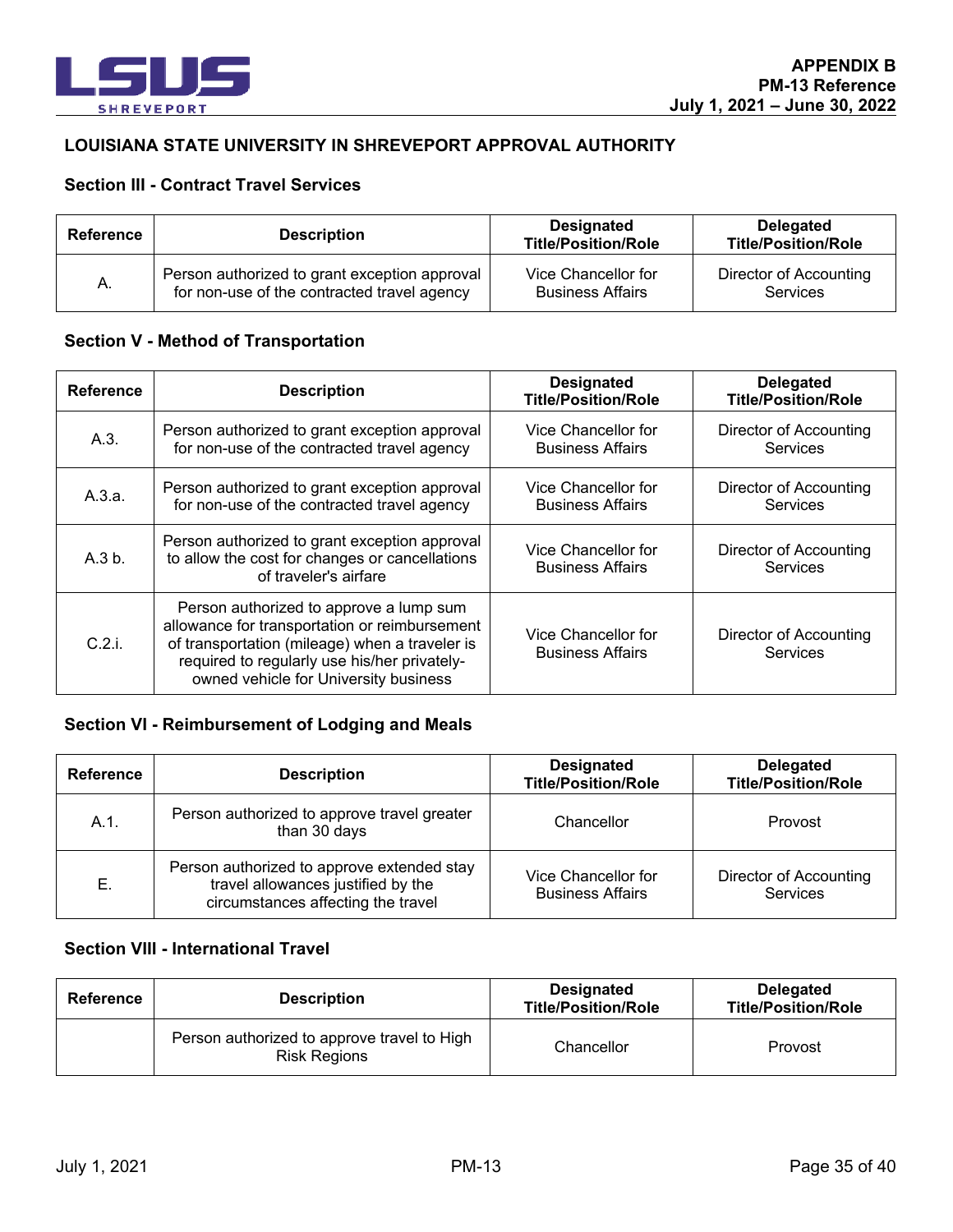

# **LOUISIANA STATE UNIVERSITY AGRICULTURAL CENTER APPROVAL AUTHORITY**

### **Section III - Contract Travel Services**

| Reference | <b>Description</b>                                                                           | <b>Designated</b><br><b>Title/Position/Role</b> | Delegated<br><b>Title/Position/Role</b> |
|-----------|----------------------------------------------------------------------------------------------|-------------------------------------------------|-----------------------------------------|
| А.        | Person authorized to grant exception approval<br>for non-use of the contracted travel agency | <b>Vice President</b>                           | Director of Accounting<br>Services      |

### **Section V - Method of Transportation**

| <b>Reference</b> | <b>Description</b>                                                                                                                                                                                                                  | <b>Designated</b><br><b>Title/Position/Role</b> | <b>Delegated</b><br><b>Title/Position/Role</b> |
|------------------|-------------------------------------------------------------------------------------------------------------------------------------------------------------------------------------------------------------------------------------|-------------------------------------------------|------------------------------------------------|
| A.3.             | Person authorized to grant exception approval<br>for non-use of the contracted travel agency                                                                                                                                        | Vice President                                  | Director of Accounting<br>Services             |
| A.3.a.           | Person authorized to grant exception approval<br>for non-use of the contracted travel agency                                                                                                                                        | <b>Vice President</b>                           | <b>Director of Accounting</b><br>Services      |
| A.3 b.           | Person authorized to grant exception approval<br>to allow the cost for changes or cancellations<br>of traveler's airfare                                                                                                            | <b>Vice President</b>                           | Unit Head                                      |
| C.2.i.           | Person authorized to approve a lump sum<br>allowance for transportation or reimbursement<br>of transportation (mileage) when a traveler is<br>required to regularly use his/her privately-<br>owned vehicle for University business | <b>Vice President</b>                           | N/A                                            |

# **Section VI - Reimbursement of Lodging and Meals**

| <b>Reference</b> | <b>Description</b>                                                                                                     | <b>Designated</b><br><b>Title/Position/Role</b> | <b>Delegated</b><br><b>Title/Position/Role</b> |
|------------------|------------------------------------------------------------------------------------------------------------------------|-------------------------------------------------|------------------------------------------------|
| A.1.             | Person authorized to approve travel greater<br>than 30 days                                                            | <b>Vice President</b>                           | Program Leader or<br>Equivalent                |
| Е.               | Person authorized to approve extended stay<br>travel allowances justified by the<br>circumstances affecting the travel | Vice President                                  | Program Leader or<br>Equivalent                |

#### **Section VIII - International Travel**

| Reference | <b>Description</b>                                                 | <b>Designated</b><br><b>Title/Position/Role</b> | <b>Delegated</b><br><b>Title/Position/Role</b> |
|-----------|--------------------------------------------------------------------|-------------------------------------------------|------------------------------------------------|
|           | Person authorized to approve travel to High<br><b>Risk Regions</b> | Vice President                                  | Program Leader or<br>Equivalent                |

### **Section X - Special Meals**

| Reference | <b>Description</b>                                    | <b>Designated</b><br><b>Title/Position/Role</b> | Delegated<br><b>Title/Position/Role</b>   |
|-----------|-------------------------------------------------------|-------------------------------------------------|-------------------------------------------|
| B.3.      | Person authorized to approve Special Meal<br>Reguests | Vice President                                  | Director of Accounting<br><b>Services</b> |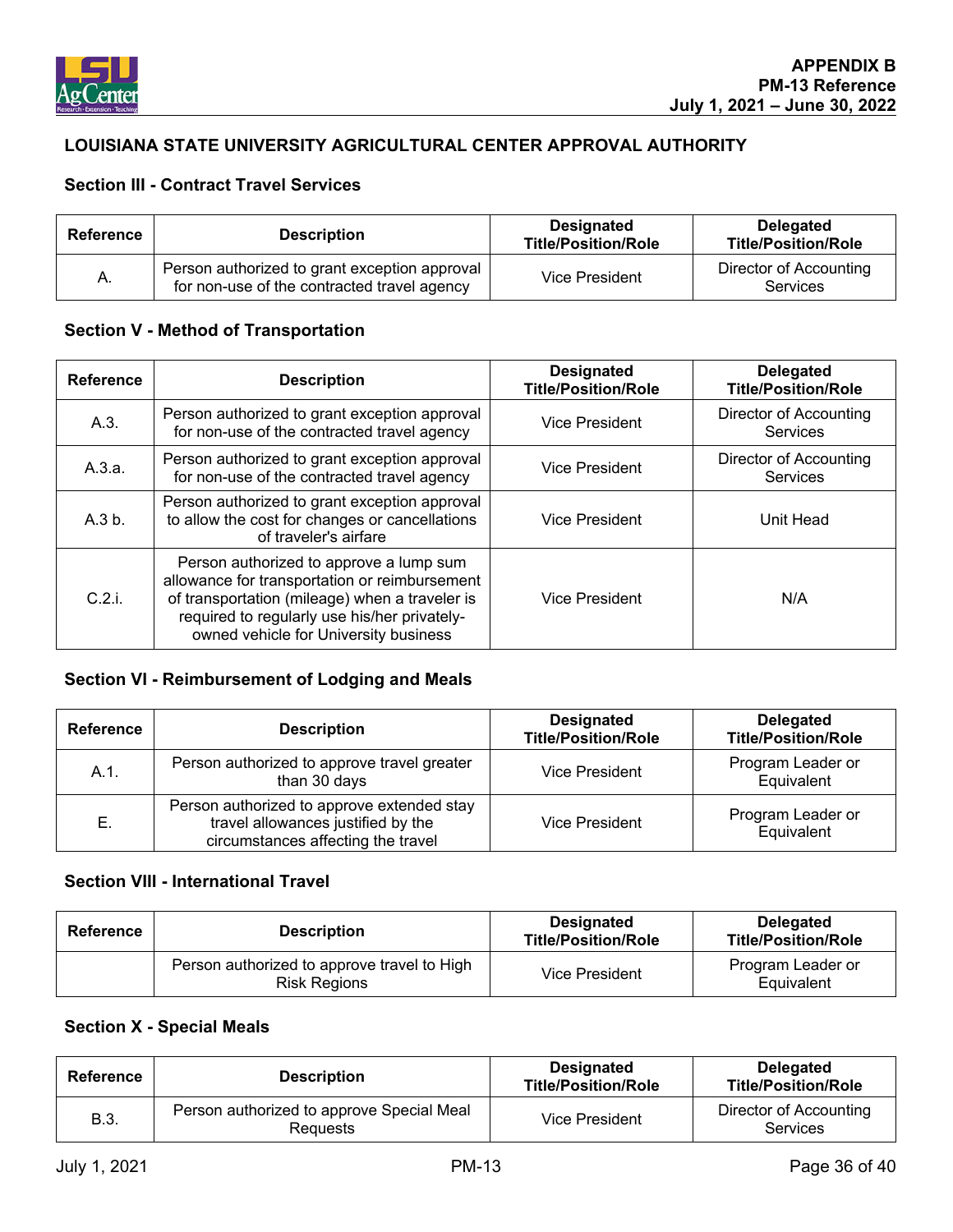

### **PENNINGTON BIOMEDICAL RESEARCH CENTER APPROVAL AUTHORITY**

#### **Section III - Contract Travel Services**

| Reference | <b>Description</b>                                                                           | <b>Designated</b><br><b>Title/Position/Role</b>           | <b>Delegated</b><br><b>Title/Position/Role</b> |
|-----------|----------------------------------------------------------------------------------------------|-----------------------------------------------------------|------------------------------------------------|
| Α.        | Person authorized to grant exception approval<br>for non-use of the contracted travel agency | Associate Executive<br>Director for Operations<br>and CFO | Director of Fiscal<br>Operations               |

#### **Section V - Method of Transportation**

| <b>Reference</b> | <b>Description</b>                                                                                                                                                                                                                  | <b>Designated</b><br><b>Title/Position/Role</b>                  | <b>Delegated</b><br><b>Title/Position/Role</b> |
|------------------|-------------------------------------------------------------------------------------------------------------------------------------------------------------------------------------------------------------------------------------|------------------------------------------------------------------|------------------------------------------------|
| A.3.             | Person authorized to grant exception approval<br>for non-use of the contracted travel agency                                                                                                                                        | Associate Executive<br><b>Director for Operations</b><br>and CFO | Director of Fiscal<br>Operations               |
| A.3.a.           | Person authorized to grant exception approval<br>for non-use of the contracted travel agency                                                                                                                                        | Associate Executive<br><b>Director for Operations</b><br>and CFO | Director of Fiscal<br>Operations               |
| A.3 b.           | Person authorized to grant exception approval<br>to allow the cost for changes or cancellations<br>of traveler's airfare                                                                                                            | Associate Executive<br><b>Director for Operations</b><br>and CFO | Director of Fiscal<br>Operations               |
| C.2.i.           | Person authorized to approve a lump sum<br>allowance for transportation or reimbursement<br>of transportation (mileage) when a traveler is<br>required to regularly use his/her privately-<br>owned vehicle for University business | Associate Executive<br><b>Director for Operations</b><br>and CFO | Director of Fiscal<br>Operations               |

# **Section VI - Reimbursement of Lodging and Meals**

| <b>Reference</b> | <b>Description</b>                                                                                                     | <b>Designated</b><br><b>Title/Position/Role</b>                  | <b>Delegated</b><br><b>Title/Position/Role</b> |
|------------------|------------------------------------------------------------------------------------------------------------------------|------------------------------------------------------------------|------------------------------------------------|
| $A.1$ .          | Person authorized to approve travel greater<br>than 30 days                                                            | Associate Executive<br><b>Director for Operations</b><br>and CFO | Director of Fiscal<br>Operations               |
| Е.               | Person authorized to approve extended stay<br>travel allowances justified by the<br>circumstances affecting the travel | Associate Executive<br><b>Director for Operations</b><br>and CFO | Director of Fiscal<br>Operations               |

| <b>Reference</b> | <b>Description</b>                                                 | <b>Designated</b><br><b>Title/Position/Role</b> | <b>Delegated</b><br><b>Title/Position/Role</b>                   |
|------------------|--------------------------------------------------------------------|-------------------------------------------------|------------------------------------------------------------------|
|                  | Person authorized to approve travel to High<br><b>Risk Regions</b> | Executive Director                              | Associate Executive<br><b>Director for Operations</b><br>and CFO |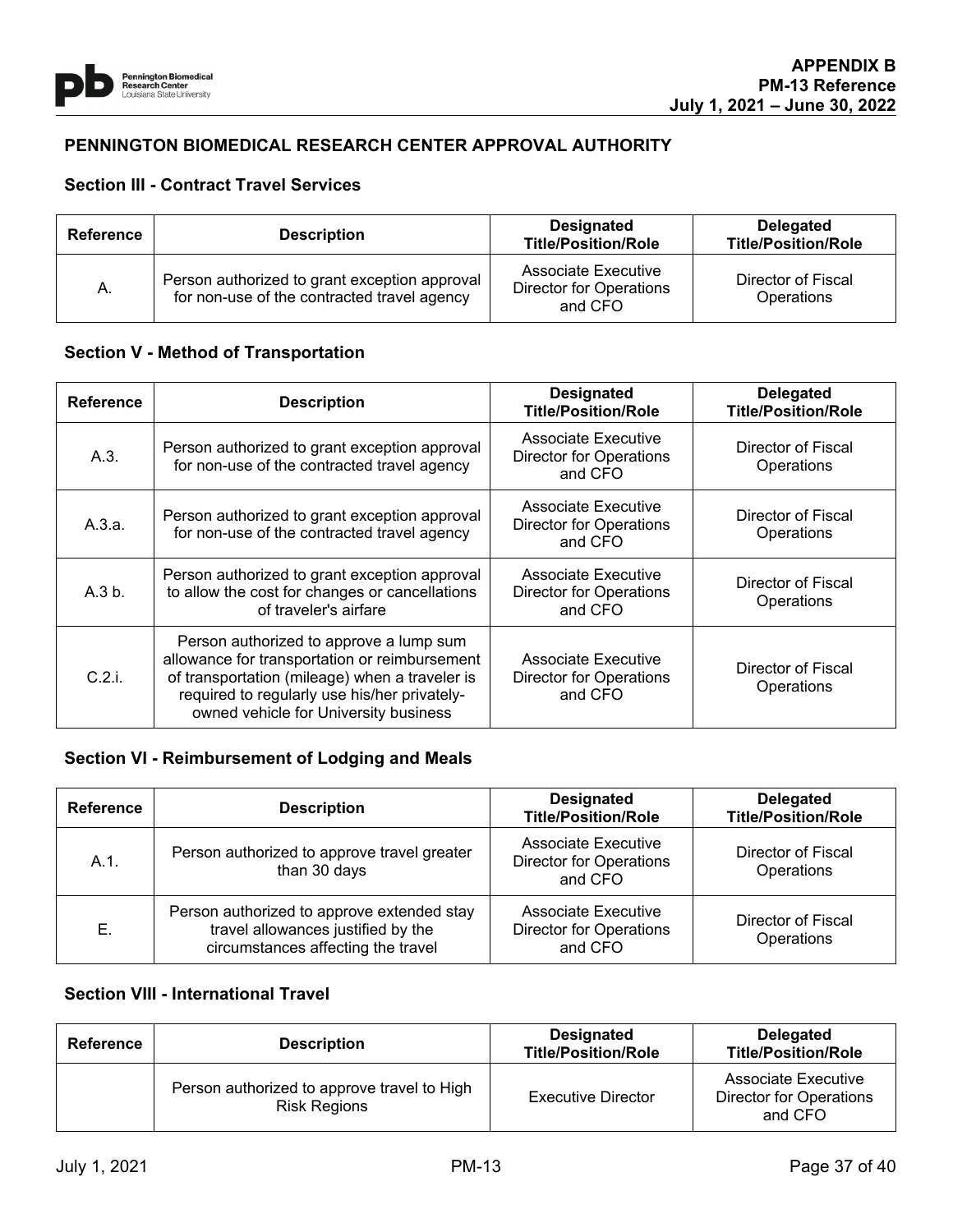

#### **LOUISIANA STATE UNIVERSITY HEALTH SCIENCES CENTER – NEW ORLEANS APPROVAL AUTHORITY**

# **Section III - Contract Travel Services**

| Reference | <b>Description</b>                                                                           | <b>Designated</b><br><b>Title/Position/Role</b>  | <b>Delegated</b><br><b>Title/Position/Role</b> |
|-----------|----------------------------------------------------------------------------------------------|--------------------------------------------------|------------------------------------------------|
| Α.        | Person authorized to grant exception approval<br>for non-use of the contracted travel agency | Executive Director<br><b>Accounting Services</b> | N/A                                            |

# **Section V - Method of Transportation**

| <b>Reference</b> | <b>Description</b>                                                                                                                                                                                                                  | <b>Designated</b><br><b>Title/Position/Role</b>         | <b>Delegated</b><br><b>Title/Position/Role</b> |
|------------------|-------------------------------------------------------------------------------------------------------------------------------------------------------------------------------------------------------------------------------------|---------------------------------------------------------|------------------------------------------------|
| A.3.             | Person authorized to grant exception approval<br>for non-use of the contracted travel agency                                                                                                                                        | <b>Executive Director</b><br><b>Accounting Services</b> | N/A                                            |
| A.3.a.           | Person authorized to grant exception approval<br>for non-use of the contracted travel agency                                                                                                                                        | <b>Executive Director</b><br><b>Accounting Services</b> | N/A                                            |
| A.3 b.           | Person authorized to grant exception approval<br>to allow the cost for changes or cancellations<br>of traveler's airfare                                                                                                            | <b>Executive Director</b><br><b>Accounting Services</b> | N/A                                            |
| C.2.i.           | Person authorized to approve a lump sum<br>allowance for transportation or reimbursement<br>of transportation (mileage) when a traveler is<br>required to regularly use his/her privately-<br>owned vehicle for University business | Vice Chancellor of<br>Administration and<br>Finance     | N/A                                            |

# **Section VI - Reimbursement of Lodging and Meals**

| <b>Reference</b> | <b>Description</b>                                                                                                     | <b>Designated</b><br><b>Title/Position/Role</b>         | <b>Delegated</b><br><b>Title/Position/Role</b> |
|------------------|------------------------------------------------------------------------------------------------------------------------|---------------------------------------------------------|------------------------------------------------|
| A.1.             | Person authorized to approve travel greater<br>than 30 days                                                            | <b>Executive Director</b><br><b>Accounting Services</b> | N/A                                            |
| Е.               | Person authorized to approve extended stay<br>travel allowances justified by the<br>circumstances affecting the travel | <b>Executive Director</b><br><b>Accounting Services</b> | N/A                                            |

| Reference | <b>Description</b>                                                 | <b>Designated</b><br><b>Title/Position/Role</b> | <b>Delegated</b><br><b>Title/Position/Role</b> |
|-----------|--------------------------------------------------------------------|-------------------------------------------------|------------------------------------------------|
|           | Person authorized to approve travel to High<br><b>Risk Regions</b> | Chancellor                                      | N/A                                            |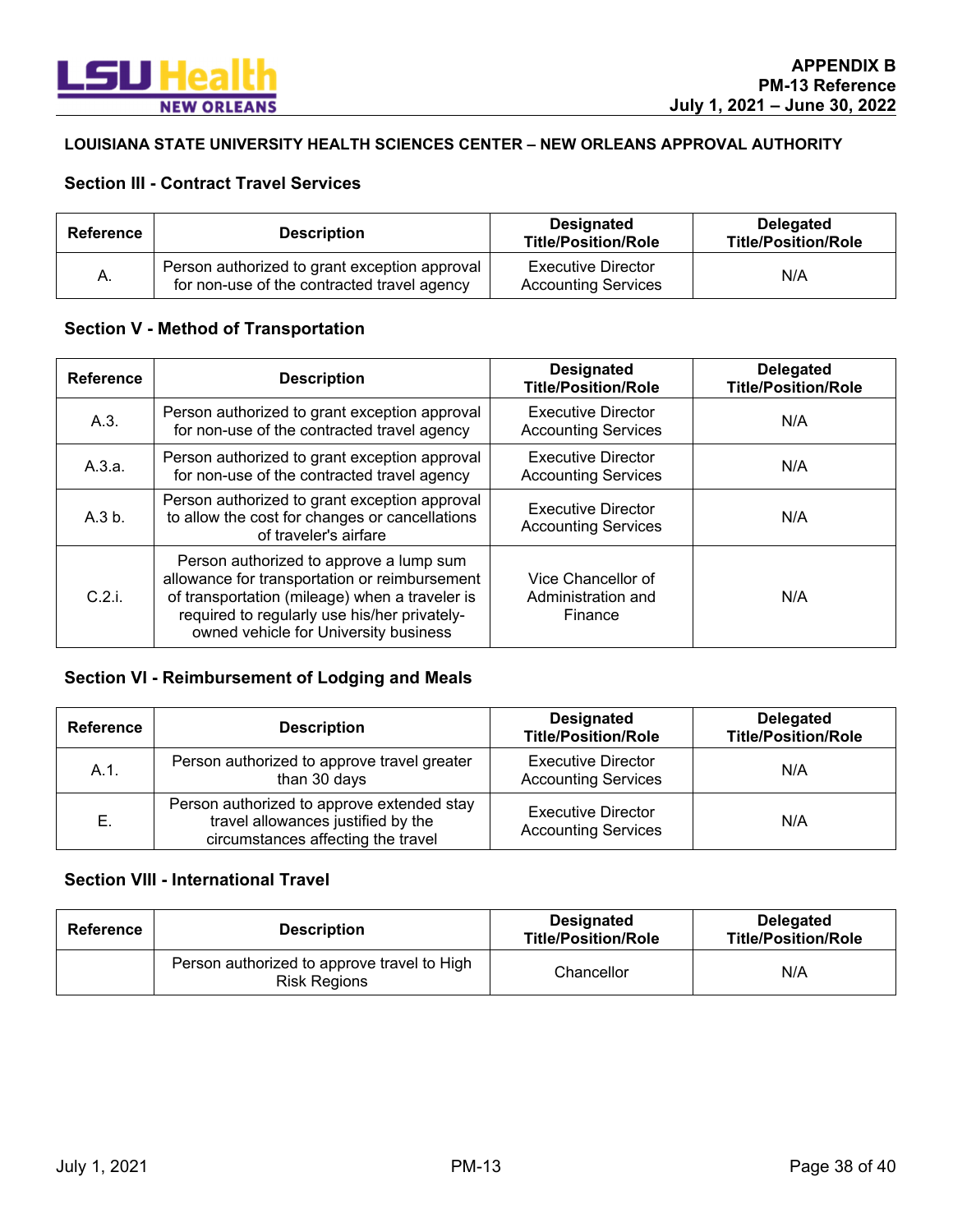

#### **LOUISIANA STATE UNIVERSITY HEALTH SCIENCES CENTER – SHREVEPORT APPROVAL AUTHORITY**

# **Section III - Contract Travel Services**

| Reference | <b>Description</b>                                                                           | <b>Designated</b><br><b>Title/Position/Role</b> | <b>Delegated</b><br><b>Title/Position/Role</b> |
|-----------|----------------------------------------------------------------------------------------------|-------------------------------------------------|------------------------------------------------|
| А.        | Person authorized to grant exception approval<br>for non-use of the contracted travel agency | Vice Chancellor of<br>Administration            | <b>Chief Financial Officer</b>                 |

### **Section V - Method of Transportation**

| <b>Reference</b> | <b>Description</b>                                                                                                                                                                                                                  | <b>Designated</b><br><b>Title/Position/Role</b> | <b>Delegated</b><br><b>Title/Position/Role</b> |
|------------------|-------------------------------------------------------------------------------------------------------------------------------------------------------------------------------------------------------------------------------------|-------------------------------------------------|------------------------------------------------|
| A.3.             | Person authorized to grant exception approval<br>for non-use of the contracted travel agency                                                                                                                                        | Vice Chancellor of<br>Administration            | <b>Chief Financial Officer</b>                 |
| A.3.a.           | Person authorized to grant exception approval<br>for non-use of the contracted travel agency                                                                                                                                        | Vice Chancellor of<br>Administration            | <b>Chief Financial Officer</b>                 |
| A.3 b.           | Person authorized to grant exception approval<br>to allow the cost for changes or cancellations<br>of traveler's airfare                                                                                                            | Vice Chancellor of<br>Administration            | <b>Chief Financial Officer</b>                 |
| C.2.i.           | Person authorized to approve a lump sum<br>allowance for transportation or reimbursement<br>of transportation (mileage) when a traveler is<br>required to regularly use his/her privately-<br>owned vehicle for University business | Vice Chancellor of<br>Administration            | <b>Chief Financial Officer</b>                 |

# **Section VI - Reimbursement of Lodging and Meals**

| Reference | <b>Description</b>                                                                                                     | <b>Designated</b><br><b>Title/Position/Role</b> | <b>Delegated</b><br><b>Title/Position/Role</b> |
|-----------|------------------------------------------------------------------------------------------------------------------------|-------------------------------------------------|------------------------------------------------|
| $A.1$ .   | Person authorized to approve travel greater<br>than 30 days                                                            | Vice Chancellor of<br>Administration            | <b>Chief Financial Officer</b>                 |
| Е.        | Person authorized to approve extended stay<br>travel allowances justified by the<br>circumstances affecting the travel | Vice Chancellor of<br>Administration            | <b>Chief Financial Officer</b>                 |

| Reference | <b>Description</b>                                                 | <b>Designated</b><br><b>Title/Position/Role</b> | <b>Delegated</b><br><b>Title/Position/Role</b> |
|-----------|--------------------------------------------------------------------|-------------------------------------------------|------------------------------------------------|
|           | Person authorized to approve travel to High<br><b>Risk Regions</b> | Chancellor                                      | Dean                                           |